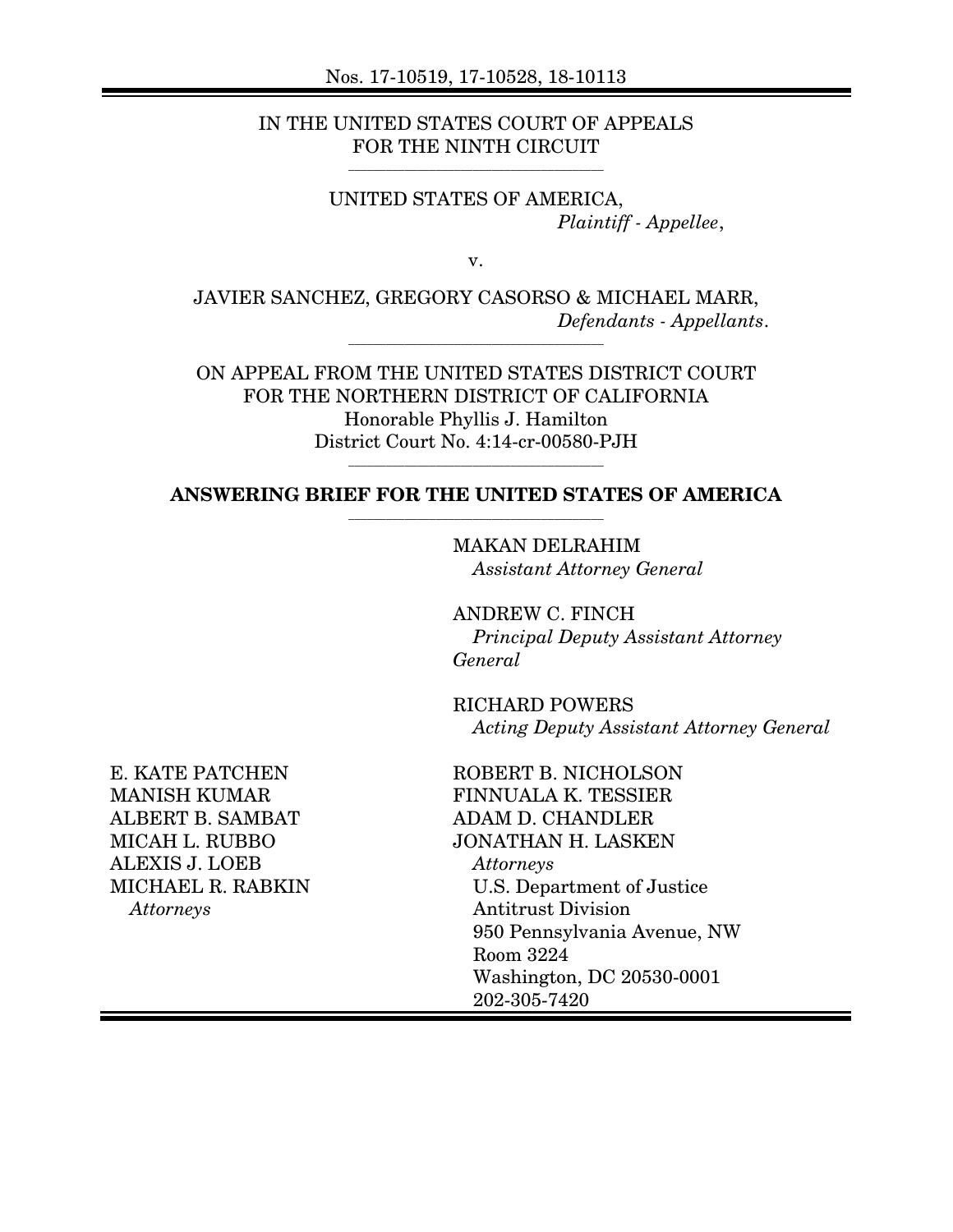# **TABLE OF CONTENTS**

| I.                                                                                                             |
|----------------------------------------------------------------------------------------------------------------|
| II. The Conspiracy to Rig Bids at Alameda and Contra Costa County                                              |
|                                                                                                                |
|                                                                                                                |
|                                                                                                                |
|                                                                                                                |
|                                                                                                                |
|                                                                                                                |
| I. The District Court Did Not Err by Instructing the Jury Under<br>the Per Se Rule<br>15                       |
|                                                                                                                |
|                                                                                                                |
| C. Defendants' Argument Rests on a Fundamental<br>Misunderstanding of the Role of the Per Se Rule in Antitrust |
| D. Defendants' Due Process Challenge to the Per Se Instruction                                                 |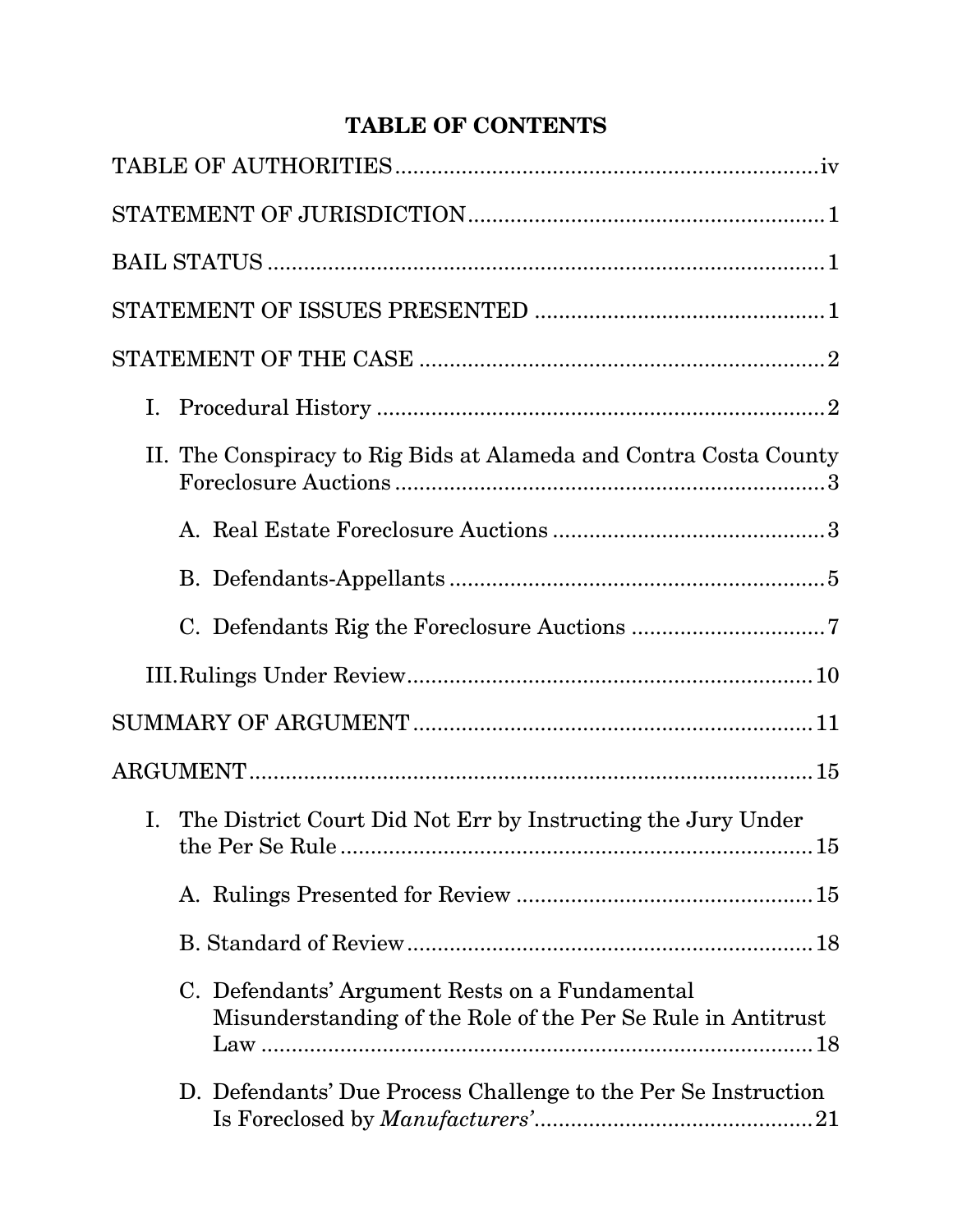| II. The District Court Did Not Err in Giving the Model Bid-Rigging<br>Instruction or in Rejecting Defendants' Proposed Single-Entity                                          |
|-------------------------------------------------------------------------------------------------------------------------------------------------------------------------------|
|                                                                                                                                                                               |
|                                                                                                                                                                               |
| C. The District Court Did Not Err in Rejecting the Single-Entity                                                                                                              |
| $\mathbf{i}$ .<br>The Defendants' Proposed Theory-of-Defense Instruction                                                                                                      |
| ii. The Single-Entity Instruction Was Not Supported by the<br>Evidence Because No Reasonable Juror Could Have Found<br>that Defendants Were Engaged in a Lawful Joint Venture |
| D. The District Court Did Not Err, Let Alone Plainly Err, in                                                                                                                  |
| i.<br>Defendants' Challenge to the ABA Model Bid-Rigging<br><b>Instruction Is Reviewed for Plain Error Because It Was</b>                                                     |
| ii. The Jury Instructions Correctly Stated the Law58                                                                                                                          |
| iii. Any Error in the District Court's Definition of Bid Rigging<br>Was Harmless, Did Not Affect Substantial Rights, and Did                                                  |
|                                                                                                                                                                               |
|                                                                                                                                                                               |
|                                                                                                                                                                               |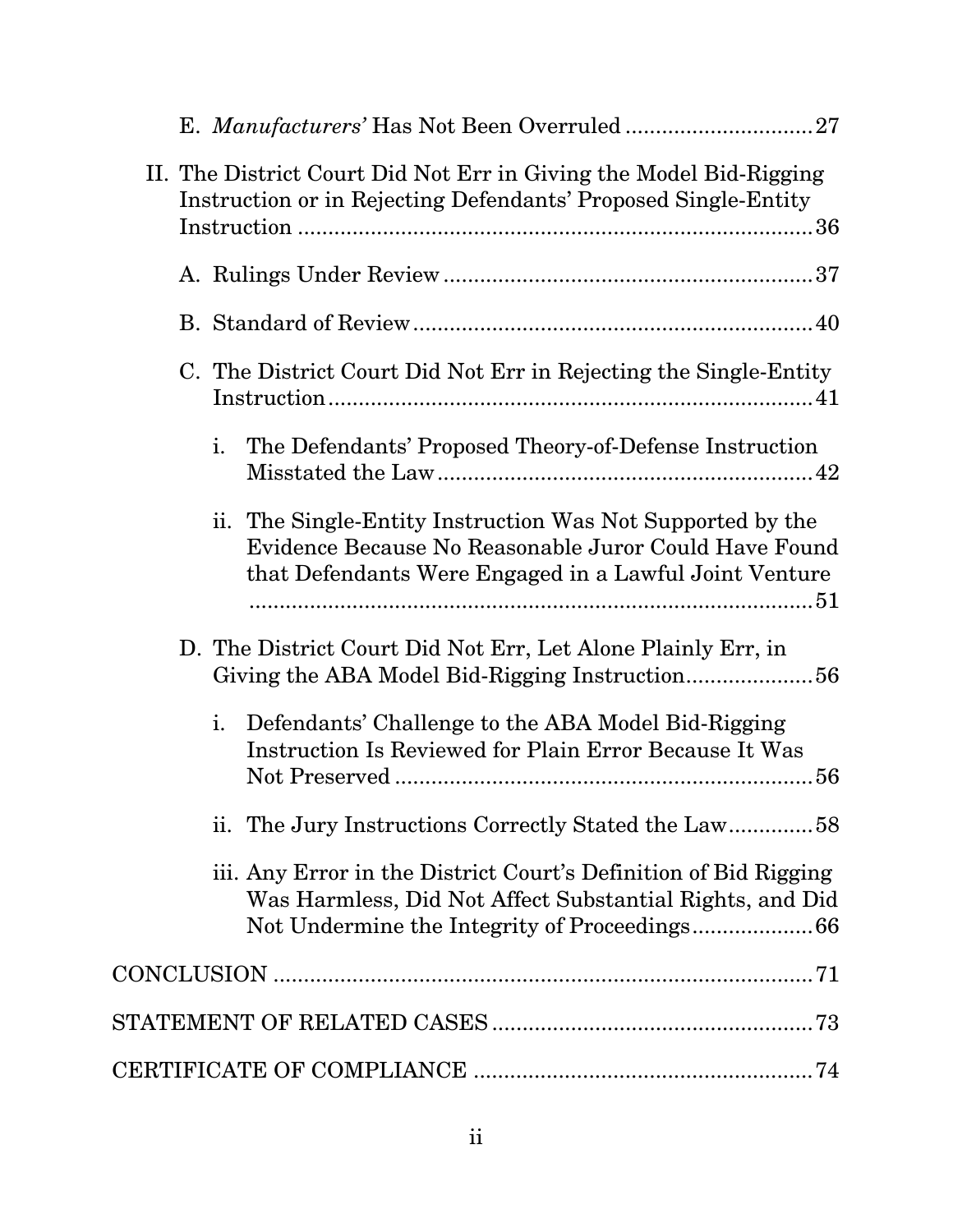|--|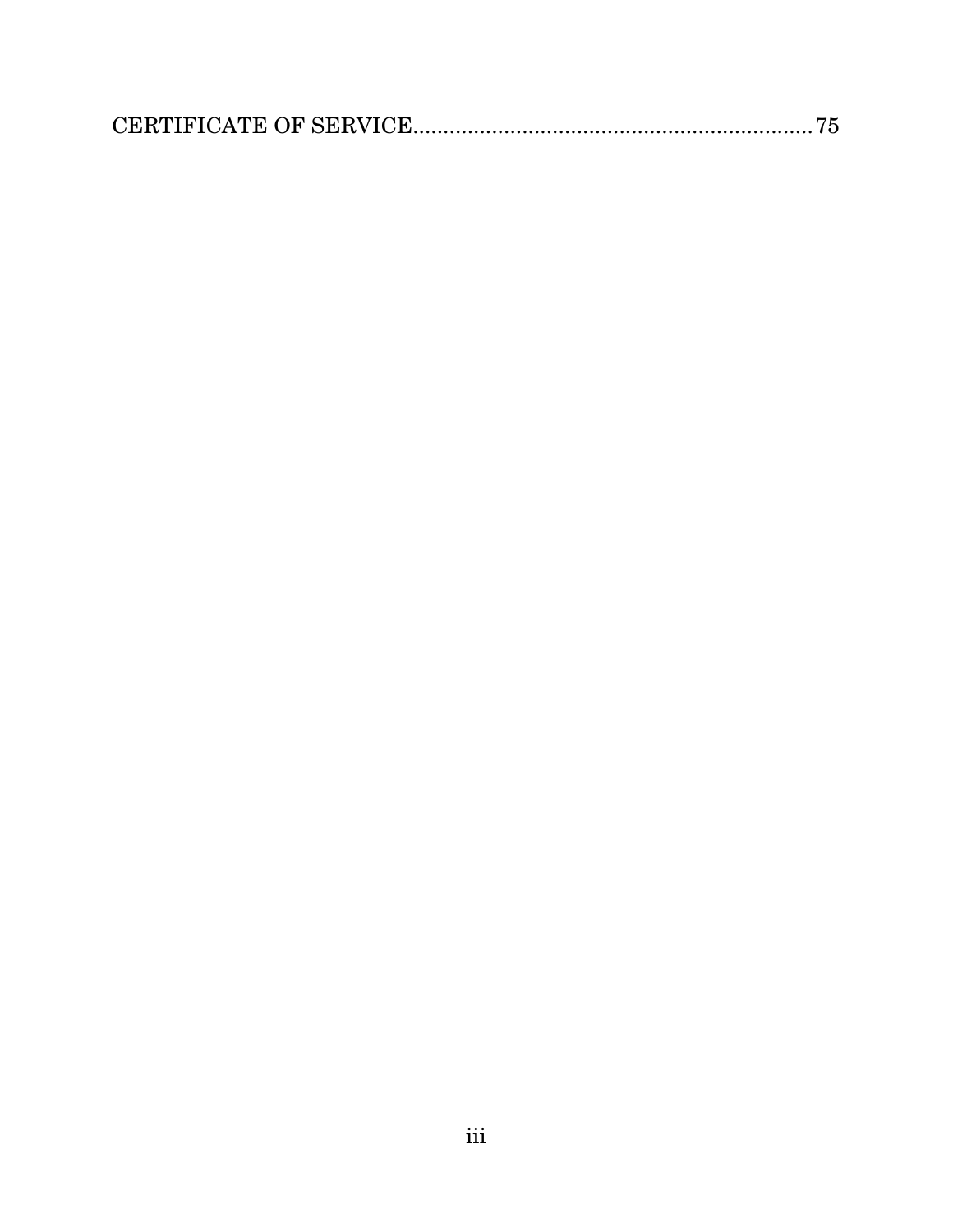# **TABLE OF AUTHORITIES**

## **FEDERAL CASES**

<span id="page-4-0"></span>

| Addyston Pipe & Steel Co. v. United States, 175 U.S. 211 (1899)44    |
|----------------------------------------------------------------------|
|                                                                      |
|                                                                      |
|                                                                      |
| Bd. of Trade of City of Chi. v. United States, 246 U.S. 231 (1918)20 |
|                                                                      |
|                                                                      |
| Bus. Elecs. Corp. v. Sharp Elecs. Corp., 485 U.S. 717 (1988)19       |
| California Dental Ass'n v. FTC, 526 U.S. 756 (1999)  27, 29, 30, 31  |
| California ex rel. Harris v. Safeway, Inc.,                          |
|                                                                      |
| Columbia Broad. Sys., Inc. v. Am. Soc'y of Composers, Authors &      |
| Copperweld Corp. v. Independence Tube Corp.,                         |
| Dry Creek Cattle Co. v. Basque Cartel, 95 F.3d 1161 (1996)48         |
| Freeman v. San Diego Ass'n of Realtors,                              |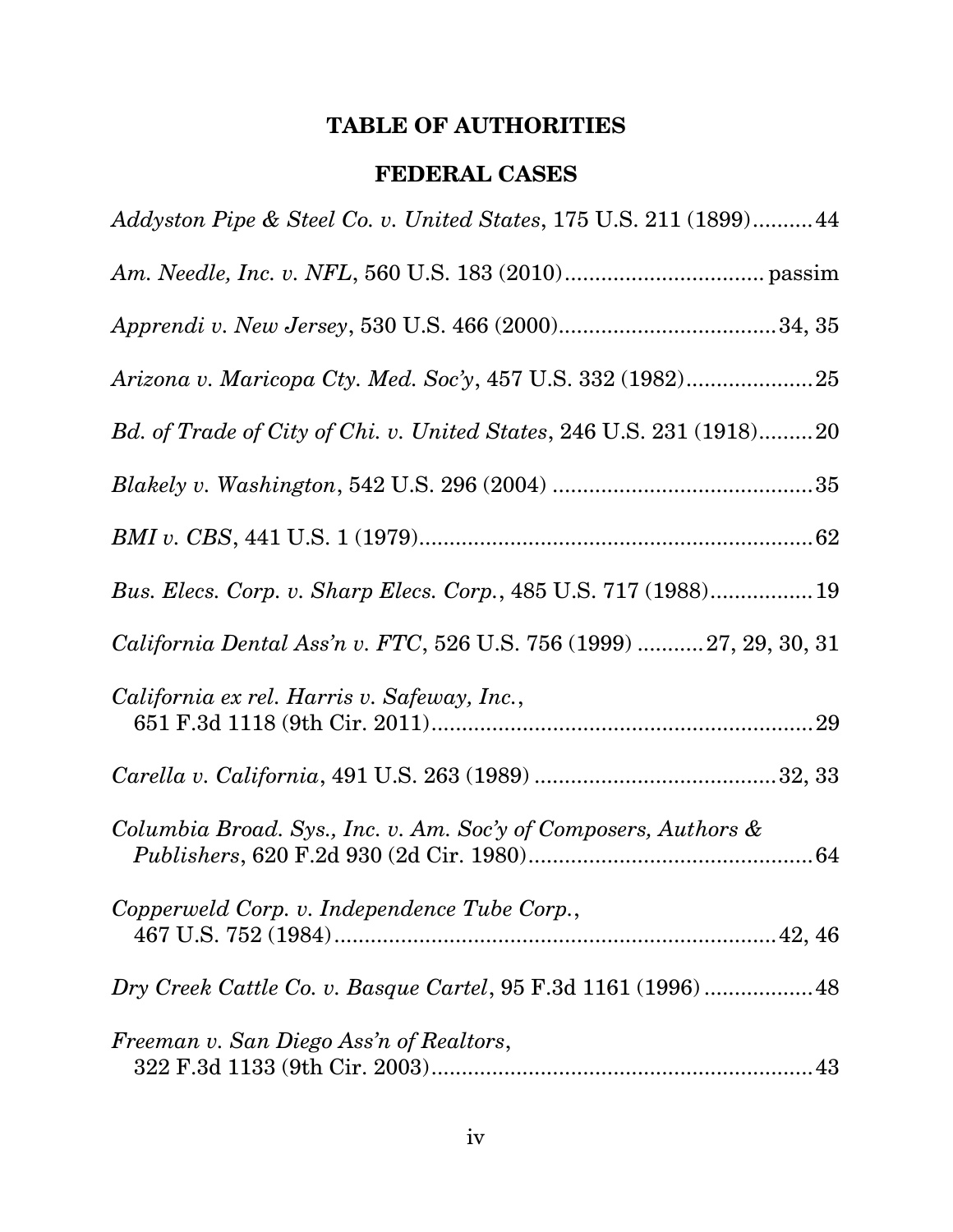| Leegin Creative Leather Prods., Inc. v. PSKS, Inc.,                        |
|----------------------------------------------------------------------------|
|                                                                            |
| Major League Baseball Properties, Inc. v. Salvino, Inc.,                   |
| Miller v. Gammie, 335 F.3d 889 (9th Cir. 2003) 22, 27                      |
| Morissette v. United States, 342 U.S. 246 (1952)  22, 31, 32, 33           |
| <i>Nat'l Soc'y of Prof. Eng'rs v. United States, 435 U.S. 679 (1978)19</i> |
| NCAA v. Board of Regents of the University of Oklahoma,                    |
| Northwest Wholesale Stationers, Inc. v. Pacific Stationery &               |
|                                                                            |
| Ohio-Sealy Mattress Manufacturing Co. v. Sealy, Inc.,                      |
| Paladin Assocs. Inc. v. Montana Power Co.,                                 |
| Polk Bros. Inc. v. Forest City Enters., Inc.,                              |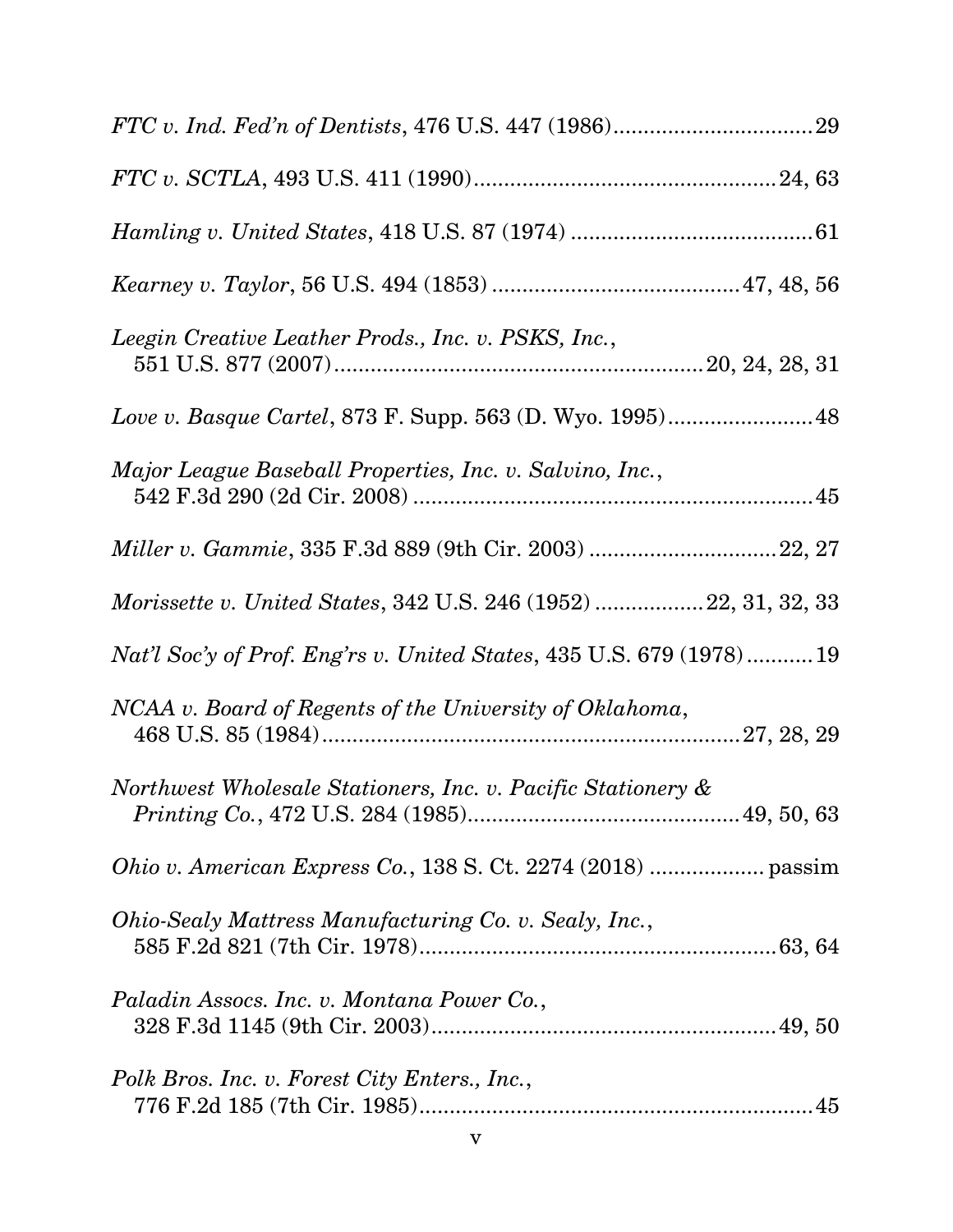| Rothery Storage & Van Co. v. Atlas Van Lines, Inc.,                   |
|-----------------------------------------------------------------------|
|                                                                       |
|                                                                       |
|                                                                       |
| Timken Roller Bearing Co. v. United States, 341 U.S. 593 (1951)46     |
|                                                                       |
| United States v. Addyston Pipe & Steel Co.,                           |
| United States v. Alston, 974 F.2d 1206 (9th Cir. 1992) 20, 21, 22, 36 |
|                                                                       |
|                                                                       |
| United States v. Brighton Bldg. & Maint. Co.,                         |
| United States v. Cargo Serv. Stations, Inc.,                          |
| United States v. Della Porta, 653 F.3d 1043 (9th Cir. 2011)49         |
|                                                                       |
|                                                                       |
| United States v. Fischbach & Moore, Inc.,                             |
|                                                                       |
| United States v. Gadson, 763 F.3d 1189 (9th Cir. 2014) 57, 58         |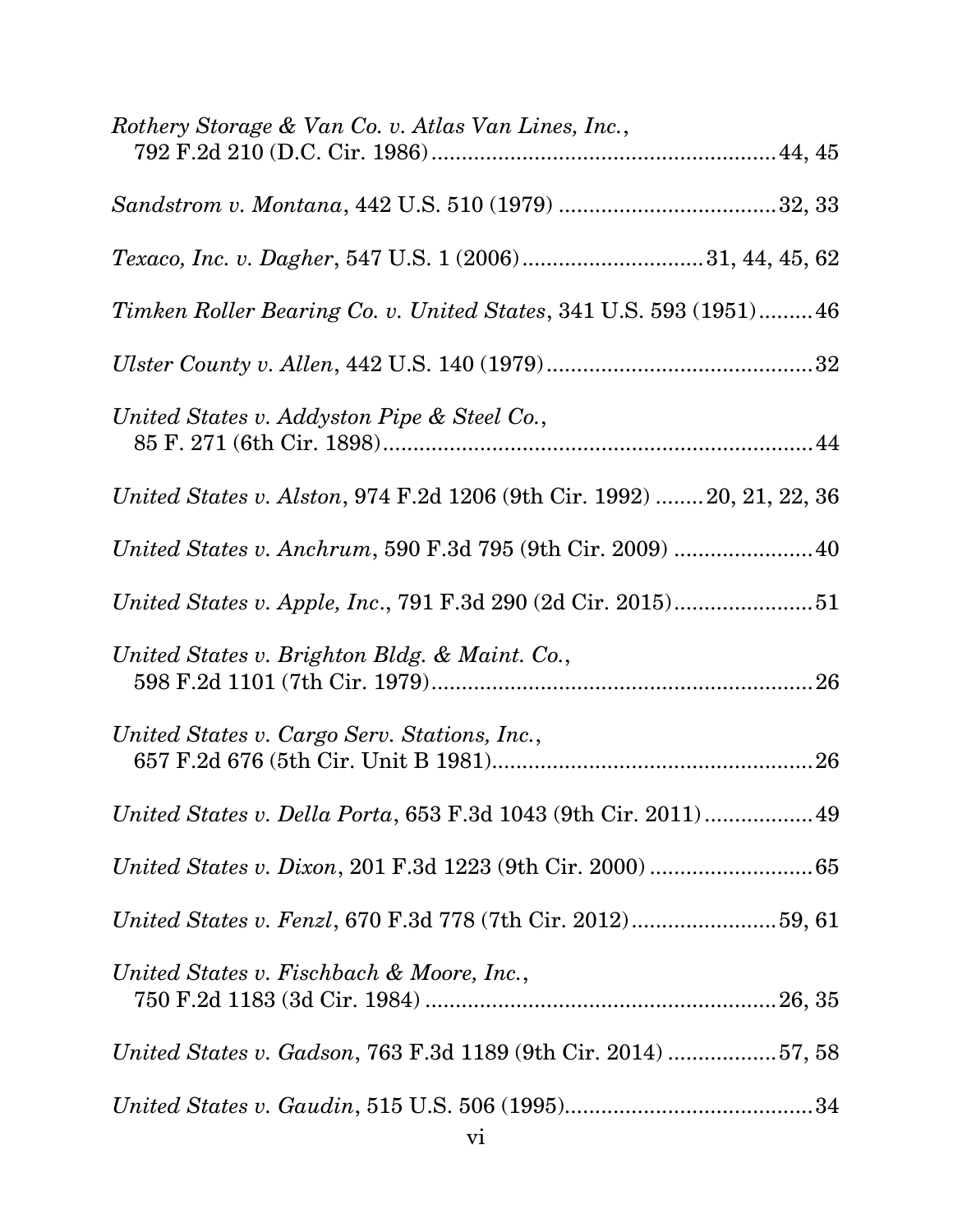| United States v. Giordano, 261 F.3d 1134 (11th Cir. 2001)  23, 26, 35   |
|-------------------------------------------------------------------------|
| United States v. Hicks, 217 F.3d 1038 (9th Cir. 2000) 42, 46            |
| United States v. Hofus, 598 F.3d 1171 (9th Cir. 2010)  40               |
|                                                                         |
| United States v. Kessi, 868 F.2d 1097 (9th Cir. 1989) 56, 57, 58        |
|                                                                         |
| United States v. Klinger, 128 F.3d 705 (9th Cir. 1997) 40               |
| United States v. Koppers Co., 652 F.2d 290 (2d Cir. 1981)25, 26         |
| United States v. Manufacturers' Ass'n of the Relocatable Bldg.          |
|                                                                         |
|                                                                         |
| United States v. Reicher, 983 F.2d 168 (10th Cir. 1992)62, 65           |
|                                                                         |
| United States v. Socony-Vacuum Oil Co., 310 U.S. 150 (1940) passim      |
| United States v. Span, 970 F.2d 573 (9th Cir. 1992)  46, 49             |
| United States v. Thomas, 612 F.3d 1107 (9th Cir. 2010) 41               |
| United States v. Trenton Potteries Co., 273 U.S. 392 (1927)  25, 59, 69 |
|                                                                         |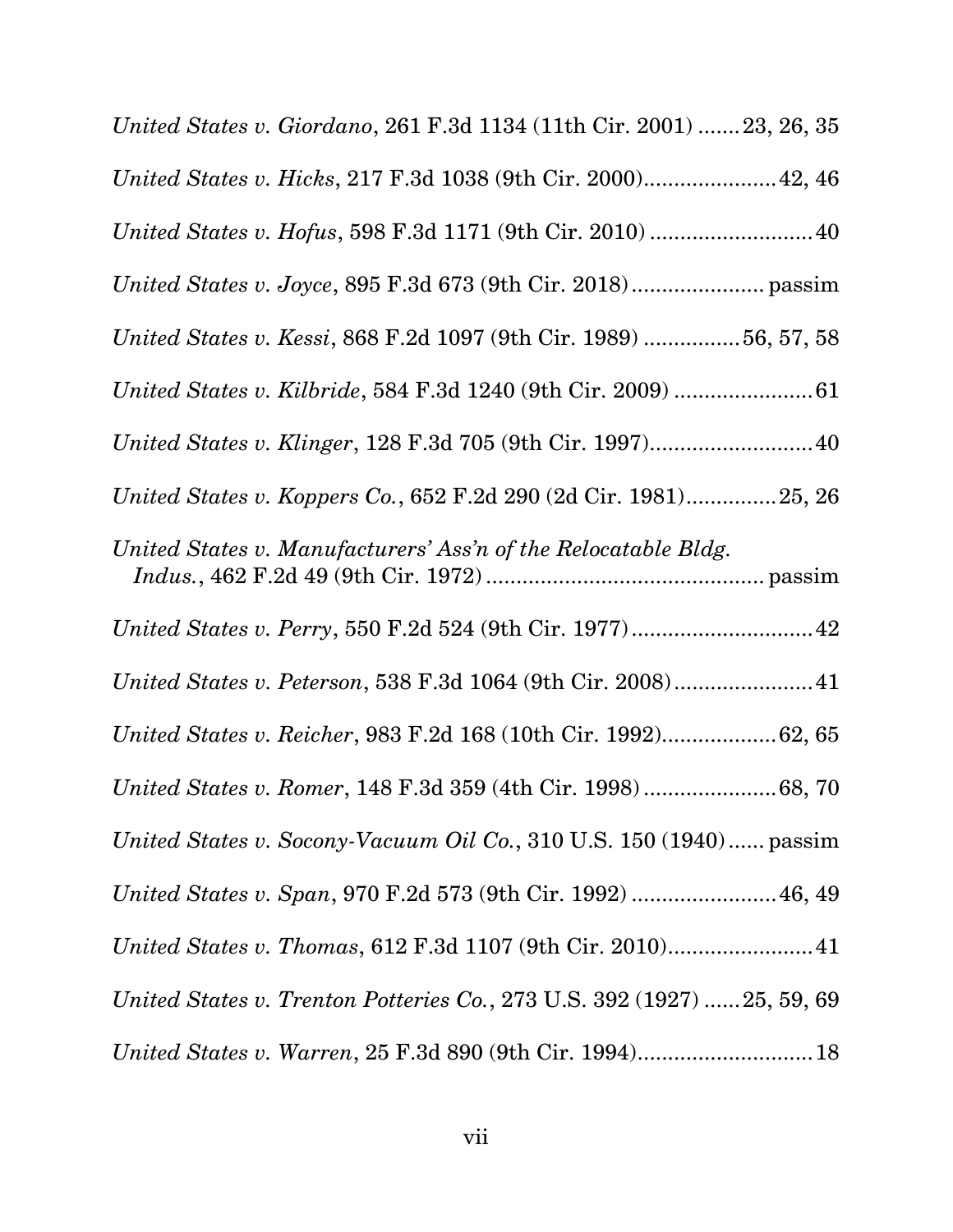| Wis. Music Network, Inc. v. Muzak Ltd. P'ship, |  |
|------------------------------------------------|--|
|                                                |  |

## **FEDERAL STATUTES AND RULES**

| 18 U.S.C. |  |
|-----------|--|
|           |  |
|           |  |
|           |  |
|           |  |

## **MISCELLANEOUS**

| 12 Philip Areeda & Herbert Hovenkamp, Antitrust Law ¶ 2005d, 78                                                                           |
|-------------------------------------------------------------------------------------------------------------------------------------------|
| ABA Section of Antitrust Law, Model Jury Instruction in Criminal                                                                          |
| Gregory J. Werden, Antitrust Analysis of Joint Ventures: An Overview,                                                                     |
| United States Court of Appeals for the Ninth Circuit, Manual of Model<br>Criminal Jury Instructions (2010), available at http://www3.ce9. |
|                                                                                                                                           |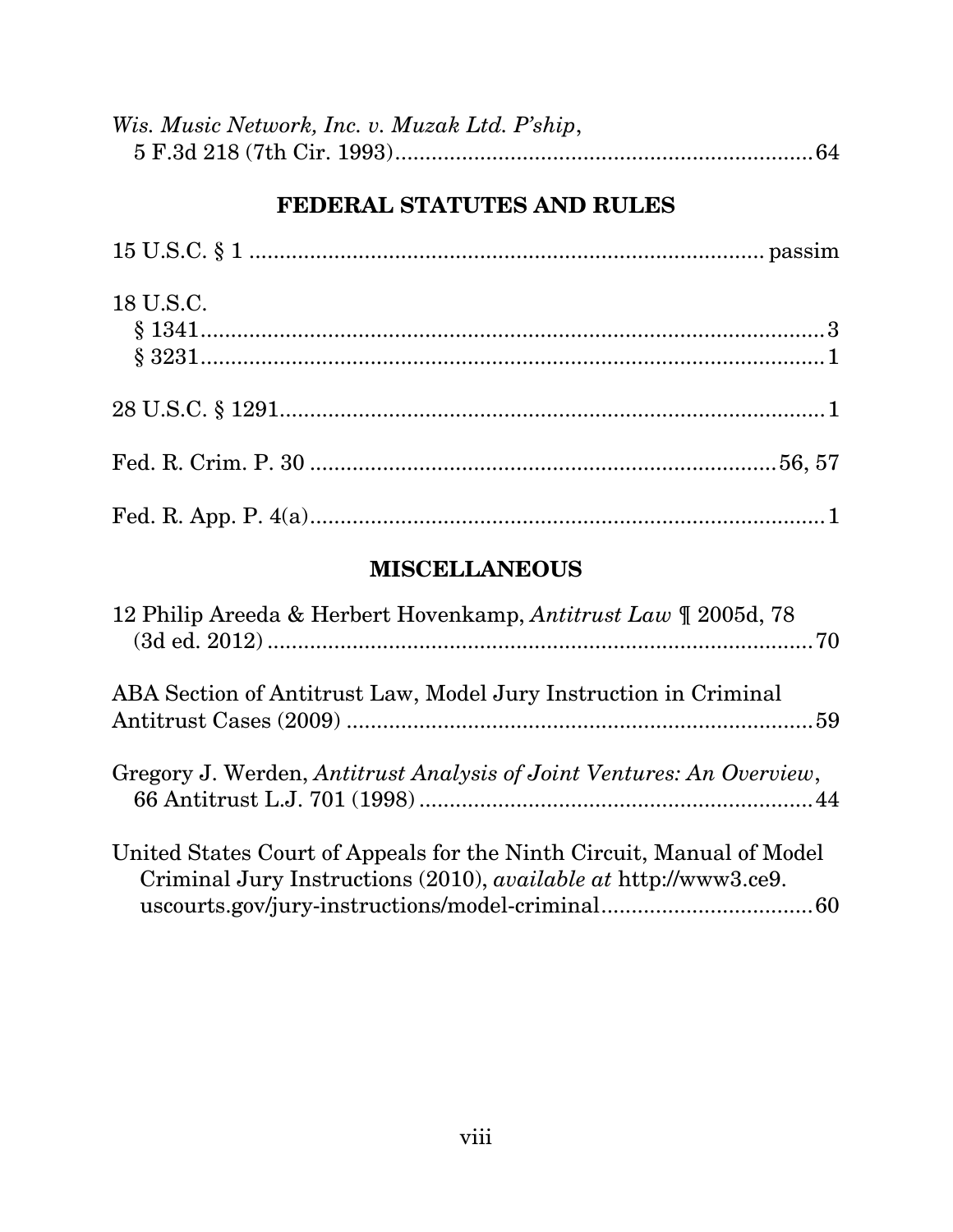#### **STATEMENT OF JURISDICTION**

The district court had jurisdiction over this criminal prosecution under 18 U.S.C. § 3231. This Court has jurisdiction under 28 U.S.C. § 1291. The district court entered judgment against Defendants-Appellants Sanchez and Casorso on November 29, 2017, ER.77, 93, and Sanchez and Casorso filed timely notices of appeal on December 8 and 12, 2017, respectively, ER.75-76. *See* Fed. R. App. P. 4(a). The district court entered judgment against Defendant-Appellant Marr on March 21, 2018, ER.67, and Marr filed a timely notice of appeal on March 28, 2018, ER.66. *See* Fed. R. App. P. 4(a).

#### **BAIL STATUS**

Sanchez, Casorso, and Marr are incarcerated. According to the Bureau of Prisons' inmate locator, Sanchez's expected release date is September 22, 2019; Casorso's expected release date is June 27, 2019; and Marr's expected release date is August 7, 2020.

#### **STATEMENT OF ISSUES PRESENTED**

1. Whether the district court erred by applying this Court's holding in *United States v. Manufacturers' Ass'n of the Relocatable Bldg. Indus.*, 462 F.2d 49 (9th Cir. 1972), that 15 U.S.C. § 1's per se rule is not an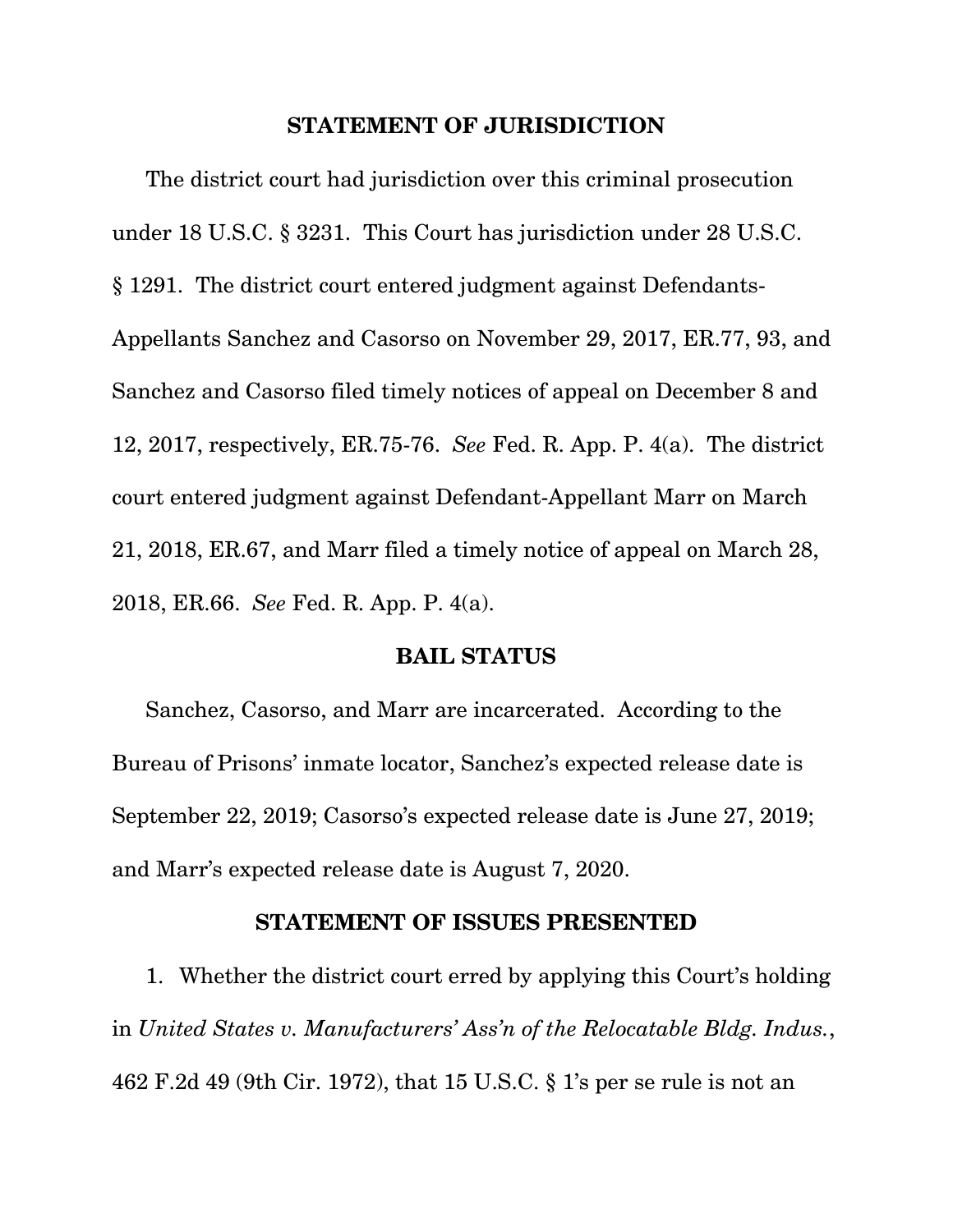<span id="page-10-0"></span>evidentiary presumption and therefore does not violate criminal defendants' due process rights.

2. Whether the district court (1) erred by declining to give defendants' requested jury instruction, which stated that joint-venture partners necessarily constitute a single entity immune from liability under 15 U.S.C. § 1, or (2) plainly erred by using language from the American Bar Association's model criminal antitrust jury instructions to define bid rigging in its instructions to the jury.

### **STATEMENT OF THE CASE**

#### **I. Procedural History**

l

On November 19, 2014, a grand jury returned an indictment charging Defendants-Appellants Michael Marr, Javier Sanchez, and Gregory Casorso with conspiring to suppress and restrain competition by rigging the bidding for hundreds of properties offered at public foreclosure auctions in Alameda County, California, in violation of Section 1 of the Sherman Act, 15 U.S.C. § 1. ER.588-90.**1** The indictment further charged Marr and Sanchez with rigging bids for

**<sup>1</sup>** "ER" refers to Appellants' excerpts of record. "SER" refers to Appellee's supplemental excerpts of record.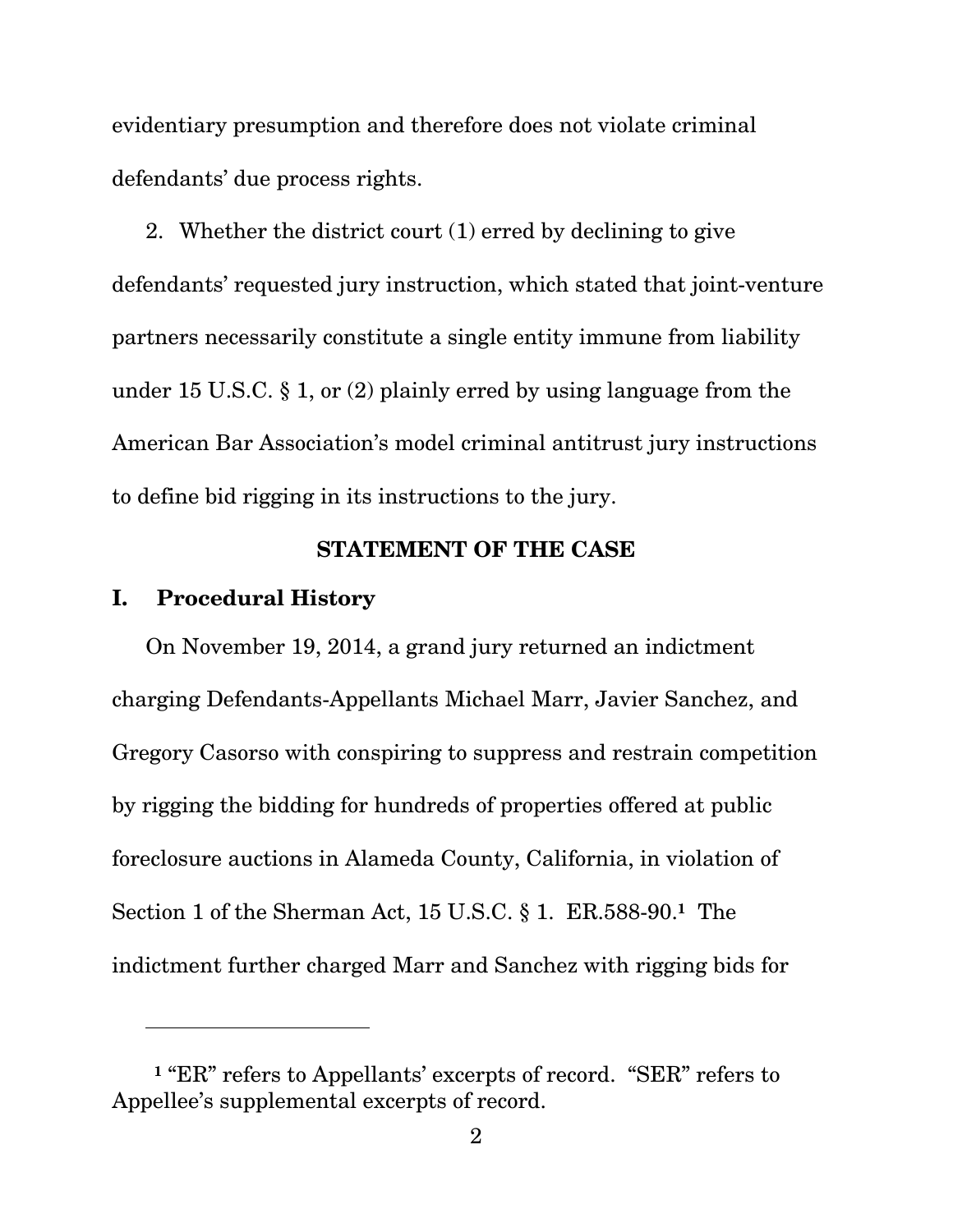<span id="page-11-0"></span>hundreds of properties offered at public auctions in Contra Costa County, California, also in violation of 15 U.S.C. § 1.**2** ER.593-95.

On June 2, 2017, after a ten-day trial in the United States District Court for the Northern District of California, a jury found all defendants guilty on all charges. Marr was sentenced to 30 months imprisonment, 3 years of supervised release, and a \$1,397,061.59 fine. ER.68-72. Sanchez was sentenced to 21 months imprisonment, 3 years of supervised release, and an \$88,140 fine. ER.78-82. Casorso was sentenced to 18 months imprisonment, 3 years of supervised release, and a \$20,000 fine. ER.94-98.

## **II. The Conspiracy to Rig Bids at Alameda and Contra Costa County Foreclosure Auctions**

### **A. Real Estate Foreclosure Auctions**

l

Homebuyers often finance their purchase through a mortgage—a loan secured by the house itself. If a homeowner fails to make a mortgage payment, the lender may foreclose on her home to "satisfy the debt." SER.12-13.

**<sup>2</sup>** The indictment also included six counts charging mail fraud in violation of 18 U.S.C. § 1341, which were dismissed on the government's motion before trial.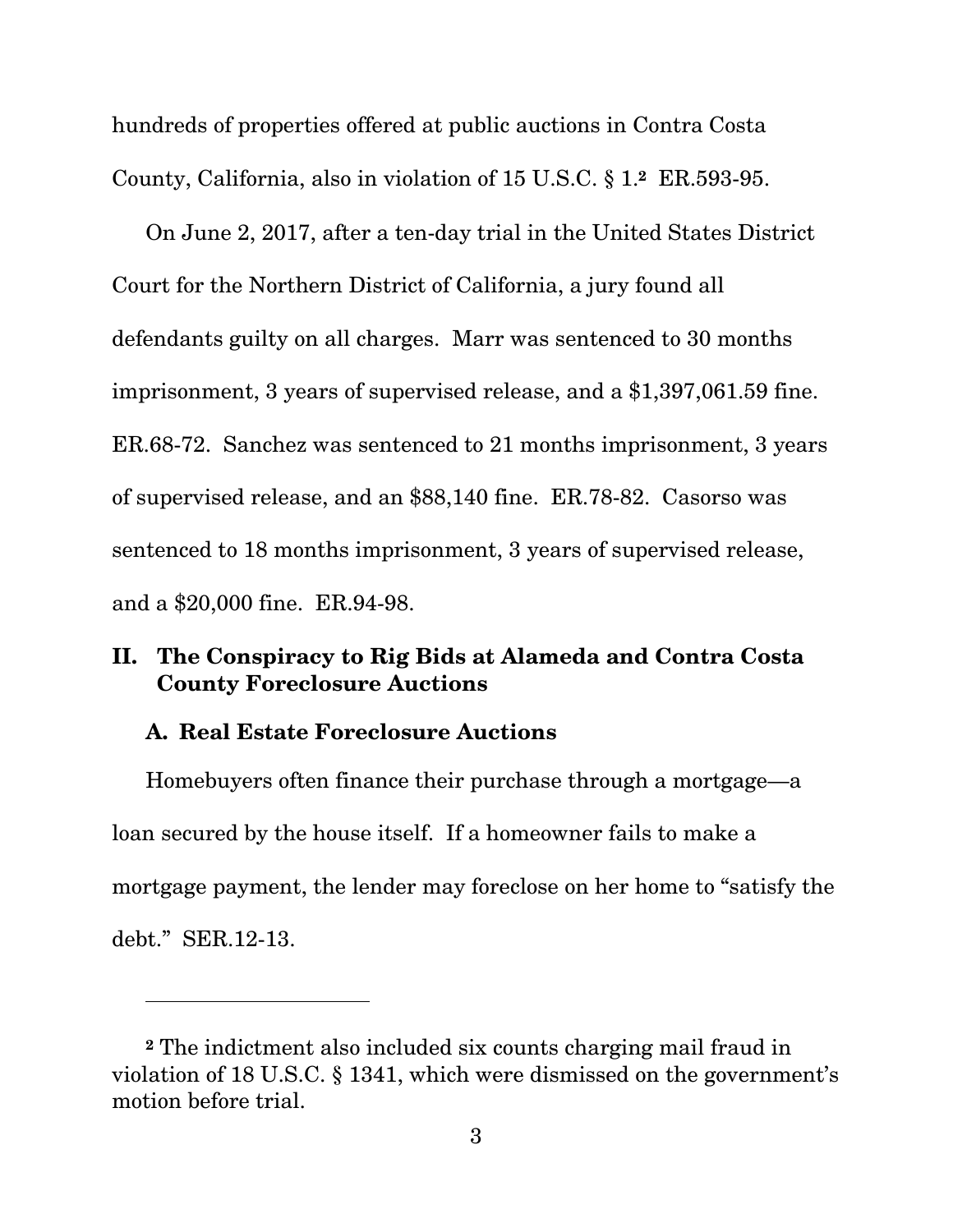A lender "begin[s]" the foreclosure process by referring the defaulted mortgage to a trustee. SER.14. The trustee prepares a notice of default, records it with the County Recorder's Office, and sends a copy to anyone with an interest in the property. SER.15-16. The homeowner is given three months to make payment. SER.15.

If the homeowner does not pay, the lender selects a date for the sale of the property at auction, and the trustee prepares and records a notice of sale. SER.15-16. The lender sets an opening bid for the property, SER.18, which is published before the auction, SER.18-19.

The auction begins with announcement of the lender's opening bid. SER.19. Anyone may bid who is present and qualifies by demonstrating sufficient "funds to participate" in bidding on the property. SER.19-20. Bidders have sufficient funds if they can show the auctioneer enough money at "least" to match "the opening bid." *Id.* 

After the auction concludes, the winning bidder gives the auctioneer cashier's checks equal to the winning bid. SER.21. The auctioneer sends those checks to the property's trustee, *id.*, who deposits them in a trust account, SER.24.

4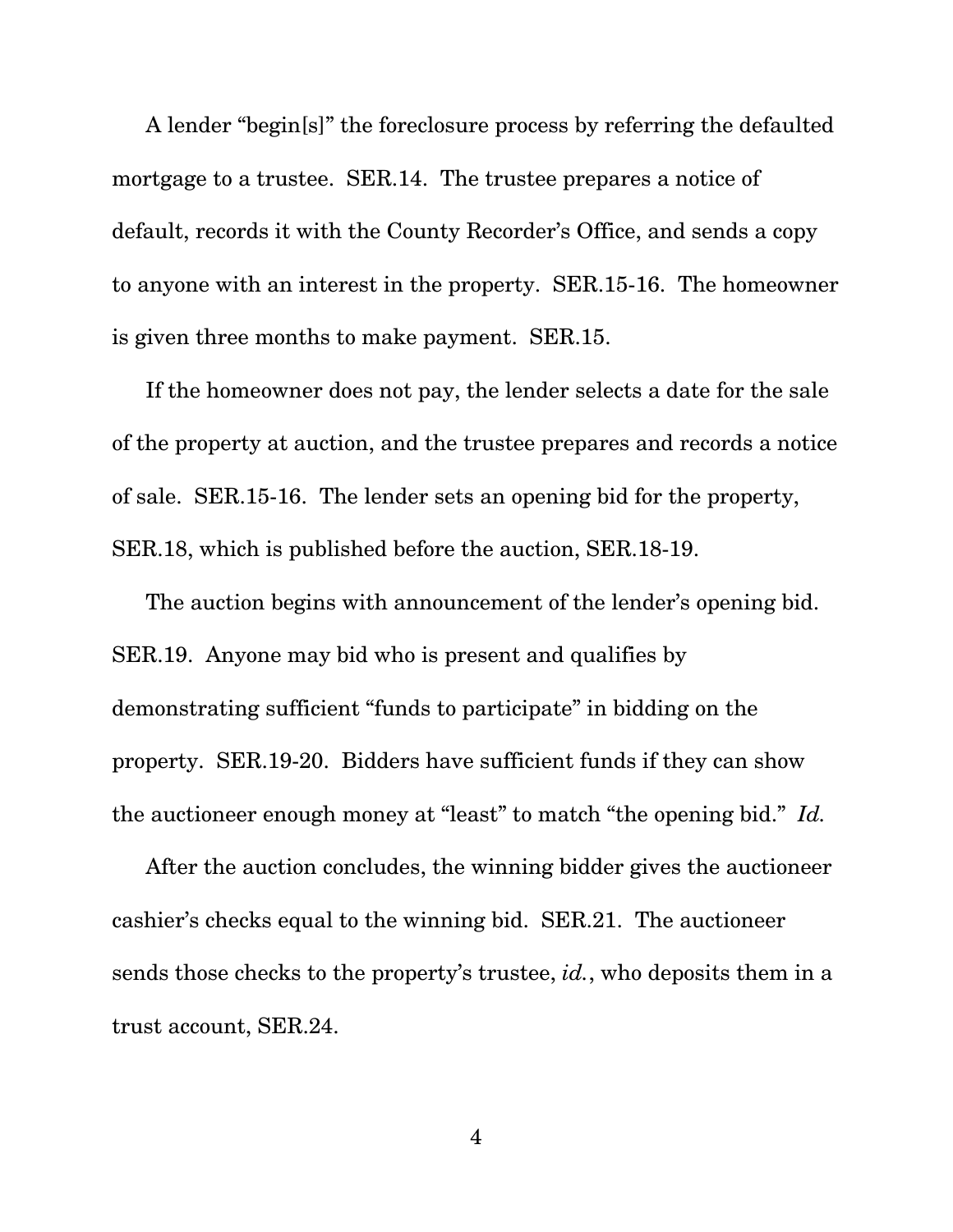<span id="page-13-0"></span>The trustee then uses the proceeds from the sale to settle the homeowner's debts. SER.24-25. First, the trustee sends the lender a check for the amount necessary to pay off the balance on the exhomeowner's mortgage. *Id.* The trustee uses any remaining funds to satisfy debts owed to junior lienholders. SER.25. Any leftover money is returned to the "ex-homeowner." *Id.* 

#### **B. Defendants-Appellants**

l

 employees of one such entity: Community Fund LLC.**<sup>3</sup>** Some bidders at Alameda and Contra Costa County foreclosure auctions acted through LLCs or other partnerships. *See, e.g.*, SER.70, 108-09, 133, 195. The defendants in this case were the owner and

Community Fund LLC was one of the biggest buyers of properties at foreclosure auctions in Alameda and Contra Costa County—"possibl[y]" the biggest. SER.224. It was "the 800-pound gorilla in the room." SER.184. Community Fund had "about 20" employees, SER.150, was

**<sup>3</sup>** The individuals who participated in the conspiracy through other entities or individually were tried separately, and their convictions were the subject of separate appeals. *See infra* Statement of Related Cases.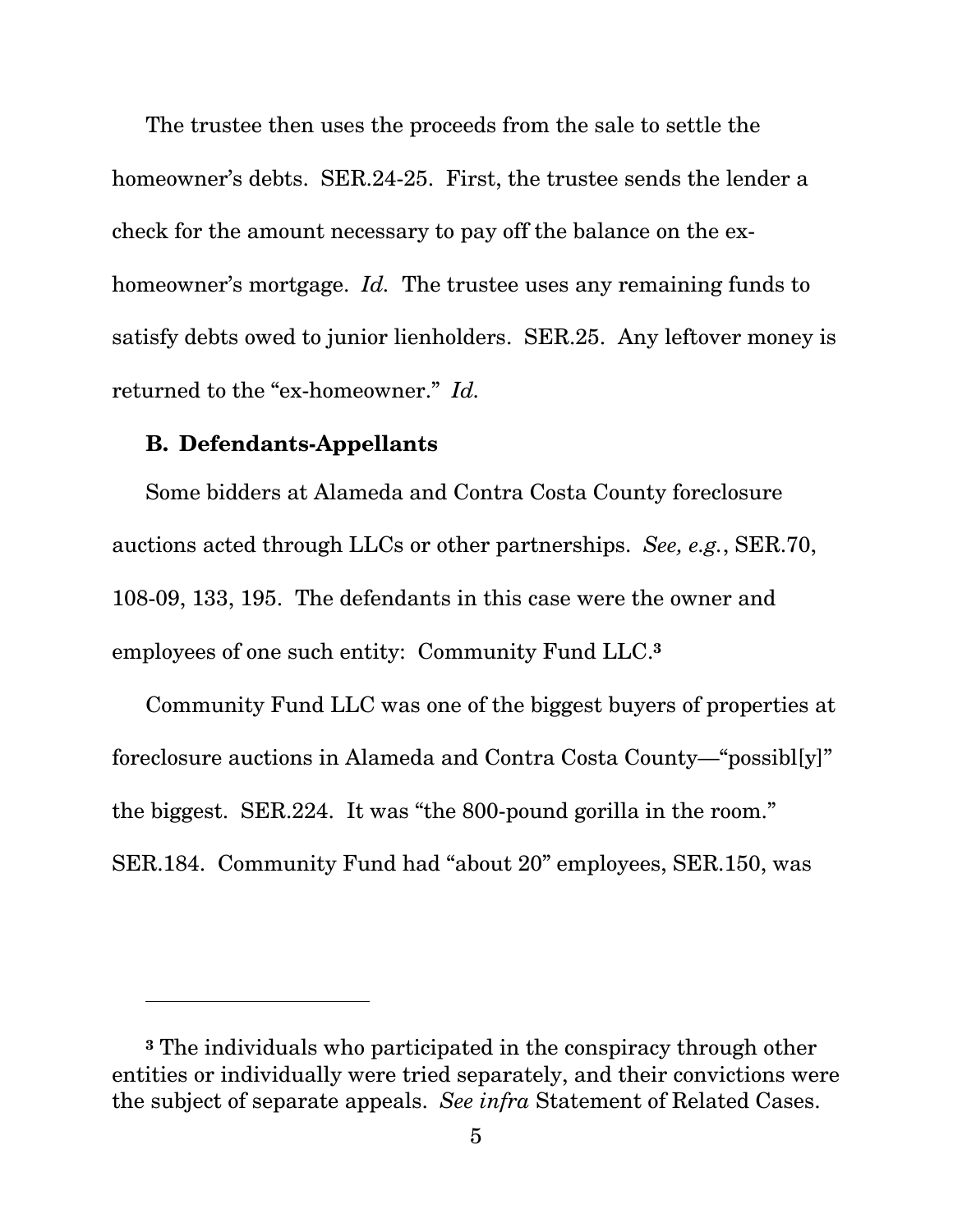"always able to have money available for the auctions," and had the "ability to borrow" more, if needed. SER.233.

Sometimes, Community Fund bid at foreclosure auctions to purchase properties for itself or its related company Community Realty Property Management. SER.147-48, 173-74. These properties were either renovated and resold, or held and used as "monthly rentals," SER.148, often being managed by a related company. Other times, Community Fund bid on behalf of clients who may (or may not) have wanted Community Fund to "fix[] up and rent[]" the property as well. SER.147-48, 227.

Defendant Michael Marr owned Community Fund. SER.151. In the early days of Community Fund, Marr himself participated in foreclosure auctions and rigged bids with Community Fund's competitors. SER.158-59. Later, Marr hired employees, introduced them as his "representative[s]" to those rigging bids on behalf of other LLCs or partnerships, SER.158, and orchestrated the rigging of bids by instructing his employees over the phone, SER.162-64. During sentencing, the Court determined that Marr rigged \$69,853,079.69

6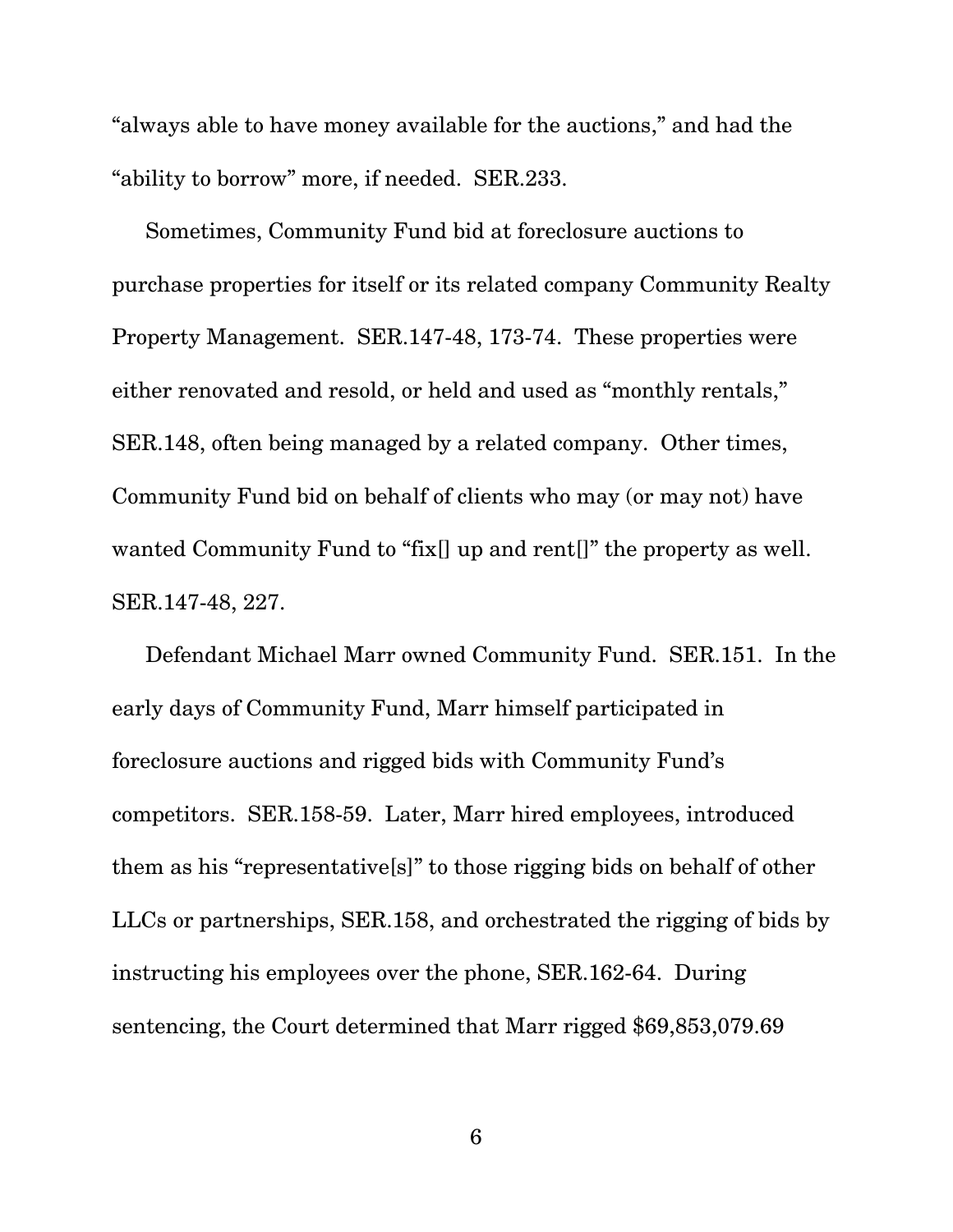<span id="page-15-0"></span>worth of foreclosure auctions, 378 auctions in all, across Contra Costa and Alameda counties. SER.261.

Defendant Javier Sanchez was an employee of Community Fund. SER.154. Sanchez rigged numerous auctions in Alameda County and Contra Costa County on Community Fund's behalf. SER.84, 90, 154-55, 177.

Defendant Gregory Casorso was likewise an employee of Community Fund. SER.154. Casorso rigged Alameda Country foreclosure auctions on Community Fund's behalf. SER.87, 129-30, 154.

### **C. Defendants Rig the Foreclosure Auctions**

From 2008 to 2011, defendants conspired with other bidders to rig the bidding at hundreds of foreclosure auctions in Alameda and Contra Costa counties. Their purpose was to increase their profit. SER.121. The conspirators agreed not to bid (or to stop bidding) at the public auction to "keep the price down," SER.63, and then split among themselves money that otherwise would have been used to purchase the property at the public auction. SER.32, 119-21, 216.

The conspirators used pre-determined verbal and non-verbal signals to stop bidding at ongoing auctions or refrain from bidding at upcoming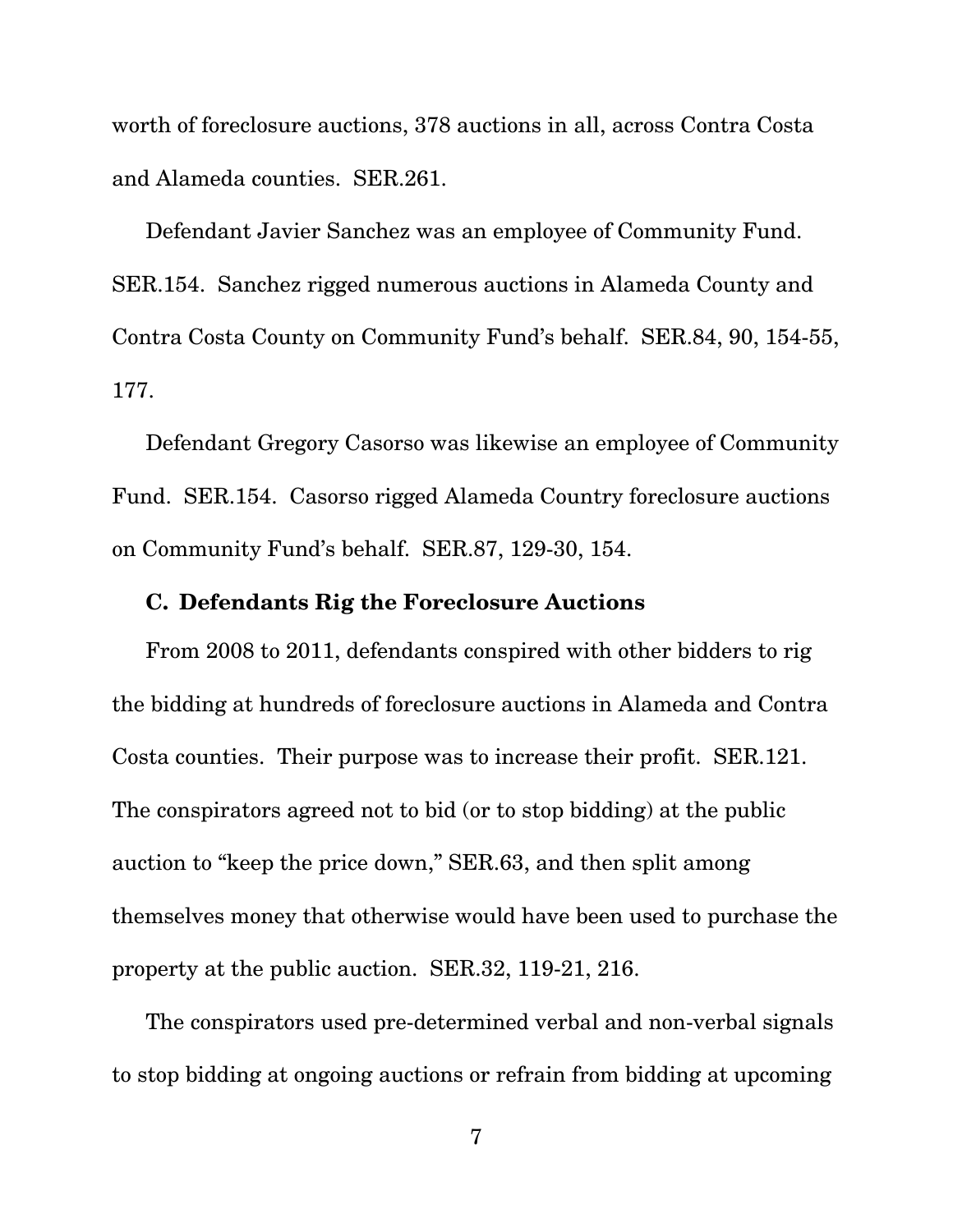auctions. SER.117. Verbal signals included telling another bidder to "take it," *id.*, or asking whether the bidder was "willing to work," SER.34. Non-verbal signals included "looks, winks, points, those sorts of things." SER.117.

After the public auction, the conspirators held a second private auction or "round." SER.31-32, 112-13. The round determined "who actually wanted the property most," SER.171, and how much the other conspirators would be compensated for not bidding at the public auction, SER.73. The winner of the round secured the property by paying the depressed public auction price to the trustee and additional money to the losing participants in the round to "compensate" them for "stopping bidding at the first" auction. SER.113. When payment for a round was made, "[g]enerally the preference was for cash" because it is "[n]ot traceable." SER.76; *see also* SER.40-41.

The conspirators took steps to ensure that these payments were made only to actual or potential competitors. SER.105, 181. Thus, even "if you had an agreement not to bid prior to the public auction," the conspirators would "still make sure you had enough money to actually be a competitor, to purchase the property . . . at the public auction in

8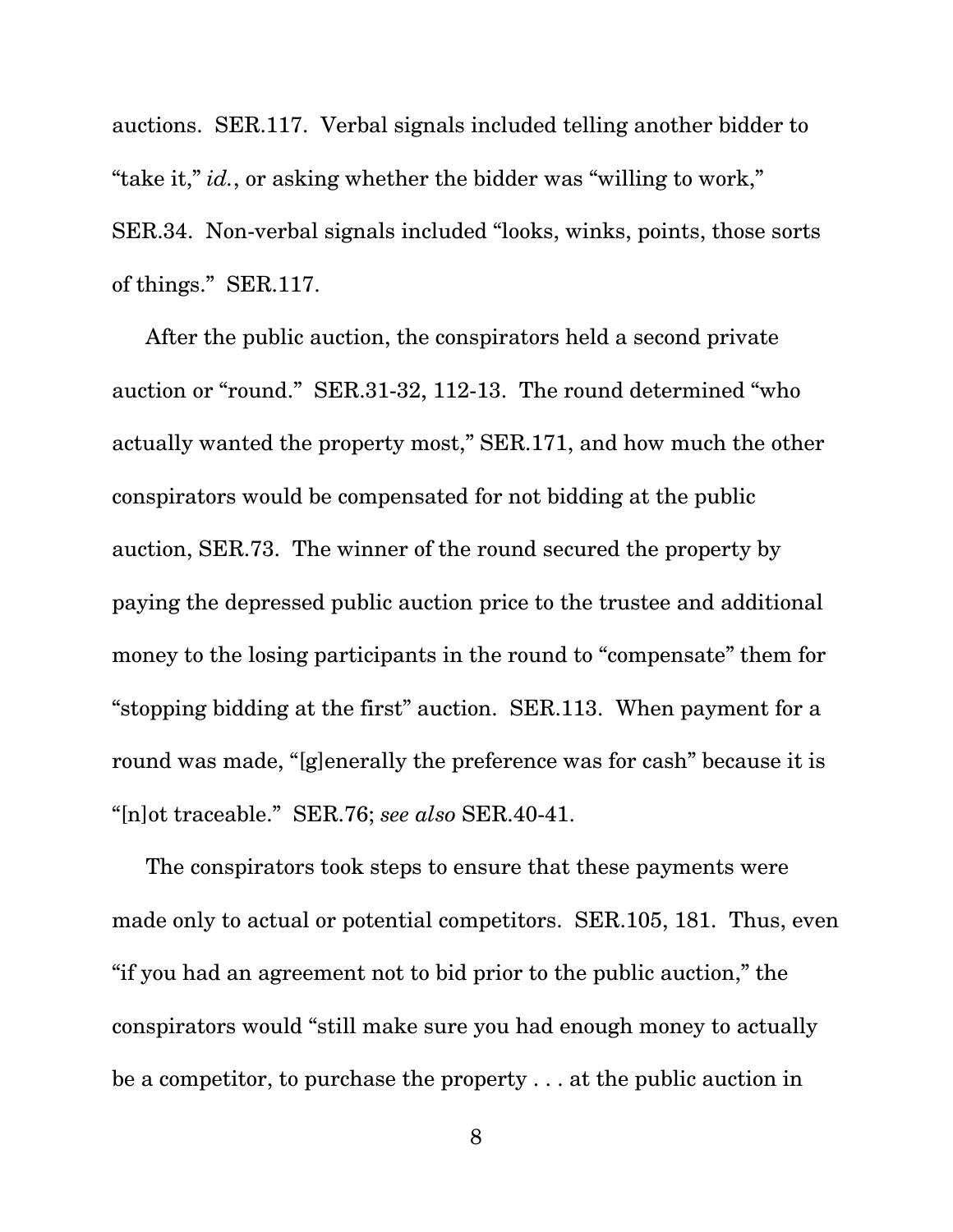the first place." SER.180. Defendant Casorso confirmed this requirement: "I made anybody that was interested in participating in a round with me bid, qualify and bid at the public auction. I called this 'stress testing.'" SER.230.

The conspiracy was successful. For example, conspirator Bradley Roemer agreed with Casorso to rig the bidding for "2817 Market Street." SER.140. The foreclosing lender set the opening bid for this property at \$144,315. SER.141. Casorso won the property at the public auction by bidding "a penny over" \$144,315. *Id.* No one intervened to outbid Casorso—not Roemer, not the bank selling the property, and not anyone else. *Id.* As Roemer explained, however, he "would have" outbid Casorso at the public auction but for his agreement not to compete with Casorso. *Id.* Ultimately, because of the bid-rigging agreement, Roemer paid the funds he would have bid at the public auction to Casorso rather than the lender or homeowner, and took the property without ever submitting a bid at the public auction. *See*  SER.136-141. Another time, Roemer was prepared to bid an "additional \$36,600 at the public auction," but, due to the bid-rigging agreement, he paid \$326,700 to the trustee and divided the \$36,600 among the

9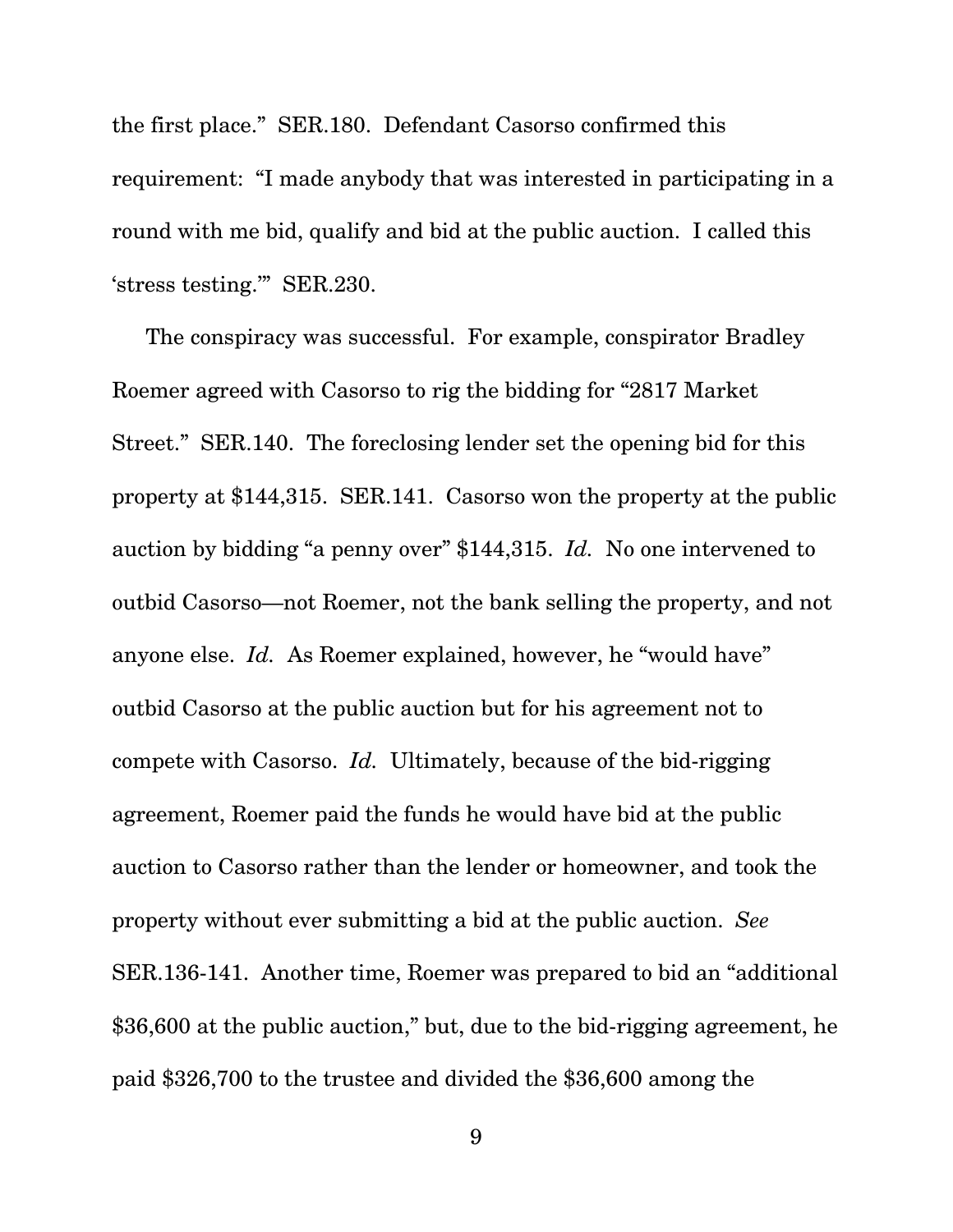<span id="page-18-0"></span>conspirators, including a payment of \$13,000 to Marr. SER.127-29; *see also* SER.216-17 (conspirator Danli Liu testifying to a number of round payments that she was prepared to submit as bids at the public auction but for the agreement not to compete).

The conspirators knew that what they were doing was wrong. As Marr's employee Barta recognized, agreeing not to bid at the public auction "wasn't something that – that we should have been doing." SER.171. Another conspirator, Danli Liu, was so troubled by her actions that she stopped agreeing to rig bids after becoming a parent because she "didn't want to do something illegal" "so that my baby will be ashamed of me later." SER.219. Douglas Ditmer testified to his concern that colluding at auctions was "illegal[ ]." SER.93-94. Yet the conspirators rigged bids anyway because "the FBI will never start a case." SER.215.

### **III. Rulings Under Review**

Each ruling under review is identified below in the applicable argument section.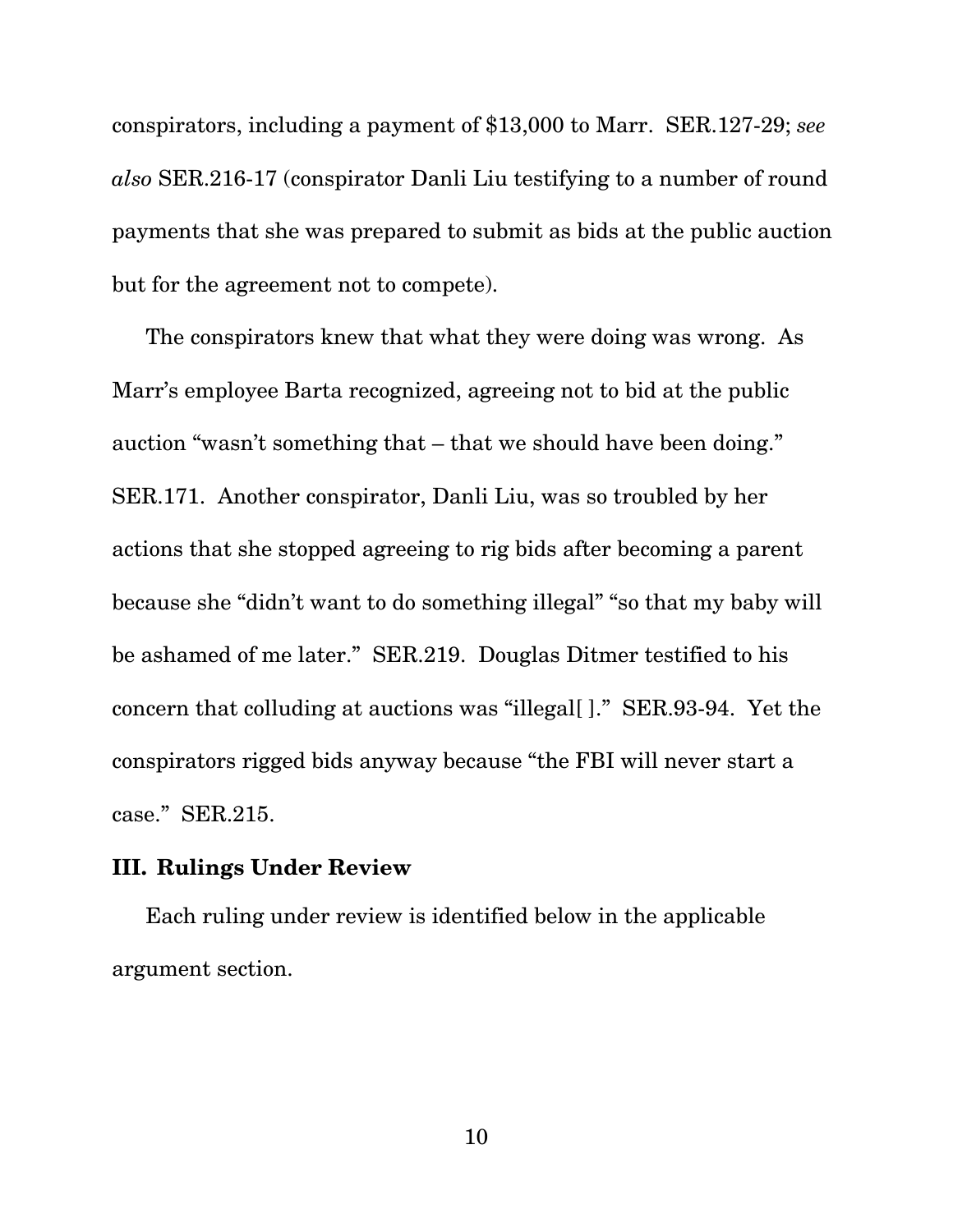#### **SUMMARY OF ARGUMENT**

<span id="page-19-0"></span>1. Defendants incorrectly argue that the district court violated their constitutional rights by instructing the jury that an agreement to rig bids violates 15 U.S.C. § 1's per se rule. As defendants acknowledge, Br. 32-33, this Court expressly rejected that argument in *United States v. Manufacturers' Ass'n of the Relocatable Bldg. Indus.*, 462 F.2d 49 (9th Cir. 1972). *Manufacturers'* is binding, and this panel should therefore reject defendants' attempt to reargue the issue.

Contrary to defendants' claims, *Manufacturers'* has not been overruled by subsequent developments in antitrust law or constitutional law. Just this term, the Supreme Court in *Ohio v. American Express Co.*, 138 S. Ct. 2274, 2283-84 (2018), confirmed *Manufacturers'* understanding of relevant antitrust law—that the term "unreasonable acts in restraint of trade" is defined by "two distinct rules of substantive law," 462 F.2d at 50-52. Defendants also fail to identify any decision that has called into question *Manufacturers'*  understanding of relevant constitutional law—that the accused "has the right to have each element of the crime charged submitted to the jury"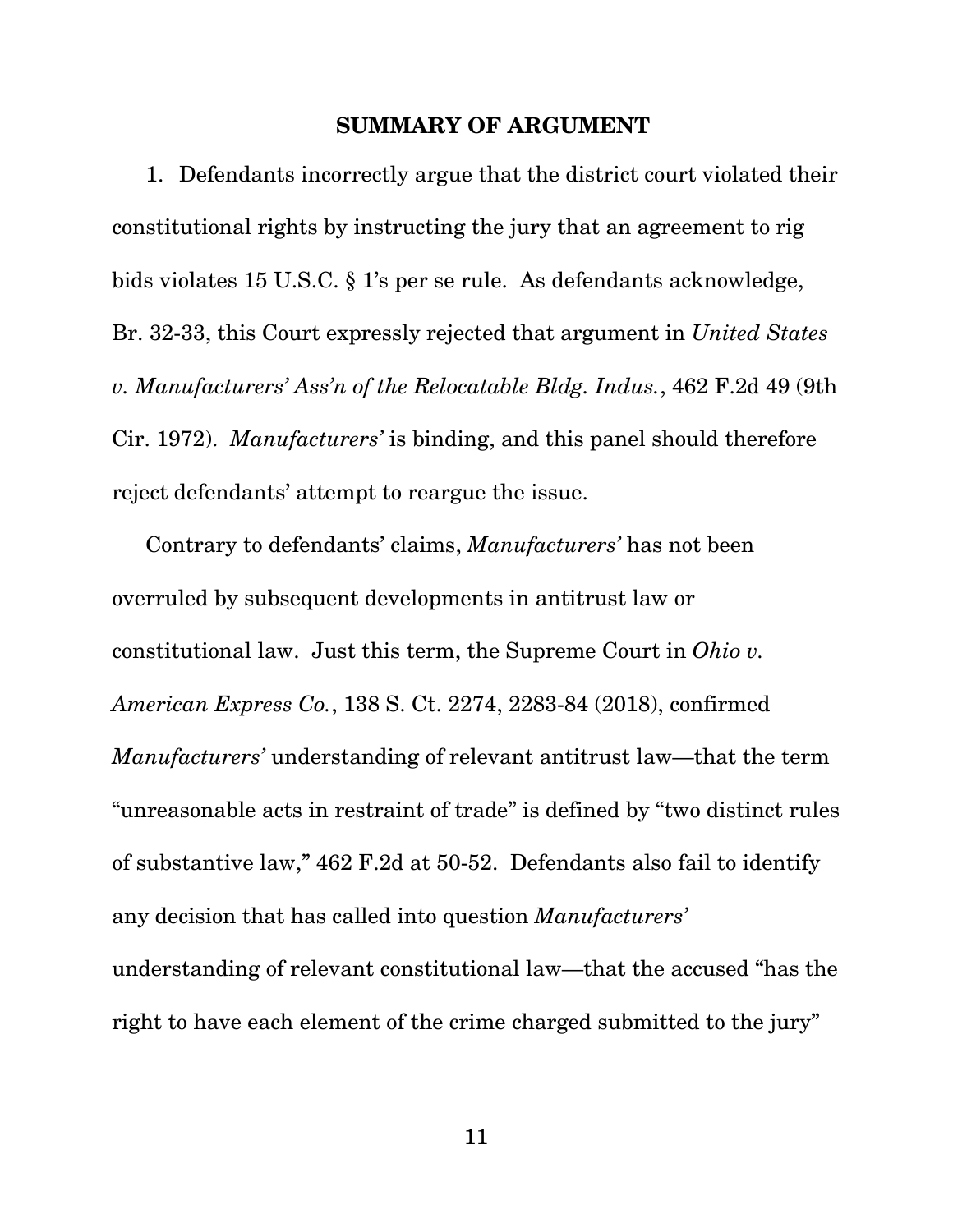and that "[c]onclusive presumptions may not operate to deny this right." *Id.* at 50.

2. a. Defendants wrongly challenge the district court's refusal to give their legally incorrect theory-of-defense instruction. Defendants requested that the jury be instructed to acquit under the single-entity rule if it determined that the defendants were engaged in a joint venture. Defendants were not entitled to such an instruction because they proffered no evidence that they and the competing bidders with whom they rigged bids constituted a single entity and because the requested instruction was legally incorrect—joint-venture partners are not, *ipso facto*, entitled to assert a single-entity defense, *Am. Needle, Inc. v. NFL*, 560 U.S. 183, 202 (2010).

Nor did the district court plainly err by failing to instruct the jury *sua sponte* on some other doctrine applicable to joint ventures. Defendants did not ask for such an instruction and did not offer evidence to support one. Indeed, defendants proffered no evidence of a legitimate joint venture—an agreement to do something other than suppress competition at auctions—that encompassed all or each of the rigged auctions.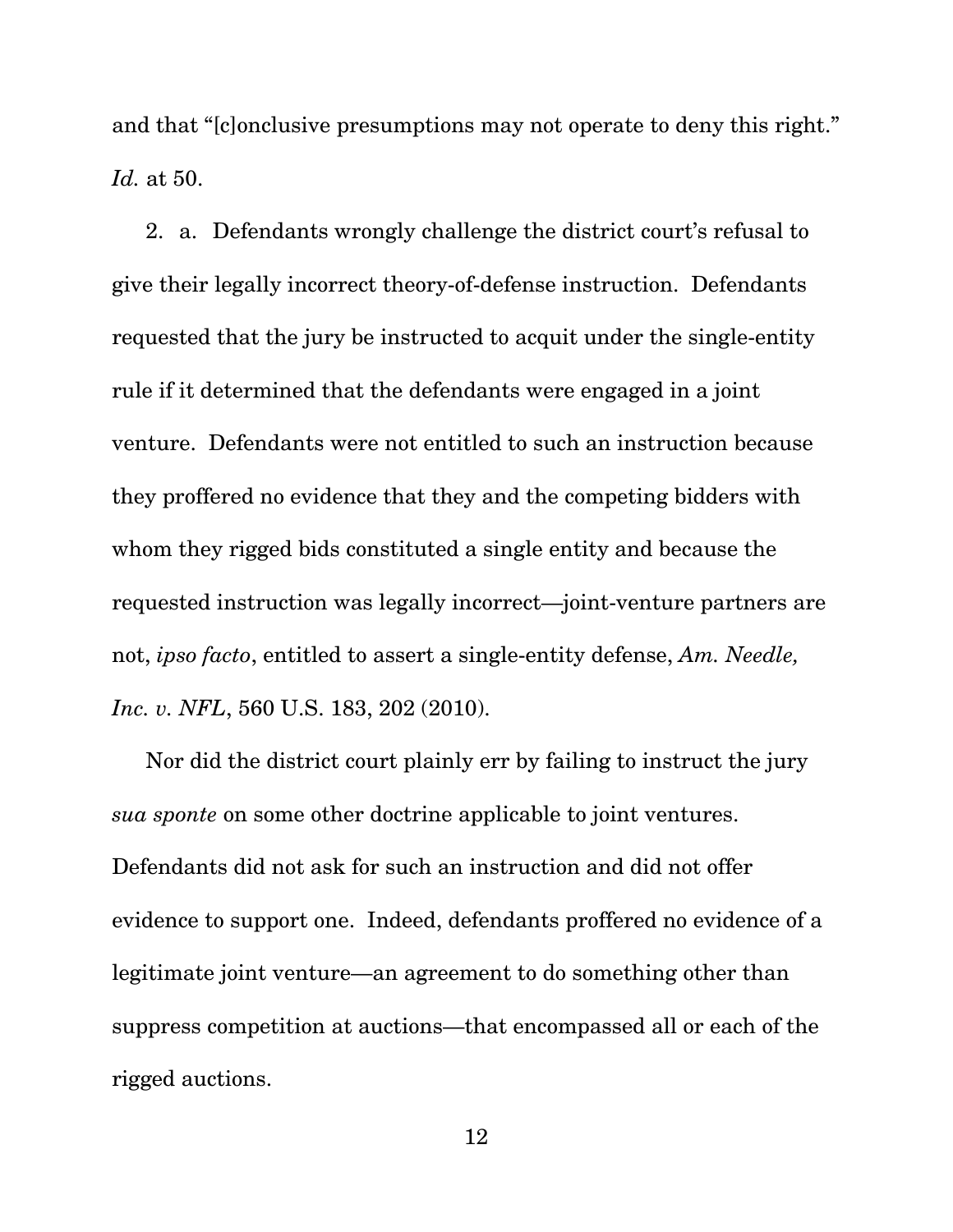Defendants incorrectly argue that their agreement to rig bids can be labeled a joint venture beyond the reach of the per se rule because they contend that it was motivated by a "plausible" procompetitive justification. Supreme Court precedent precludes this argument. Bid rigging is a form of horizontal price fixing and such agreements "are all banned" regardless of any asserted justifications for them. *United States v. Socony-Vacuum Oil Co.*, 310 U.S. 150, 224 n.59 (1940).

b. For the first time on appeal, defendants advance the incorrect contention that the district court instructed the jury with an overly broad definition of bid rigging. Read in context and as a whole, however, the jury instruction correctly defined bid rigging as any agreement among actual or potential bidders to eliminate competition among them.

Bid rigging is a form of price fixing that includes agreements to refrain from submitting competing bids to buy or sell a good or service. Defendants complain that by defining bid rigging to include "any other agreement with respect to bidding that affects, limits, or avoids competition among them," the district court's definition reaches any agreement that has any effect on bidding at an auction. In context, the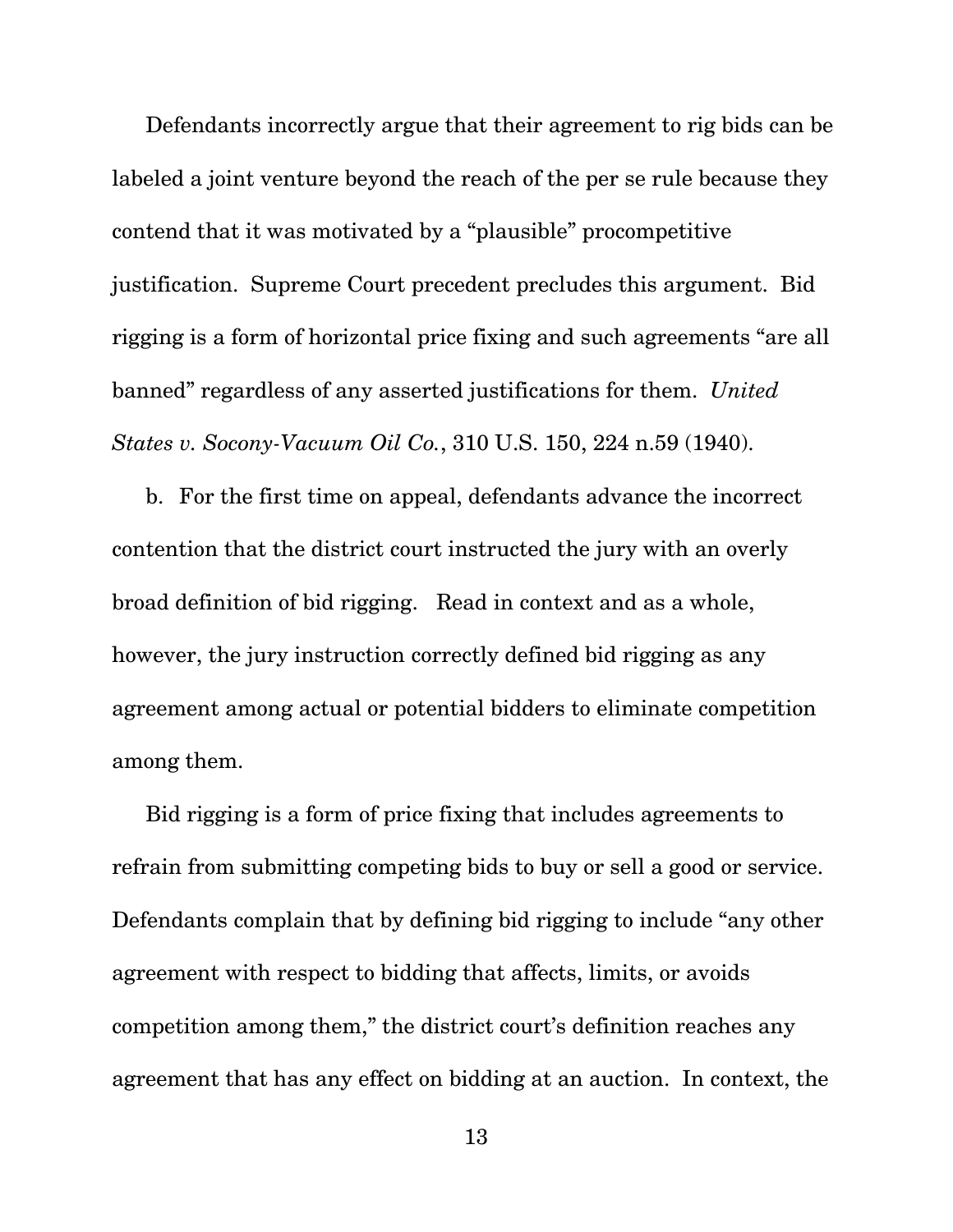phrase cannot bear defendants' interpretation. Language before and after this phrase makes clear that the jury was instructed to convict only if the defendants agreed to eliminate competition among bidders at an auction. Moreover, the jury was also instructed to convict only if it found the agreement charged in the indictment—an agreement to "suppress competition by refraining from and stopping bidding . . . at public auctions." So even if the bid-rigging instruction was overly broad on its own, the jury was instructed only to convict if it, in fact, found bid rigging.

Moreover, even if the definition of bid rigging was erroneous, the error was harmless in light of the overwhelming evidence presented at trial. Defendants repeatedly concede in their brief to this Court that they made, and that the government presented overwhelming evidence of, agreements among the conspirators not to bid against each other at public auctions. Such conduct falls squarely within the definition of bid rigging.

14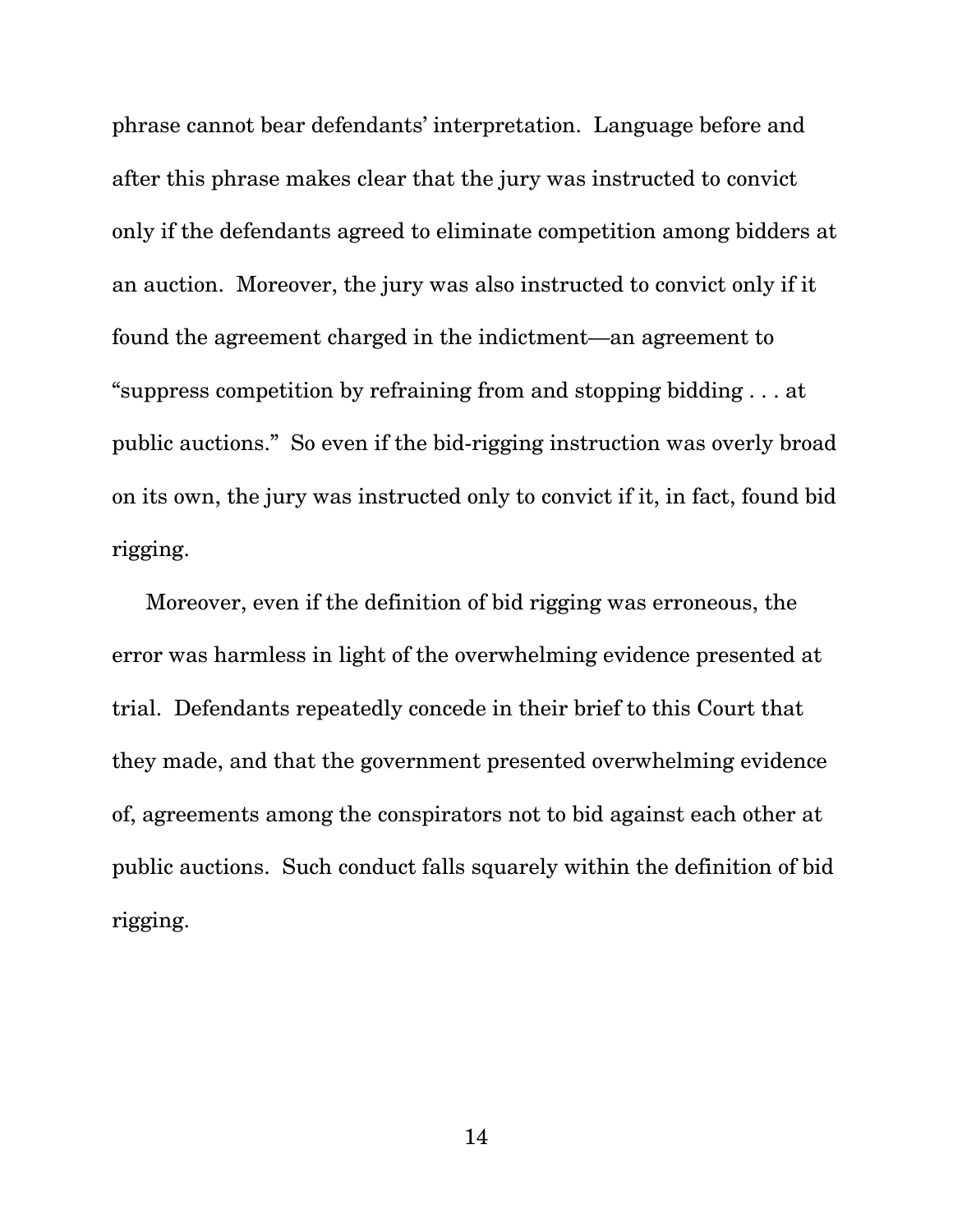#### **ARGUMENT**

## <span id="page-23-0"></span>**I. The District Court Did Not Err by Instructing the Jury Under the Per Se Rule**

Defendants' first assertion of error, Br. 26-42—that the district court applied an unconstitutional evidentiary presumption by instructing the jury that an agreement to rig bids is illegal "without inquiry about the precise harm [it] caused or the business excuse for [its] use," *see* ER.7 is foreclosed by *United States v. Manufacturers' Ass'n of the Relocatable Bldg. Indus.*, 462 F.2d 49 (9th Cir. 1972). Defendants concede as much, Br. 31-35, but contend that this Court can disregard *Manufacturers'*  because it has been overruled as a matter of antitrust law and undermined by the evolution of constitutional criminal procedure, Br. 35-41. Both arguments are unavailing.

### **A. Rulings Presented for Review**

In advance of trial, the United States submitted a proposed instruction on 15 U.S.C. § 1's per se rule. The proposed instruction stated that "agreements to rig bids" are unlawful "without inquiry about the precise harm they have caused or the business excuse for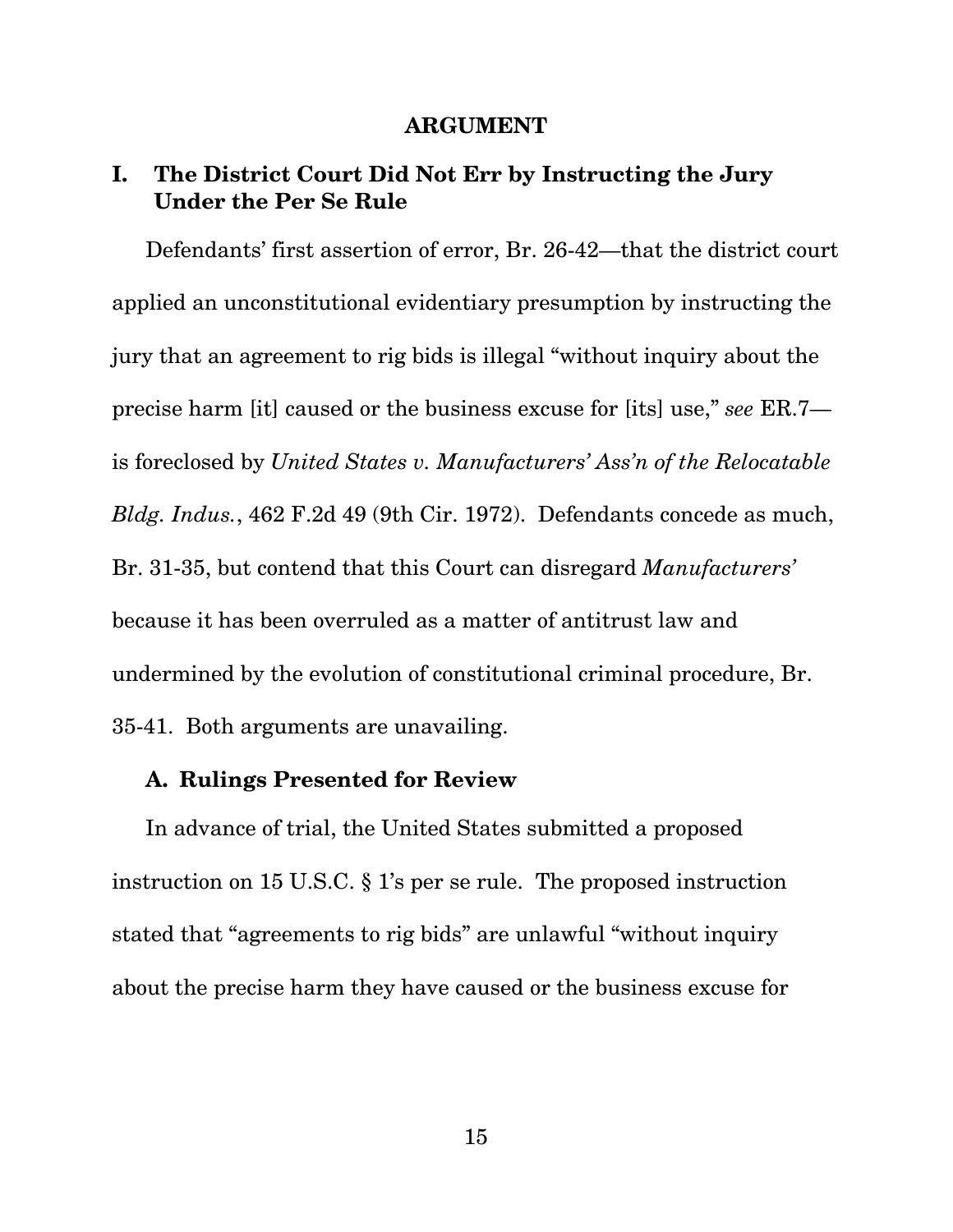their use."**4** SER.255. Defendants asked the court to instruct the jury under the "rule of reason" instead. Their proposed instruction stated that the "challenged bid rigging is illegal under Section 1 of the Sherman Act only if you find beyond a reasonable doubt that the competitive harm substantially outweighed the competitive benefit." ER.527; *see also* ER.524 (adding as a separate element of the offense that the conspiracy was an "unreasonable restraint of trade").

Defendants argued that instructing the jury on the per se rule would violate their due process rights by relieving the government of its

l

Therefore, if you find that the government has met its burden with respect to each of the elements of the charged offense, you need not be concerned with whether the agreement was reasonable or unreasonable, the justifications for the agreement, or the harm, if any, done by it. It is not a defense that the parties may have acted with good motives, or may have thought that what they were doing was legal, or that the conspiracy may have had some good results. If there was, in fact, a conspiracy as charged in the indictment, it was illegal.

**<sup>4</sup>** The per se instruction read, ER.7, 272, in whole:

The Sherman Act makes unlawful certain agreements that, because of their harmful effect on competition and lack of any redeeming virtue, are conclusively presumed to be illegal, without inquiry about the precise harm they have caused or the business excuse for their use. Included in this category of unlawful agreements are agreements to rig bids.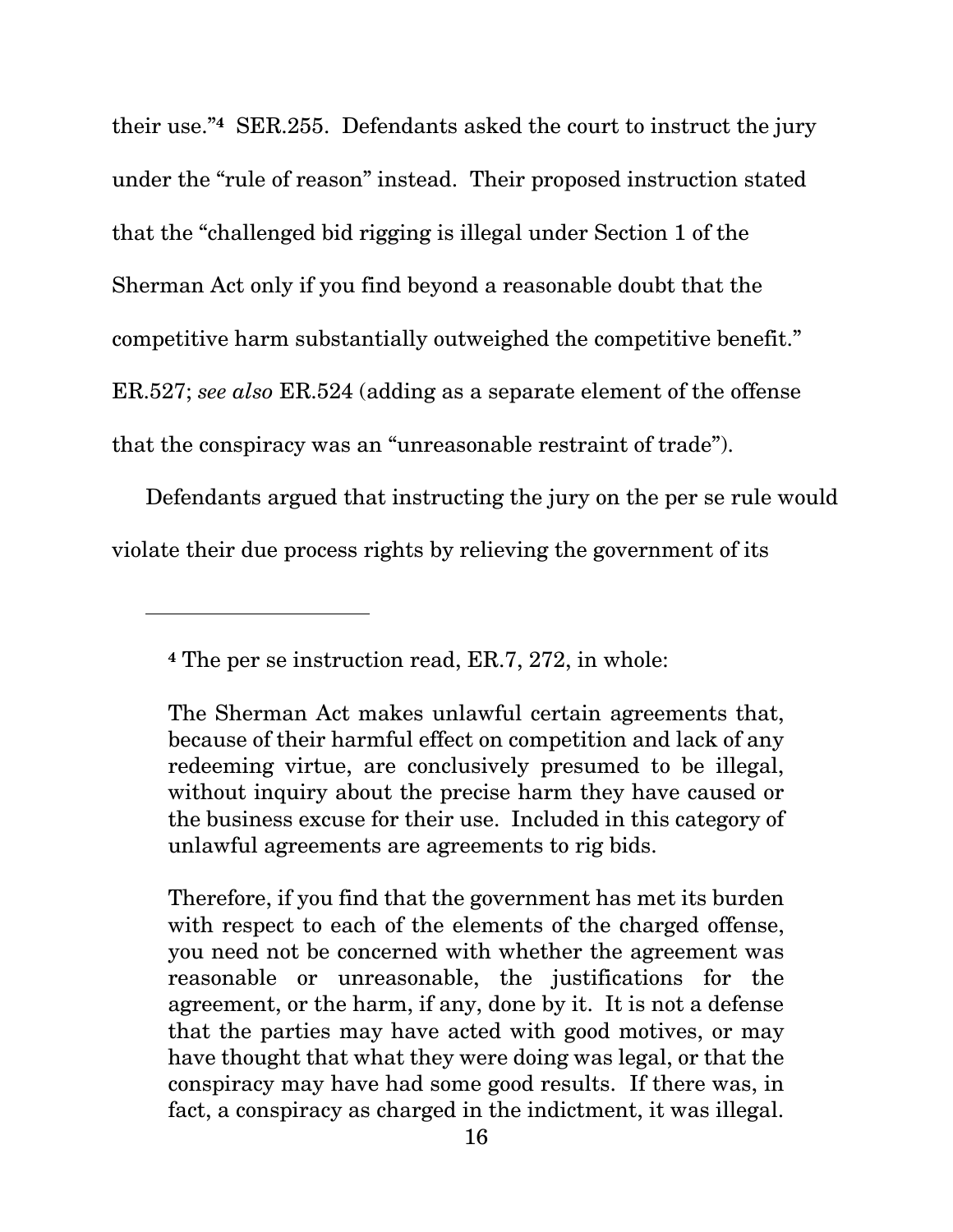burden to prove an element of the charged crime—unreasonableness beyond a reasonable doubt. ER.499-520. "Defendants recognize[d] that the argument they advance[d]" was "rejected forty-five years ago in *United States v. Manufacturers' Ass'n of the Relocatable Bldg. Indus.*, 462 F.2d 49 (9th Cir. 1972)," ER.511, but argued that "*Manufacturers'* [] has been effectively overruled by subsequent Supreme Court authority expanding on the rights to due process and jury trial," ER.16; *see also*  ER.517-19.

In a pretrial order, ER.11-60, the district court rejected defendants' argument. The court explained that the cases cited by defendants did not overrule *Manufacturers'* because *Manufacturers'* rested on the same principle as defendants' cases—"that essential elements of the crime must be found by the jury." ER.16-17. The court also noted that all the circuit courts of appeals to have heard such arguments had rejected them, some in reliance on *Manufacturers'*. ER.15-16.

At the close of trial, the court instructed the jury using the government's proposed instruction based on the per se rule. ER.7, 272.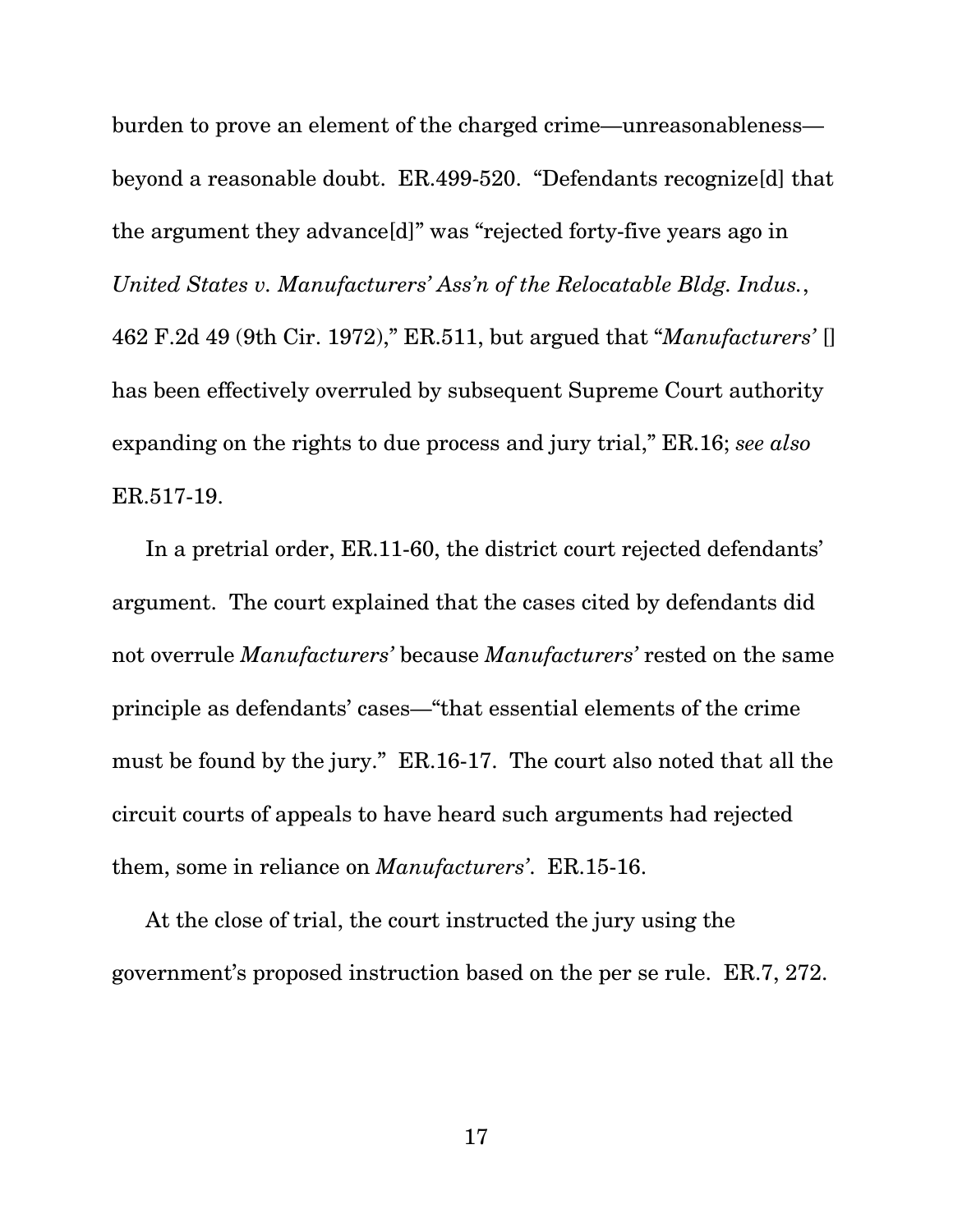### <span id="page-26-0"></span>**B. Standard of Review**

This Court reviews de novo "whether an instruction violates due process by creating an unconstitutional presumption or inference." *United States v. Warren*, 25 F.3d 890, 897 (9th Cir. 1994).

## **C. Defendants' Argument Rests on a Fundamental Misunderstanding of the Role of the Per Se Rule in Antitrust Law**

This Court has long held that a jury in a per se case need not apply the rule of reason to assess the reasonableness of the challenged agreement. *Manufacturers'*, 462 F.2d at 52. Last month, this Court reaffirmed that conclusion in *United States v. Joyce*, 895 F.3d 673, 677 (9th Cir. 2018), an appeal by an individual who conspired with Marr and Sanchez to rig bids in Contra Costa County, *see infra* Statement of Related Cases, *supra* n.3. As the *Joyce* court explained, "the government is relieved of any obligation to prove the unreasonableness of the specific scheme at issue" in a bid-rigging case because bid rigging violates Section 1's per se rule. *Joyce*, 895 F.3d at 677.

This Court's correct decision in *Joyce* rests on more than a century of antitrust jurisprudence. Section 1 of the Sherman Act proscribes "[e]very contract, combination in the form of trust or otherwise, or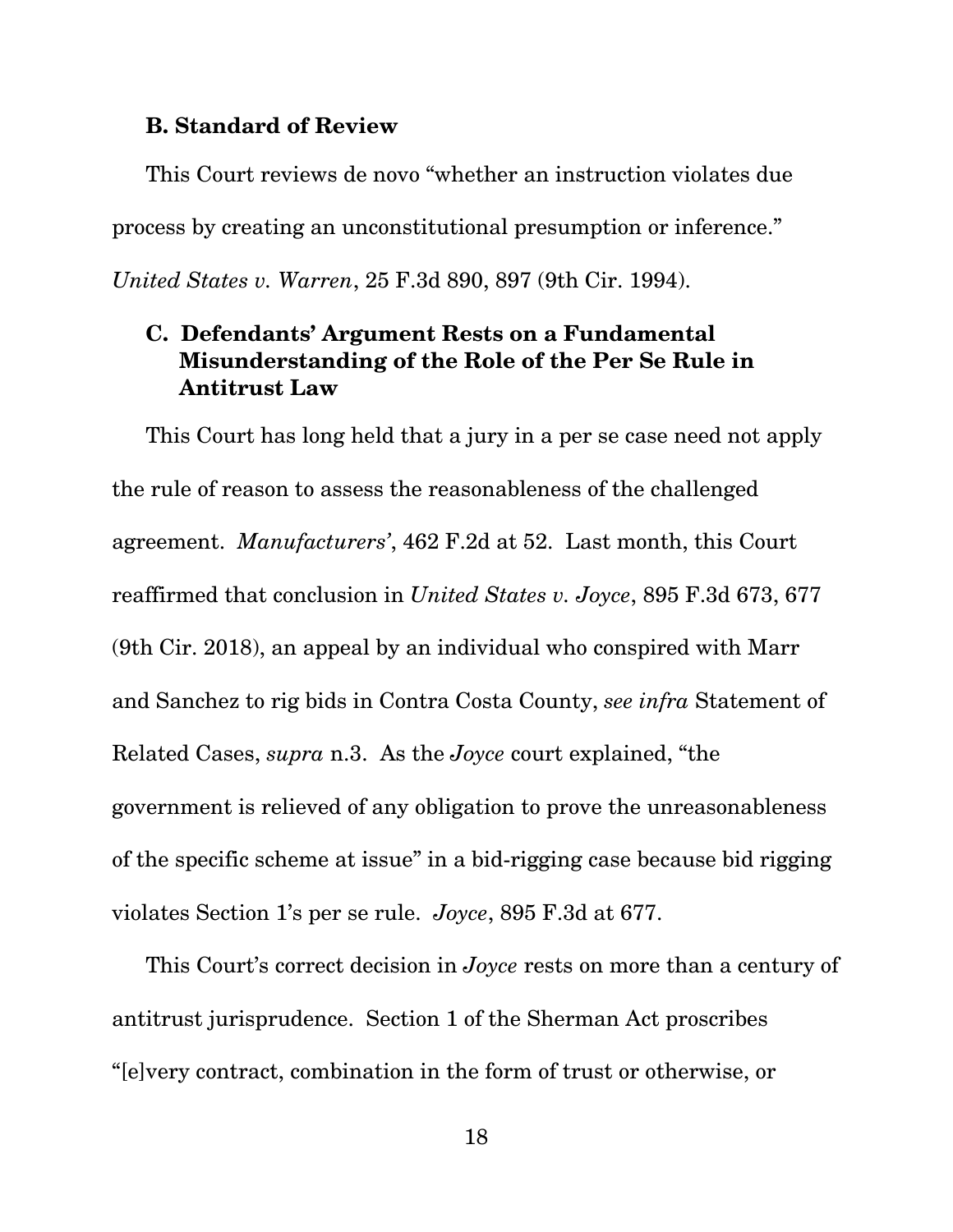<span id="page-27-0"></span>conspiracy, in restraint of trade or commerce among the several States, or with foreign nations." 15 U.S.C. § 1. The Supreme Court, however, has explained that Section 1 "prohibit[s] only unreasonable restraints of trade" and that a restraint is unreasonable if it violates either of two substantive rules of law—the rule of reason or the per se rule. *Bus. Elecs. Corp. v. Sharp Elecs. Corp.*, 485 U.S. 717, 723 (1988).

Just this term, the Supreme Court reaffirmed the long-established distinction between these two substantive rules of law explaining that "[r]estraints can be unreasonable in one of two ways." *Ohio v. American Express*, 138 S. Ct. 2274, 2283 (2018); *see Nat'l Soc'y of Prof. Eng'rs v. United States*, 435 U.S. 679, 692 (1978). "A small group of restraints are unreasonable *per se* because they always or almost always tend to restrict competition and decrease output." *American Express*, 138 S. Ct. at 2283-84. "Restraints that are not unreasonable *per se* are judged under the 'rule of reason.'" *Id.* 

The rule of reason is a "fact-specific assessment" used "to assess the restraint's actual effect on competition." *Id.* at 2284. For restraints governed by the rule of reason, the fact finder considers "the facts peculiar to the business to which the restraint is applied; its condition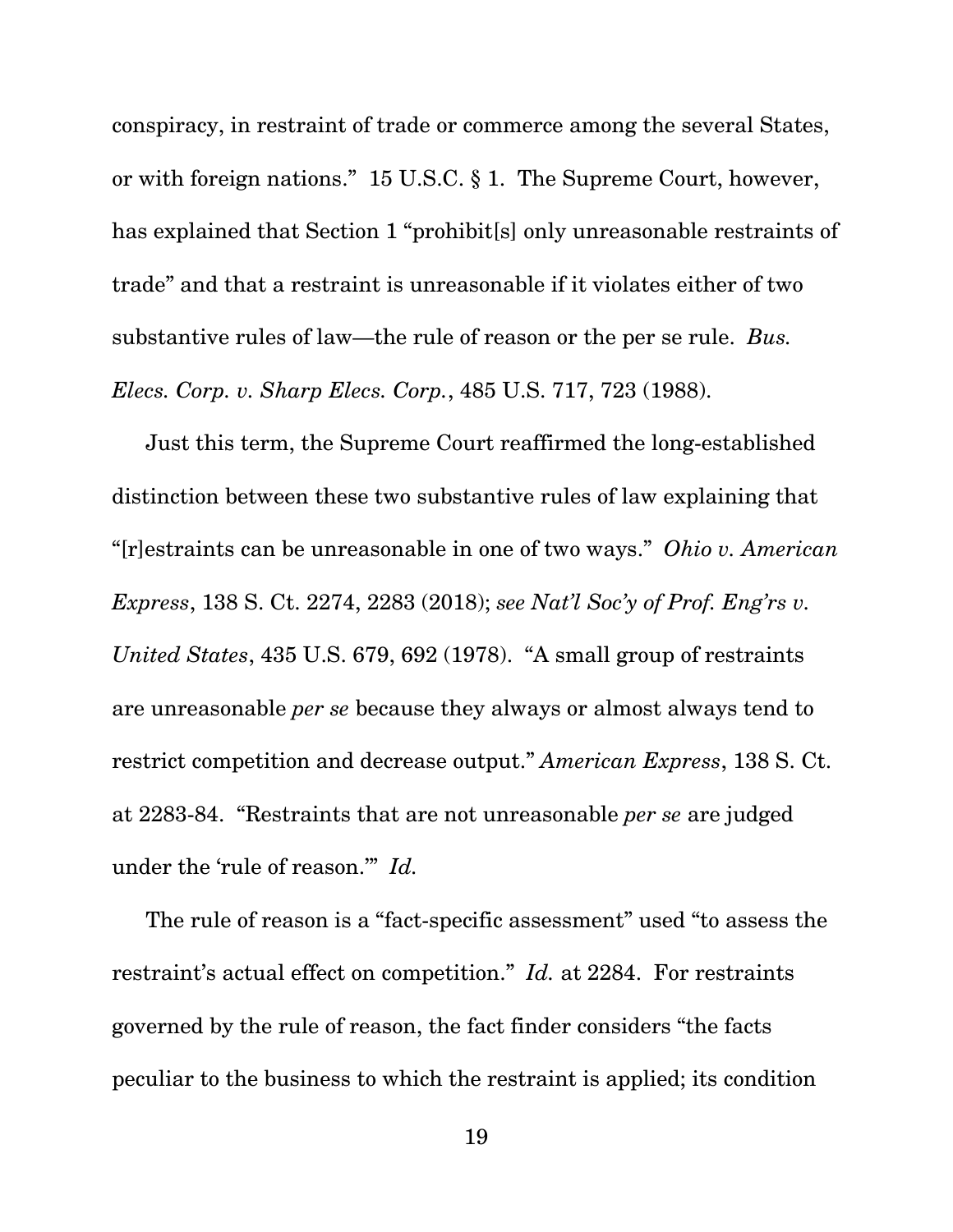<span id="page-28-0"></span>before and after the restraint was imposed; the nature of the restraint and its effect, actual or probable" along with the "history of the restraint, the evil believed to exist, the reason for adopting the particular remedy, the purpose or end sought to be attained" and then determines whether the particular restraint is one that suppresses or promotes competition. *Bd. of Trade of City of Chi. v. United States*, 246 U.S. 231, 238 (1918); *see also Leegin Creative Leather Prods., Inc. v. PSKS, Inc.*, 551 U.S. 877, 885 (2007).

The per se rule, by contrast, holds that certain categories of "restraints imposed by agreement between competitors" are always unreasonable because they "almost always tend to restrict competition and decrease output." *American Express*, 138 S. Ct. at 2283-84 (quotation omitted). Restraints that fall within these defined categories "are all banned because of their actual or potential threat to the central nervous system of the economy." *United States v. Socony-Vacuum Oil Co.*, 310 U.S. 150, 224 n.59 (1940). Accordingly, the government can prove that a defendant violated Section 1 by proving that the defendant knowingly entered into an agreement of a type that is categorically banned. *United States v. Alston*, 974 F.2d 1206, 1210 (9th Cir. 1992).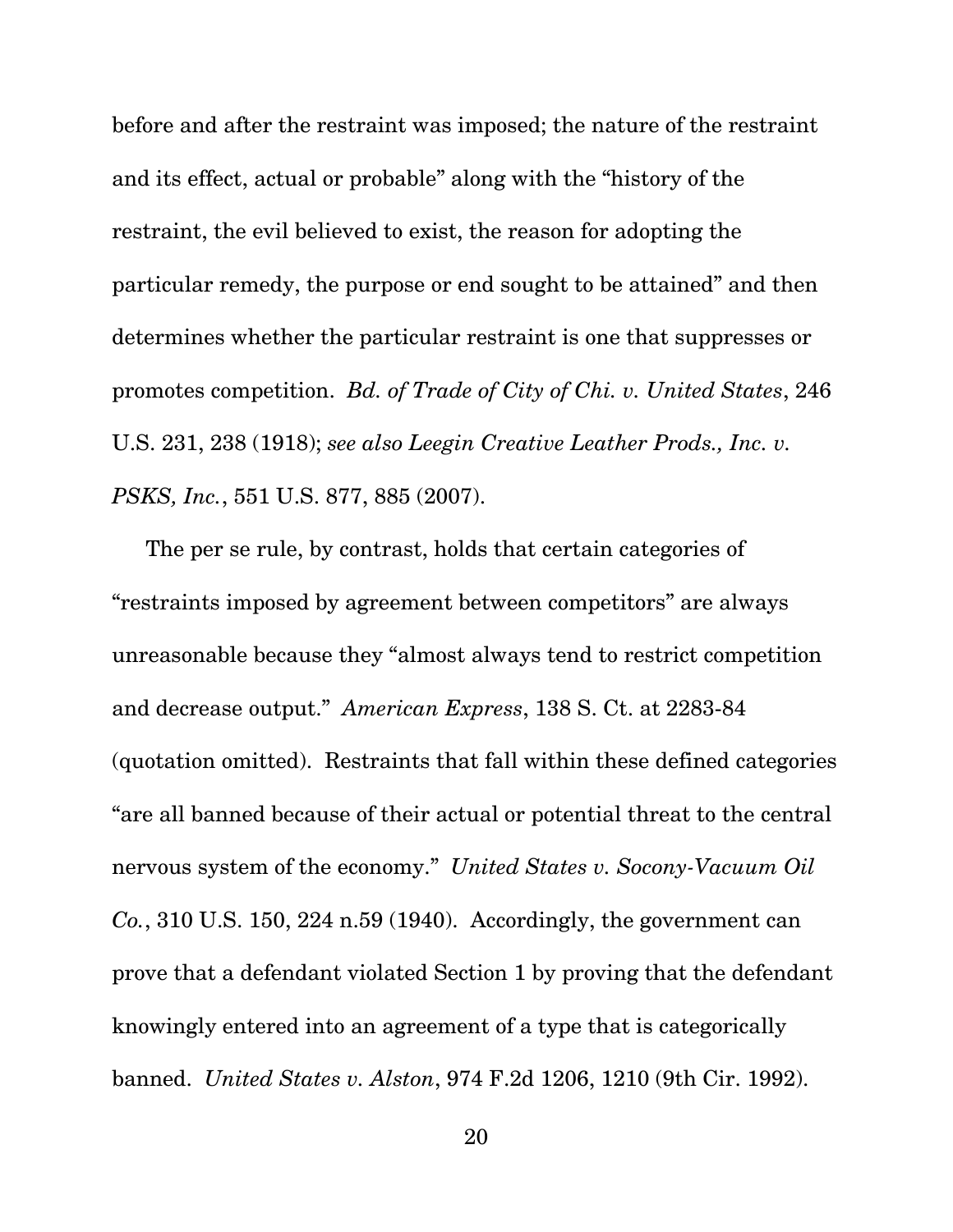<span id="page-29-0"></span>Price-fixing agreements among competitors, including agreements to rig bids, are one type of categorically unreasonable restraint. *Joyce*, 895 F.3d at 677. It is therefore proper to instruct the jury that "price fixing is per se illegal," and that if the government proves that the defendant knowingly joined a conspiracy to fix prices that affected interstate commerce, "it does not matter why the [prices] were fixed or whether they were too high or low; reasonable or unreasonable; fair or unfair." *Alston*, 974 F.2d at 1210; *see also Joyce*, 895 F.3d at 676-77 (explaining that if the government proves an agreement to rig bids, "any business justification for the defendant's conduct is neither relevant nor admissible"). Because the district court's instructions in this case did precisely that, the district court properly instructed the jury. *Compare Alston*, 974 F.2d at 1210, *with* ER.8-9.

## **Instruction Is Foreclosed by** *Manufacturers'* **D. Defendants' Due Process Challenge to the Per Se**

Defendants' argument that the per se instruction creates an unconstitutional evidentiary presumption, Br. 26-42, is foreclosed by *Manufacturers'*, as defendants acknowledge, Br. 31-35.

In *Manufacturers'*, this Court recognized that "since the accused is presumed innocent, he has the right to have each element of the crime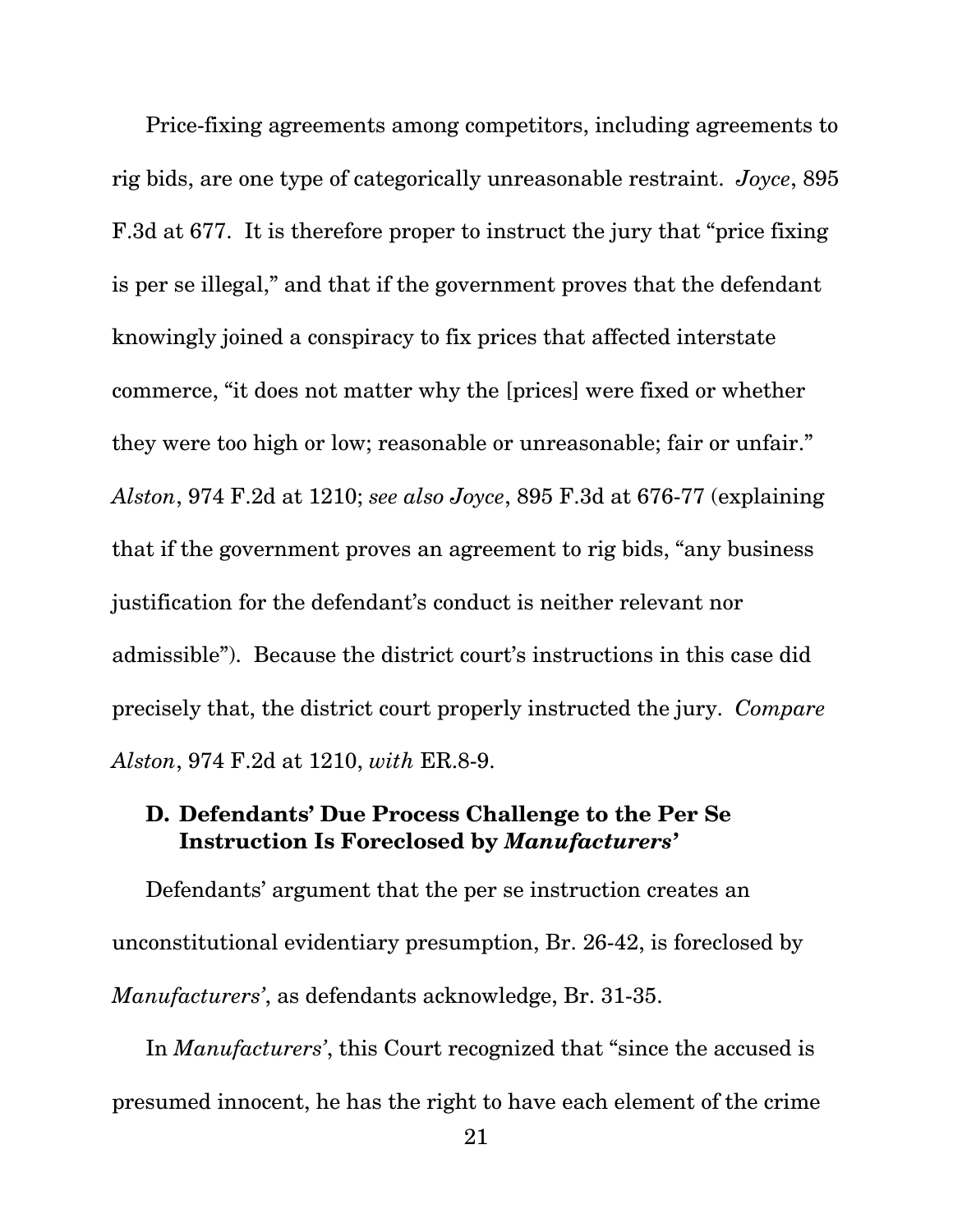charged submitted to the jury" and that "[c]onclusive presumptions may not operate to deny this right." 462 F.2d at 50 (citing *Morissette v. United States*, 342 U.S. 246 (1952)). The per se rule does not contravene this right, this Court held, because the per se rule is a substantive rule of law and therefore does "not establish a presumption. It is not even a rule of evidence." *Id.* at 52. *Manufacturers'* has not been overruled, *see infra* Part I.E, and therefore binds this panel, *Miller v. Gammie*, 335 F.3d 889, 899 (9th Cir. 2003) (en banc).

*Manufacturers'* was not, as defendants claim, "wrong on the day it was decided," Br. 33, nor is it wrong today. *Manufacturers'* correctly observed that Section 1's proscription against "unreasonable acts in restraint of trade" is defined by "two distinct rules of substantive law." 462 F.2d at 50-52; *see also Alston*, 974 F.2d at 1208. Under the per se rule, "certain classes of conduct, such as price-fixing, are, without more, prohibited by the Act," and under the rule of reason, "restraints upon trade or commerce which do not fit into any of these classes are prohibited only when unreasonable." *Manufacturers'*, 462 F.2d at 52. Although defendants claim that unreasonableness is no longer defined by "two separate and distinct" tests, *see* Br. 33, the Supreme Court, just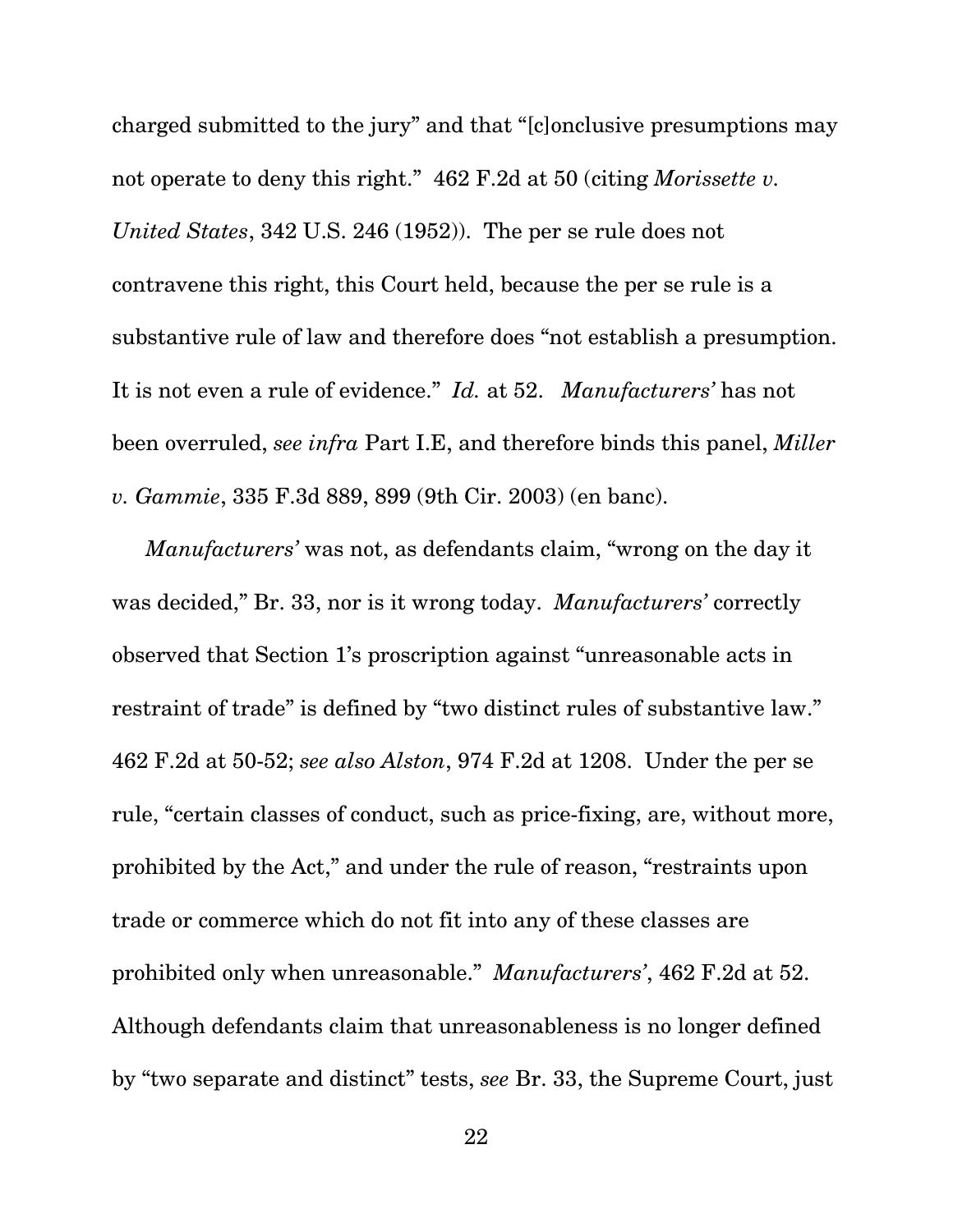this term, reaffirmed that well-established understanding of antitrust law, *American Express*, 138 S. Ct. at 2283-84; *see also supra*, Part I.C.

Although courts, including the district court here, *see* Br. 27, sometimes refer to the per se rule as a "conclusive presumption that certain types of conduct are unreasonable," *Manufacturers'*, 462 F.2d at 52, such terminology is really just a "pedagogic instrument" to help a reader or jury understand the elements of a per se violation. *Id.* Such explanatory language does not change the fact that the per se rule is a "substantive[] rule of antitrust" and is "no more [a] rule[] of evidence than the substantive rules of any legal area." *Id.*; *see also United States v. Giordano*, 261 F.3d 1134, 1143-44 (11th Cir. 2001) ("Since the *per se* rules define types of restraints that are illegal without further inquiry into the competitive reasonableness, they are substantive rules of law, not evidentiary presumptions. It is as if the Sherman Act read: 'An agreement among competitors to fix prices is illegal.'" (quotation omitted)).

Defendants' argument to the contrary—that the per se rule is a presumption of unreasonableness adopted to shortcut application of the rule of reason and thereby "ease the strain" of civil antitrust litigation,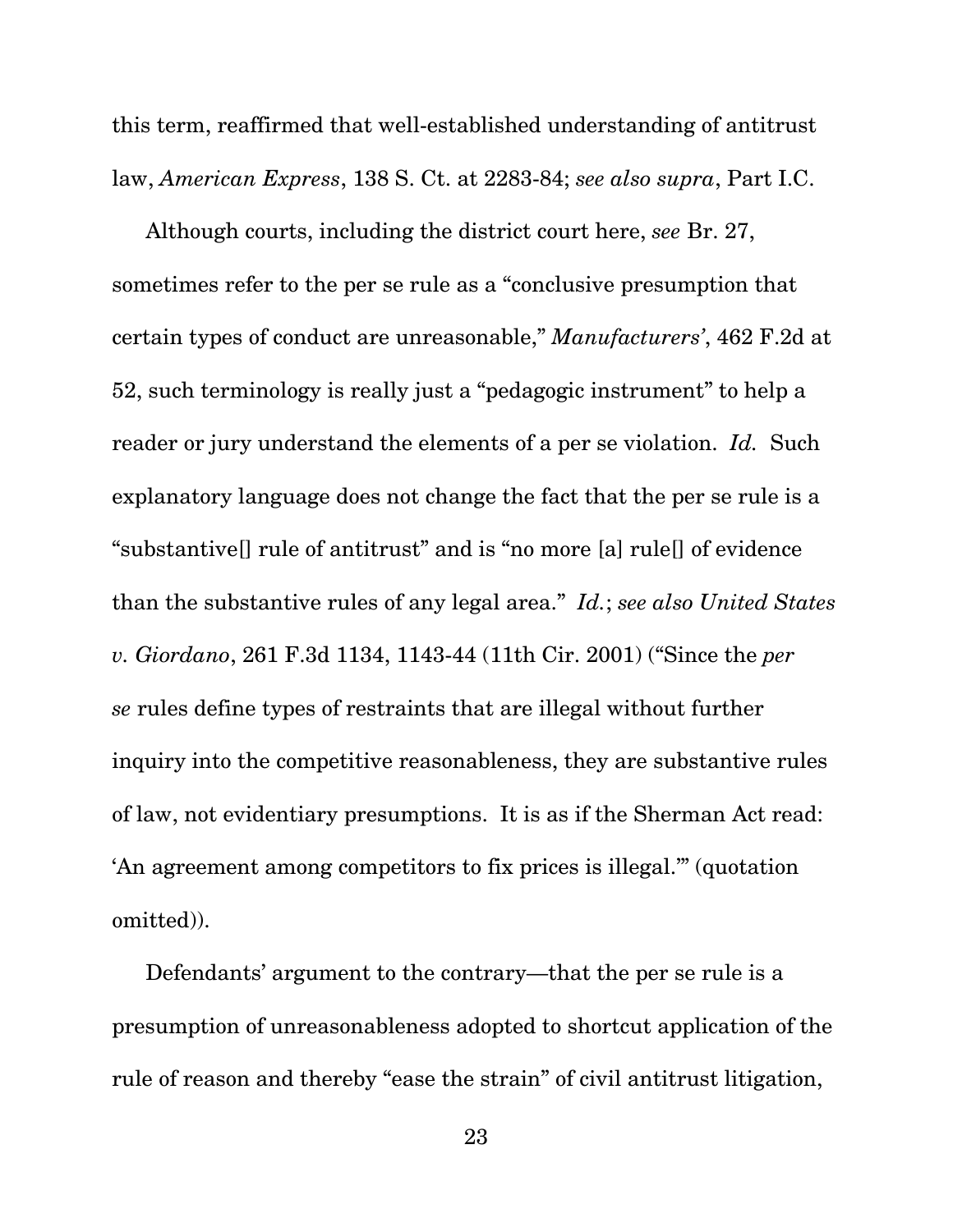Br. 30-31—is wrong. The per se rule is not "only a rule of administrative convenience and efficiency," *FTC v. SCTLA*, 493 U.S. 411, 432 (1990) (internal quotation omitted), and the "administrative advantages" associated with per se rules "are not sufficient in themselves to justify the creation of *per se* rules," *Leegin*, 551 U.S. at 895.

Rather, as *SCTLA* explains, "*per se* rules in antitrust law serve purposes analogous to *per se* restrictions upon, for example, stunt flying in congested areas or speeding." 493 U.S. at 433. While some "violations of such rules actually cause no harm," the rules are "justified by the State's interest in protecting human life and property." *Id.* The rules are "supported . . . by the observation that every speeder and every stunt pilot poses some threat to the community" and that a "bad driver going slowly may be more dangerous than a good driver going quickly, but a good driver who obeys the law is safer still." *Id.* at 434.

"So it is with . . . price-fixing" and other per se unlawful agreements. *Id.* "Every such horizontal arrangement among competitors poses some threat to the free market," *id.*, because "[t]he aim and result of every price-fixing agreement, if effective, is the elimination of one form of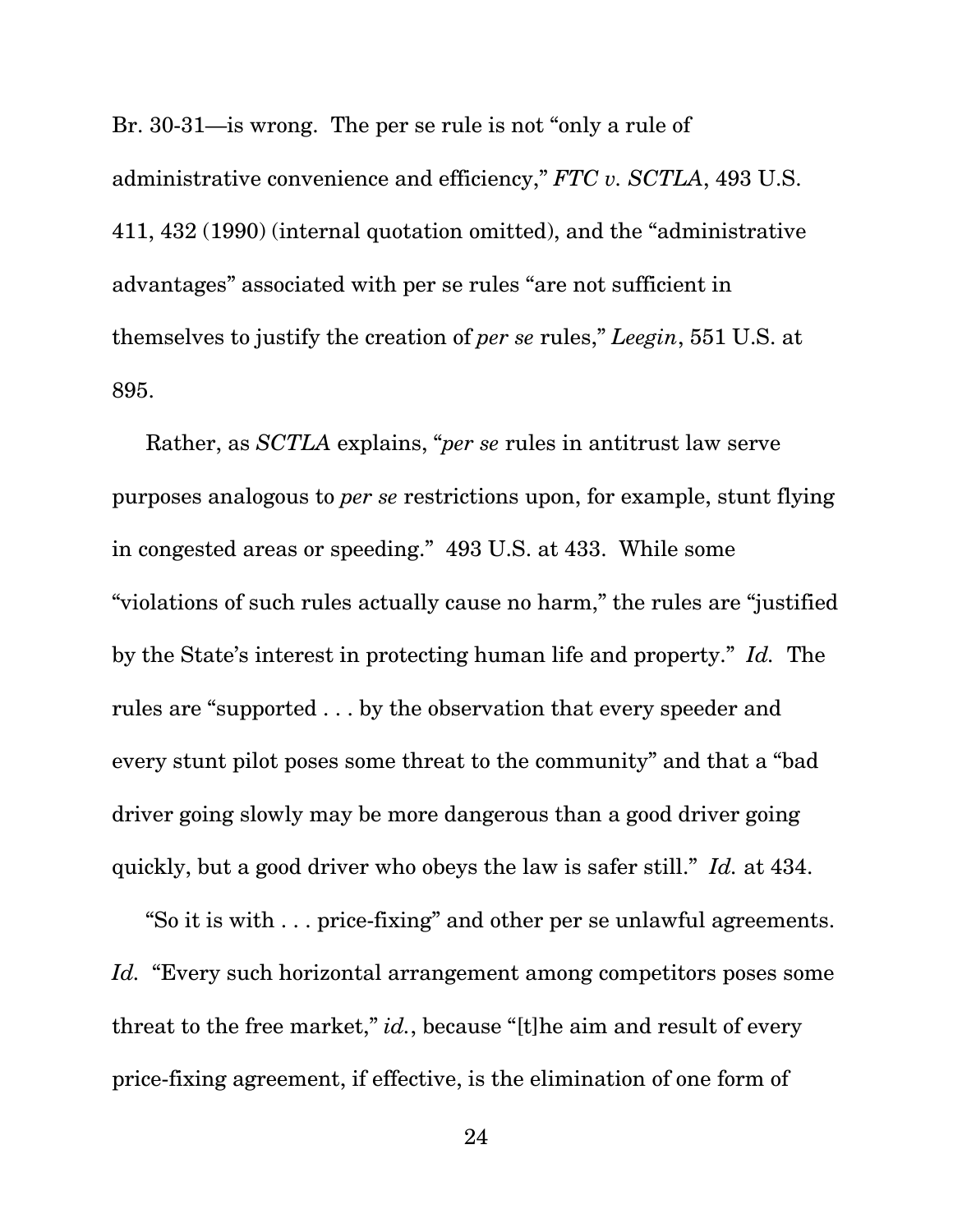<span id="page-33-0"></span>competition." *United States v. Trenton Potteries Co.*, 273 U.S. 392, 397 (1927). That elimination of competition is dangerous because "[t]he power to fix prices, whether reasonably exercised or not, involves power to control the market and to fix arbitrary and unreasonable prices." *Id.*; *see also Arizona v. Maricopa Cty. Med. Soc'y*, 457 U.S. 332, 351 (1982) ("The anticompetitive potential inherent in all price-fixing agreements justifies their facial invalidation even if procompetitive justifications are offered for some."). In other words, all such agreements are unreasonable not because they are presumed to fail the rule of reason inquiry at every moment of their existence, but because the elimination of competition resulting from them permits those "who fixed reasonable prices today [to] perpetuate unreasonable prices tomorrow." *Socony-Vacuum*, 310 U.S. at 221; *see also Trenton Potteries*, 273 U.S. at 397-98.

Nor does the fact that the word "reason" appears in both the phrase "unreasonable restraint of trade" and "rule of reason" make a restraint unreasonable only if it fails to pass muster under the rule of reason, as defendants mistakenly contend. Br. 35-37. Defendants' position, if accepted, would write the per se rule out of the law. *See United States v. Koppers Co.*, 652 F.2d 290, 293 (2d Cir. 1981) (explaining that the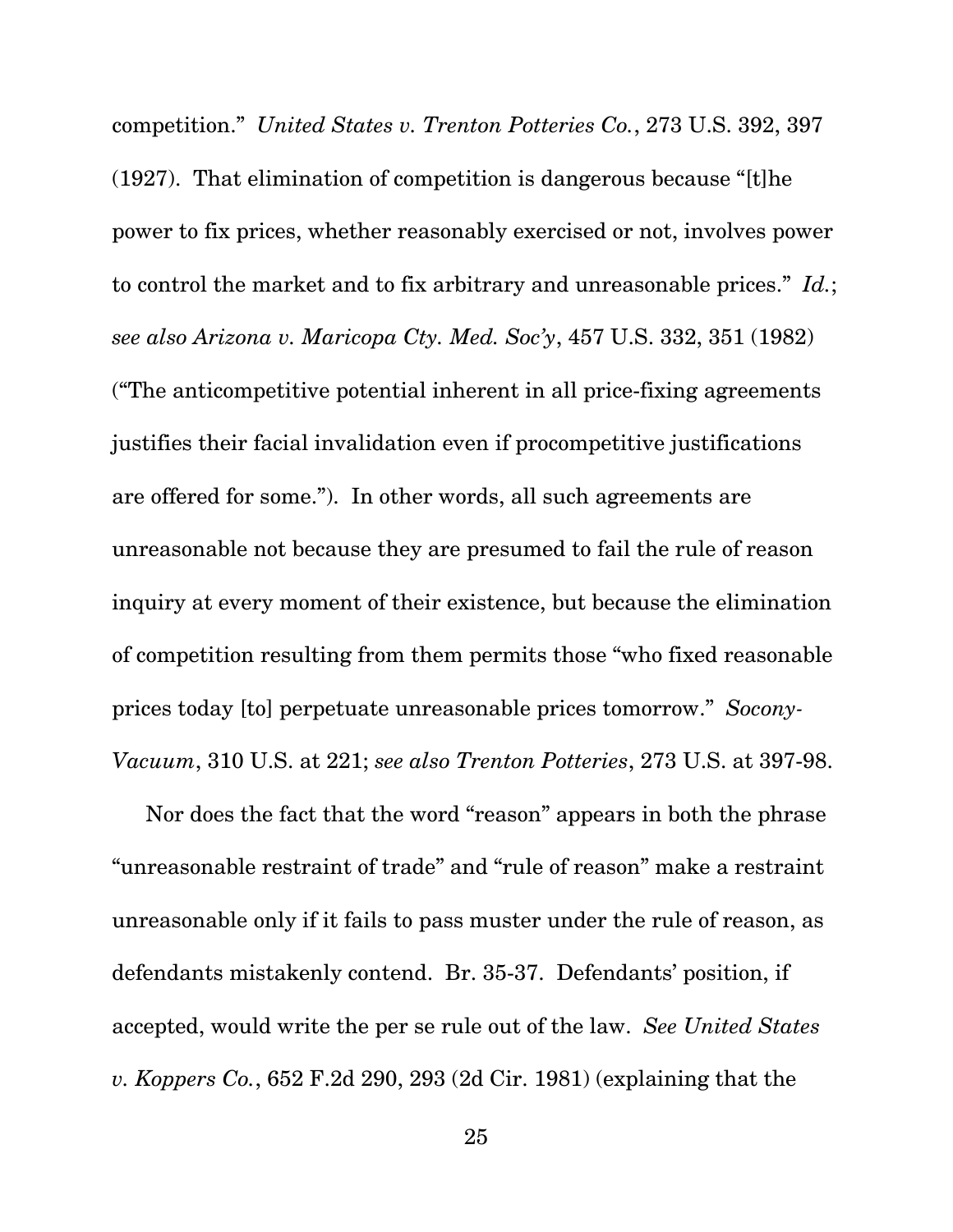<span id="page-34-0"></span>argument that the per se rule is an unconstitutional evidentiary presumption "asks us in effect to overrule the Supreme Court's decisions" establishing the per se rule). It is unsurprising, then, that every court of appeals to hear defendants' argument, or a related one, has rejected it. *See, e.g.*, *Giordano*, 261 F.3d at 1143-44 (rejecting due process challenge to the per se rule as an unconstitutional presumption because "the per se rule does not establish a presumption" (quoting *Manufacturers'*, 462 F.2d at 52)); *United States v. Fischbach & Moore, Inc.*, 750 F.2d 1183, 1196 (3d Cir. 1984) (agreeing that the per se rule does not create an "irrebuttable presumption" (citing *Manufacturers'*, 462 F.2d at 52)); *United States v. Cargo Serv. Stations, Inc.*, 657 F.2d 676, 683 (5th Cir. Unit B 1981) (rejecting due process challenge to the per se rule); *Koppers*, 652 F.2d at 293-94 (rejecting the argument that a jury instruction on the per se rule "improperly withdrew the question of reasonableness from the jury by the use of a conclusive presumption"); *United States v. Brighton Bldg. & Maint. Co.*, 598 F.2d 1101, 1106 (7th Cir. 1979) (holding that "per se rules . . . are substantive rules of law, not evidentiary presumptions").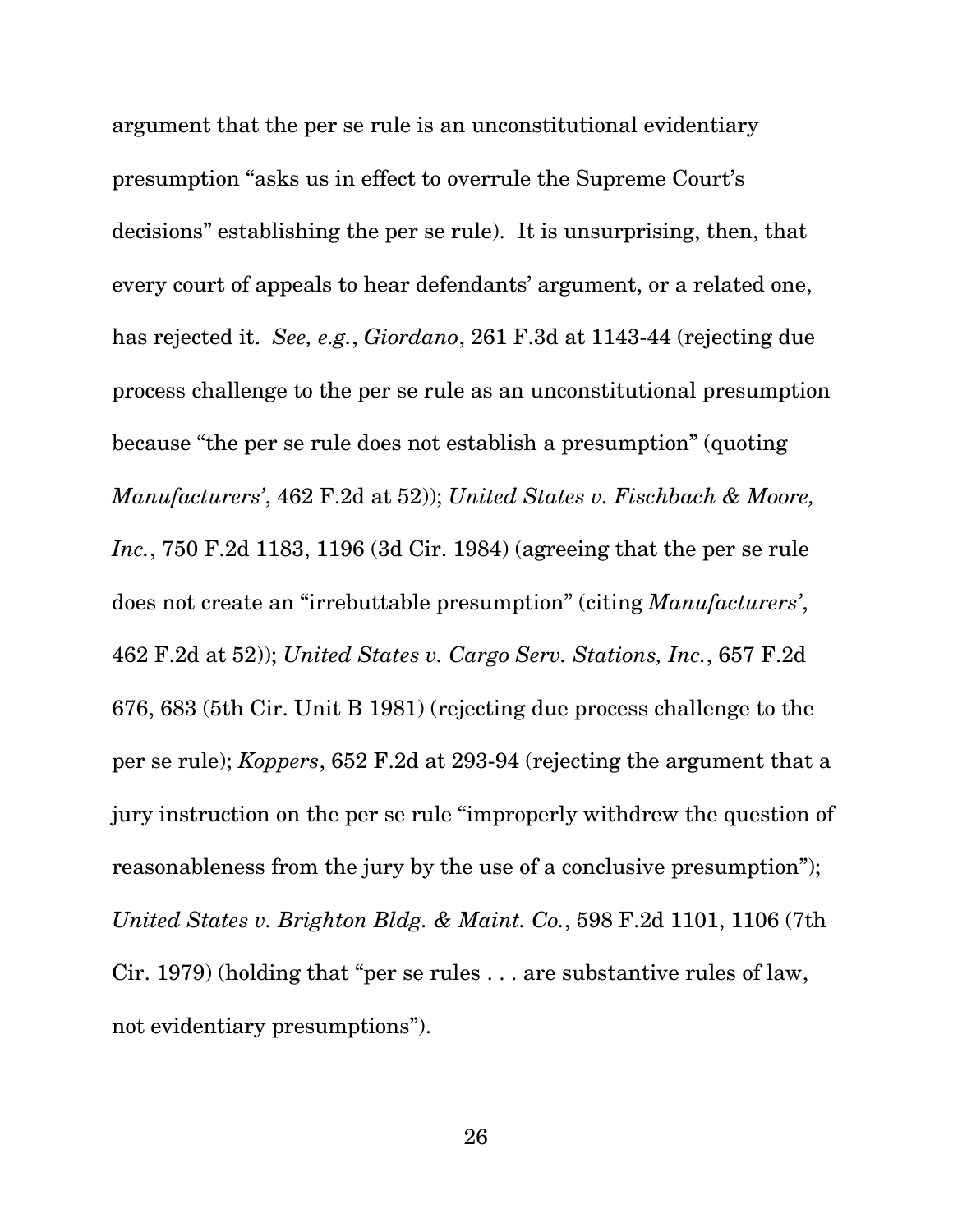### <span id="page-35-0"></span>**E.** *Manufacturers'* **Has Not Been Overruled**

Defendants incorrectly argue that *Manufacturers'* has been overruled by intervening developments in substantive antitrust law and criminal procedure. Defendants cite no Supreme Court case that explicitly overrules *Manufacturers'* or is so "clearly irreconcilable" with *Manufacturers'* as to release this panel from its obligation to apply binding precedent. *See Miller*, 335 F.3d at 900.

1. Defendants incorrectly argue that, in *NCAA v. Board of Regents of the University of Oklahoma*, 468 U.S. 85 (1984), and *California Dental Ass'n v. FTC*, 526 U.S. 756 (1999), the Supreme Court "rejected the claim that antitrust cases can be divided into neat categories," thereby eliminating any "binary framework" that previously existed and instead placing antitrust cases on a "spectrum." Br. 35-36. According to defendants, the per se rule is just one end of the spectrum and reflects nothing more than a presumption that if the restraint were analyzed under the rule of reason, then its anticompetitive effects would be deemed to outweigh its procompetitive benefits. Br. 34.

Defendants' reading of *NCAA* and *California Dental* is contradicted by the Supreme Court's subsequent decision in *Leegin,* which flatly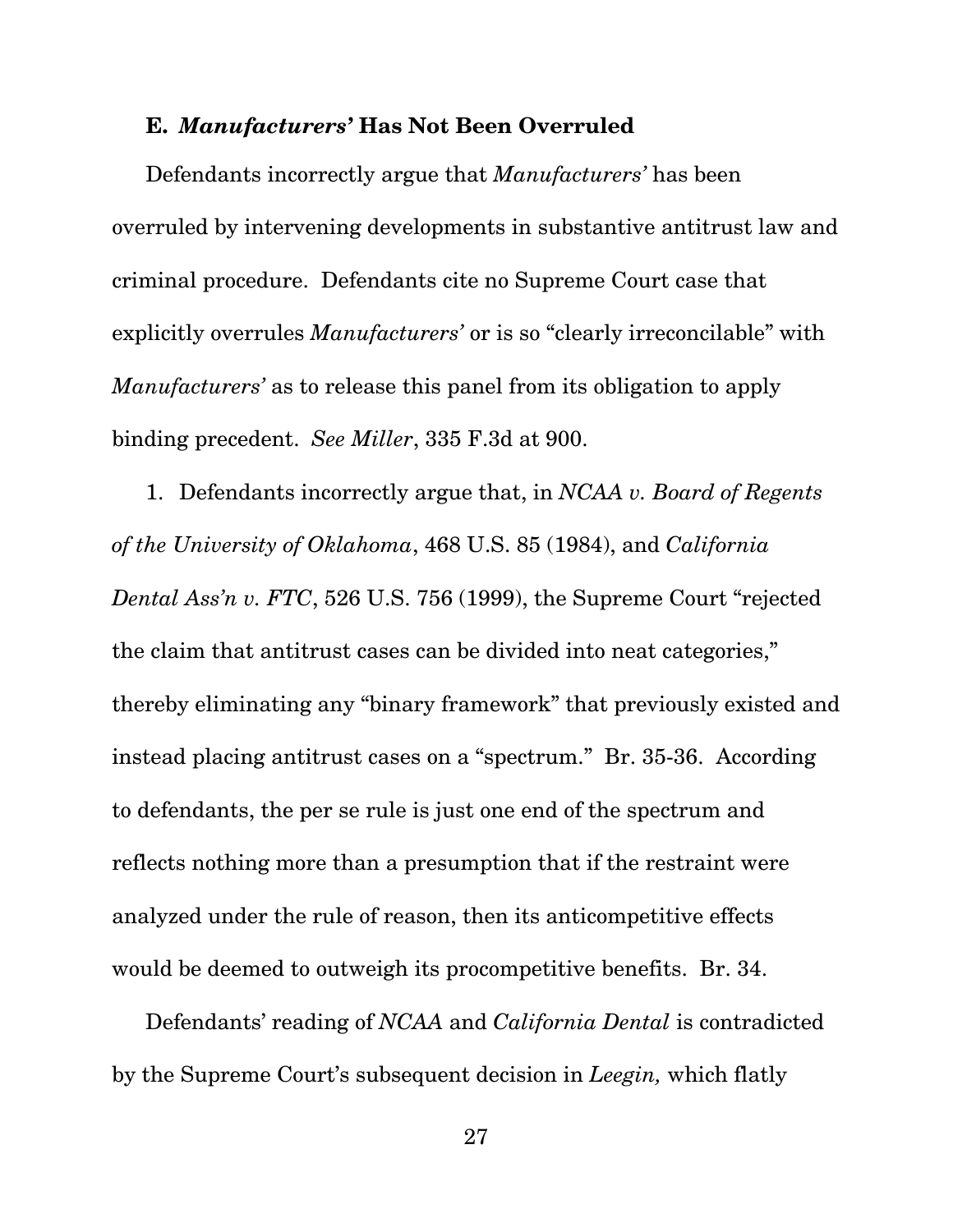stated that the "rule of reason does not govern all restraints." 551 U.S. at 886. *American Express*, decided this term, is also irreconcilable with defendants' argument. As *American Express* explains, "[r]estraints can be unreasonable in one of two ways." 138 S. Ct. at 2283.

Moreover, neither *NCAA* nor *California Dental* supports defendants' argument that there is only a single rule of substantive law under the Sherman Act. In *NCAA*, the Court did not "break down its binary framework," as defendants suggest. Br. 35. Rather, the Court observed that "[s]ome activities" such as "league sports" "can only be carried out jointly," *NCAA*, 468 U.S. at 101 (quotation omitted), and held that agreements relating to such activities are subject to the rule of reason. *NCAA* never held that the per se rule is not a distinct substantive rule of law, it simply placed certain types of agreements beyond its reach. *Id.* at 99-103.

Nor can defendants advance their argument by relying, Br. 36, on *NCAA*'s footnote explaining that sometimes a "practice is not categorically unlawful in all or most of its manifestations" (and therefore not unreasonable per se), but that a particular application of the practice may nonetheless be so obviously anticompetitive that "the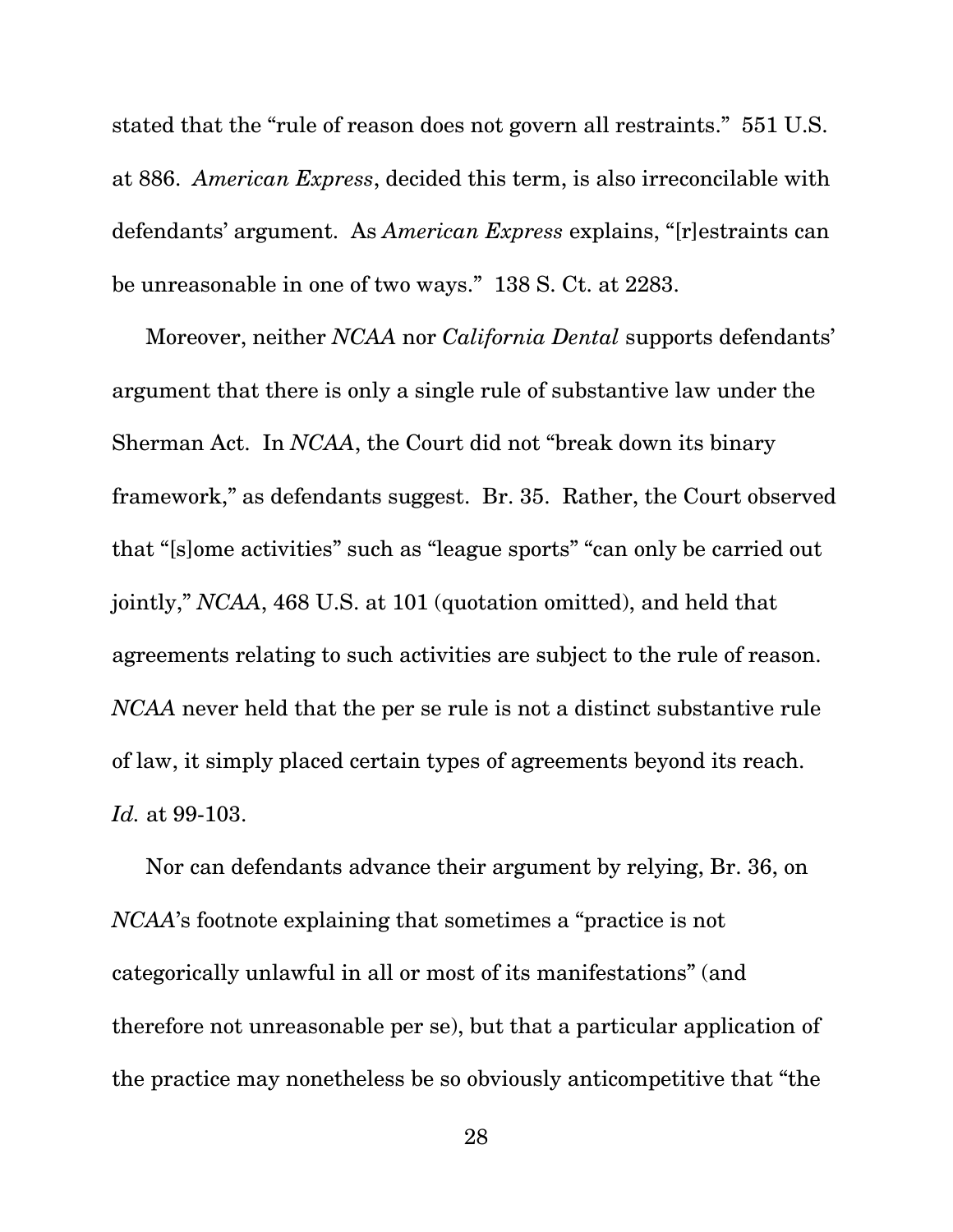rule of reason can . . . be applied in the twinkling of an eye." *NCAA*, 468 U.S. at 109 n.39. Neither this language, nor anything else in *NCAA*  supports defendants' claim that the "quick look" is some kind of third, "intermediate category" of antitrust analysis "lying between *per se* and rule of reason cases." Br. 36. Rather, the "quick look" merely reflects a recognition that the rule of reason analysis has sometimes been "truncated" because the challenged agreement was obviously anticompetitive and the defendant advanced no credible countervailing procompetitive benefit. *California ex rel. Harris v. Safeway, Inc.*, 651 F.3d 1118, 1134 (9th Cir. 2011). In other words, only a quick look—that is, an abbreviated *rule-of-reason* analysis—was required. *See, e.g.*, *FTC v. Ind. Fed'n of Dentists*, 476 U.S. 447, 459 (1986).

*California Dental*, meanwhile, addressed how much analysis is required under the rule of reason in any particular case. 526 U.S. at 770. There, the Court held that a lower court erred by using *NCAA*'s "abbreviated or 'quick-look' analysis under the rule of reason" because the challenged restraint's anticompetitive effects were not sufficiently obvious. *Id.* at 770-71. Accordingly, defendants' heavy reliance, Br. 37, on *California Dental* 's statement that "there is generally no categorical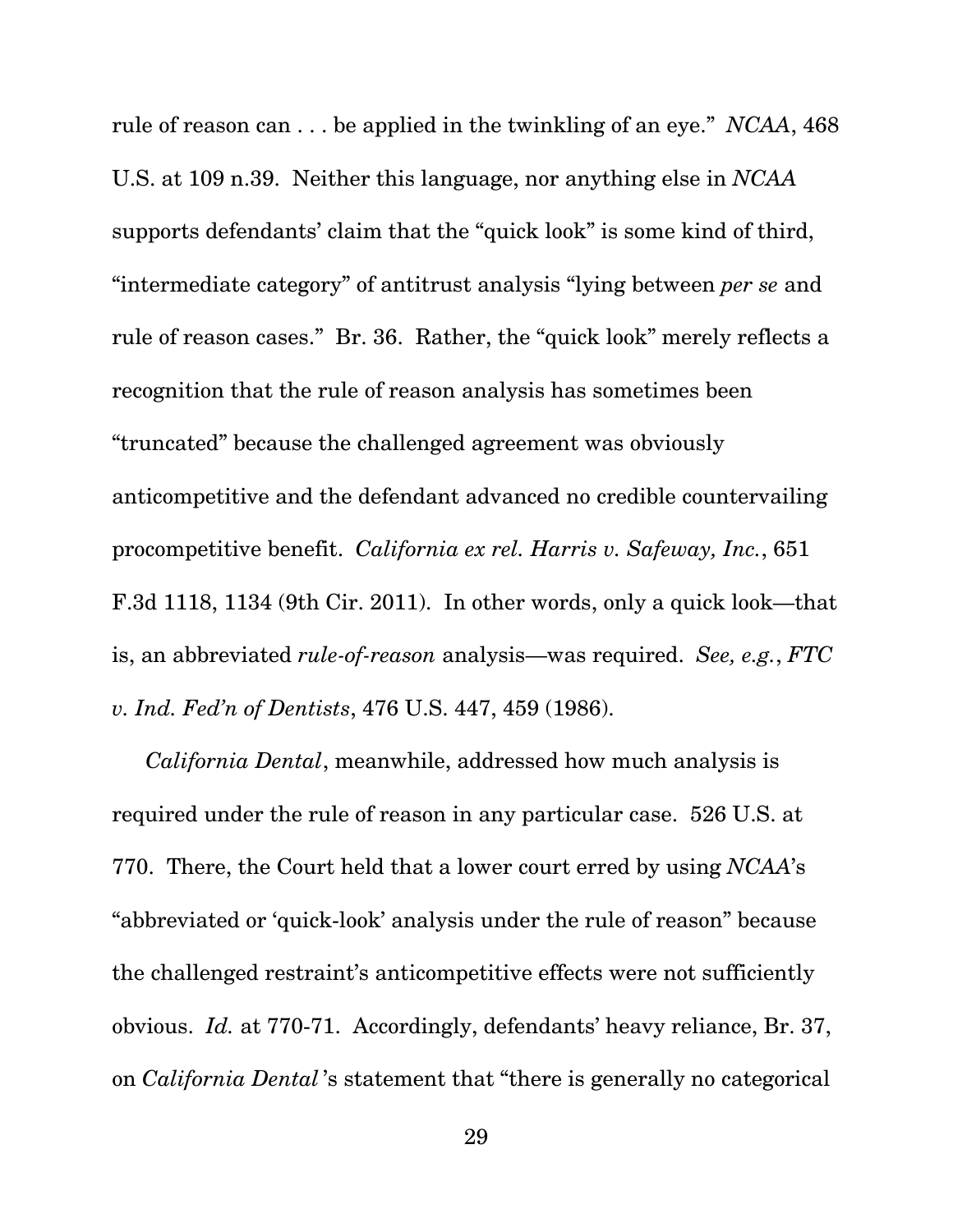line to be drawn between restraints that give rise to an intuitively obvious inference of anti-competitive effect and those that call for more detailed treatment" is misplaced. That statement refers to when the rule-of-reason analysis has been abbreviated because "the principal tendency of a restraint . . . follow[s] from a quick (or at least a quicker) look." *Cal. Dental*, 526 U.S. at 781. The question whether the per se rule is an application of the rule of reason was simply not at issue.

Defendants also rely, Br. 36, on *California Dental*'s observation that "categories of analysis of anticompetitive effect are less fixed than terms like '*per se*,' 'quick look,' and 'rule of reason' tend to make them appear." 526 U.S. at 779, but that observation does not establish that the per se rule is a shortcut for the rule of reason. Rather, it reflects the fact that the rule of reason's competitive effects analysis has sometimes been applied in the "twinkling of an eye," while the per se rule's classification inquiry may require "considerable inquiry into market conditions . . . before any so-called '*per se*' condemnation is justified." *Id.* at 779-80.

Nor did *California Dental* "recognize[] that antitrust cases really exist on a 'spectrum' rather than in fixed categories." Br. 36 (quoting *Cal. Dental*, 526 U.S. at 780). Rather, *California Dental* specifically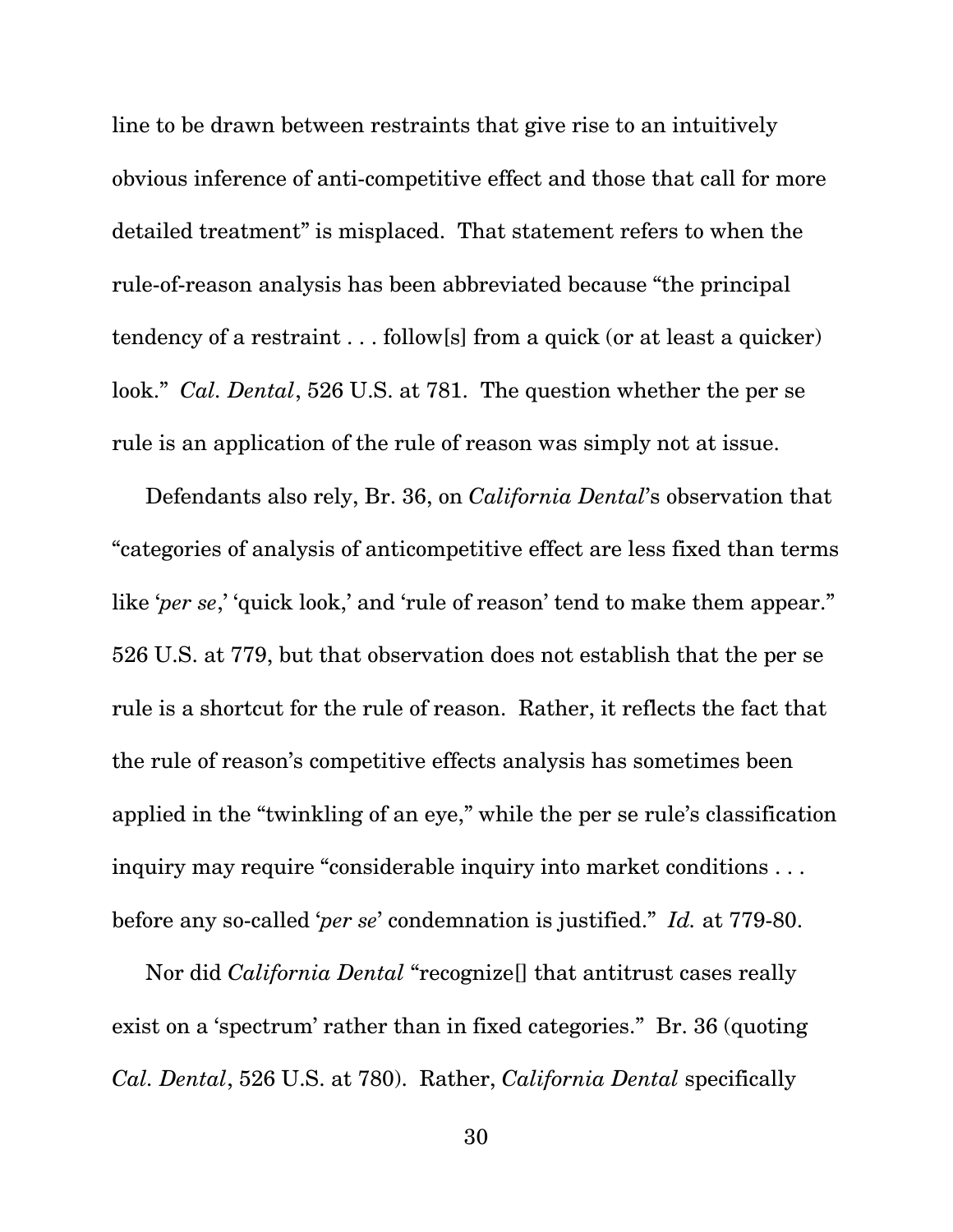"*cautioned against* the risk of misleading even in speaking of a 'spectrum' of adequate reasonableness analysis for passing upon antitrust claims," 526 U.S. at 780 (emphasis added), and cases decided by the Supreme Court after *California Dental* tellingly continue to treat the per se rule a separate rule of substantive law. *Leegin*, 551 U.S. at 886 (the "rule of reason does not govern all restraints"); *American Express*, 138 S. Ct. at 2283 ("Restraints can be unreasonable in one of two ways."); *Texaco, Inc. v. Dagher*, 547 U.S. 1, 5 (2006) (describing "per se rules" as "rules" that the Court "adopt[s]").

2. Defendants are also wrong to argue that "intervening developments in "due process rights and jury trial rights" have "undermined the rationale of *Manufacturers'.*" Br. 38. The Supreme Court's modern jurisprudence on the constitutionality of evidentiary presumptions in criminal cases can be traced back at least to its 1952 decision in *Morissette v. United States*, 342 U.S. 246, issued twenty years before this Court decided *Manufacturers'*. In *Morissette*, the Supreme Court reversed a district court for violating a criminal defendant's constitutional rights by applying a conclusive presumption of criminal intent rather than submitting the question of intent to the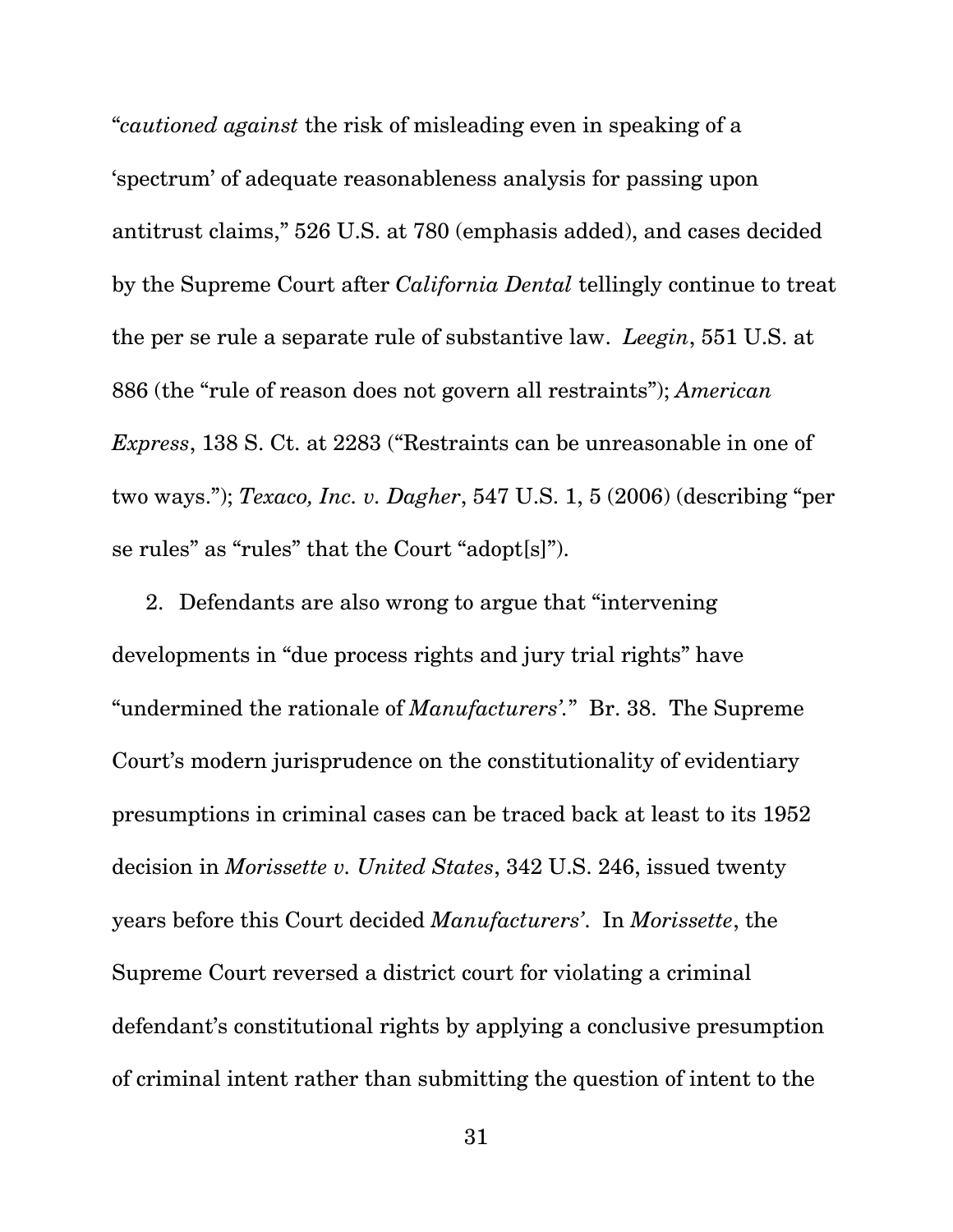jury because such a decision "conflict[s] with the overriding presumption of innocence with which the law endows the accused and which extends to every element of the crime." 342 U.S. at 275. As the district court here correctly observed, ER.16-17, from *Morissette* to the present, the Supreme Court has analyzed the constitutionality of presumptions the same way, asking whether the presumption relieves the government of the burden of proving every element of the charged offense. *See, e.g.*, *Carella v. California*, 491 U.S. 263, 265-66 (1989) (per curiam) (relying on *Sandstrom v. Montana*, 442 U.S. 510, 520-24 (1979)); *Sandstrom*, 442 U.S. at 520-524 (applying *Morissette*).

*Manufacturers'* correctly relied on the law of conclusive presumptions articulated in *Morissette*. Defendants contend, however, that *Manufacturers'* could not have correctly understood the law on conclusive presumptions because it was not "clear[]" until *Carella*, Br. 38, that conclusive evidentiary presumptions are always prohibited. In defendants' view, *Ulster County v. Allen*, 442 U.S. 140, 158 (1979), decided after *Manufacturers'*, held that such conclusive presumptions are permissible in certain circumstances and the Court only recognized a categorical ban on such presumptions, defendants assert, in *Carella*.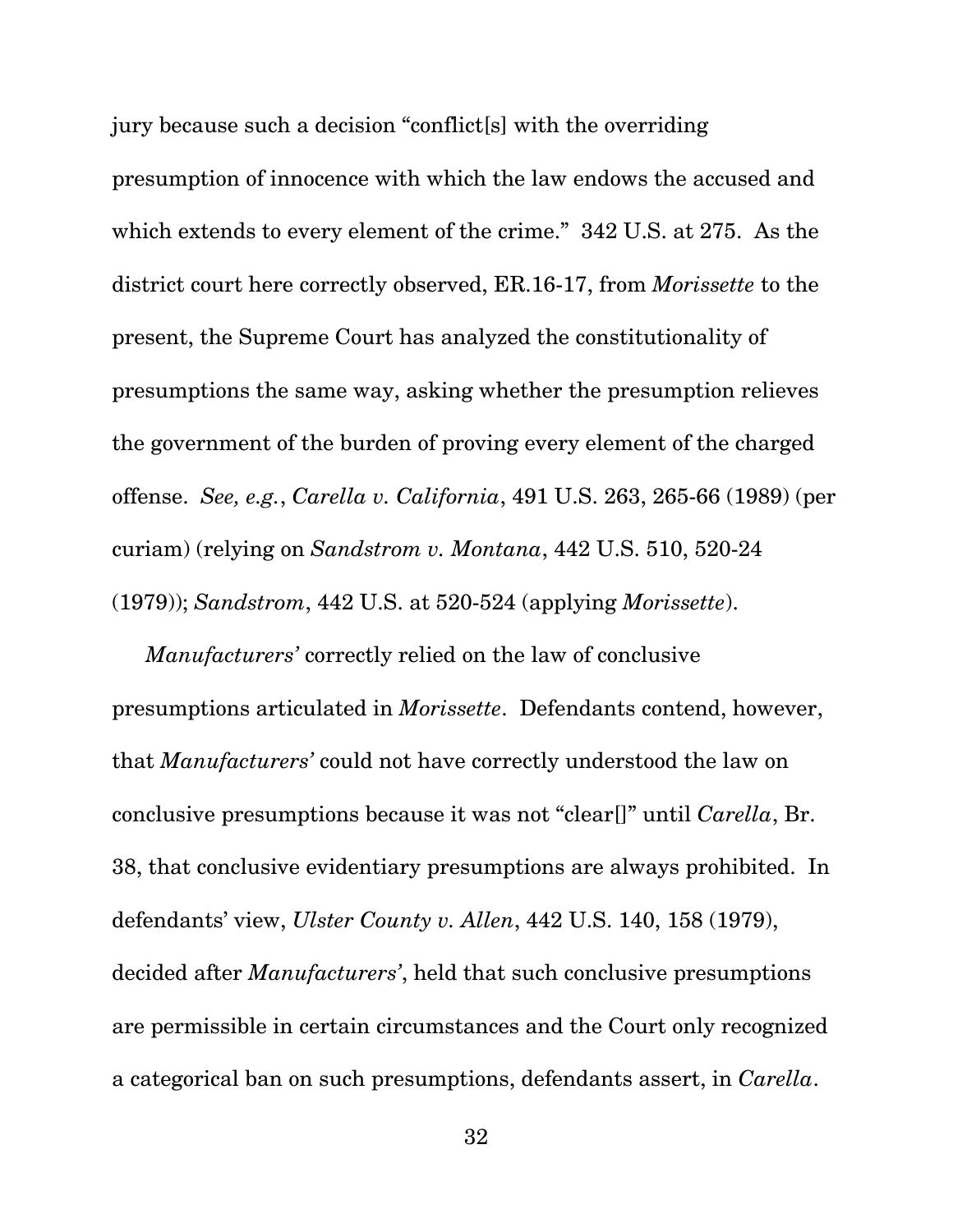Br. 38. Because some conclusive presumptions were allowed at the time *Manufacturers*' was decided, their argument goes, this Court's determination that the per se rule is not an unconstitutional conclusive evidentiary presumption must have been predicated on a determination that conclusive evidentiary presumptions are not unconstitutional.

There are several problems with defendants' argument. First, defendants misread *Manufacturers'*. That decision did not hold that the per se rule is a permissible conclusive evidentiary presumption; it held that the per se rule is not an evidentiary presumption *at all*. 462 F.2d at 52. Second, defendants misread *Ulster County*. That decision, the Supreme Court later explained, "did not . . . involve presumptions of the conclusive or persuasion-shifting variety," *Sandstrom*, 442 U.S. at 519 n.9, and so it could not have held that conclusive evidentiary presumptions are sometimes permissible. Finally, defendants misread *Carella*. That decision did not recognize a new rule that conclusive evidentiary presumptions are unconstitutional, but rather relied on a long line of cases finding such presumptions unconstitutional. *See Carella*, 491 U.S. at 265-66 (discussing *Sandstrom*, 442 U.S. at 514-15); *see Sandstrom*, 442 U.S. at 521-22 (discussing *Morisette*, 342 U.S. at

33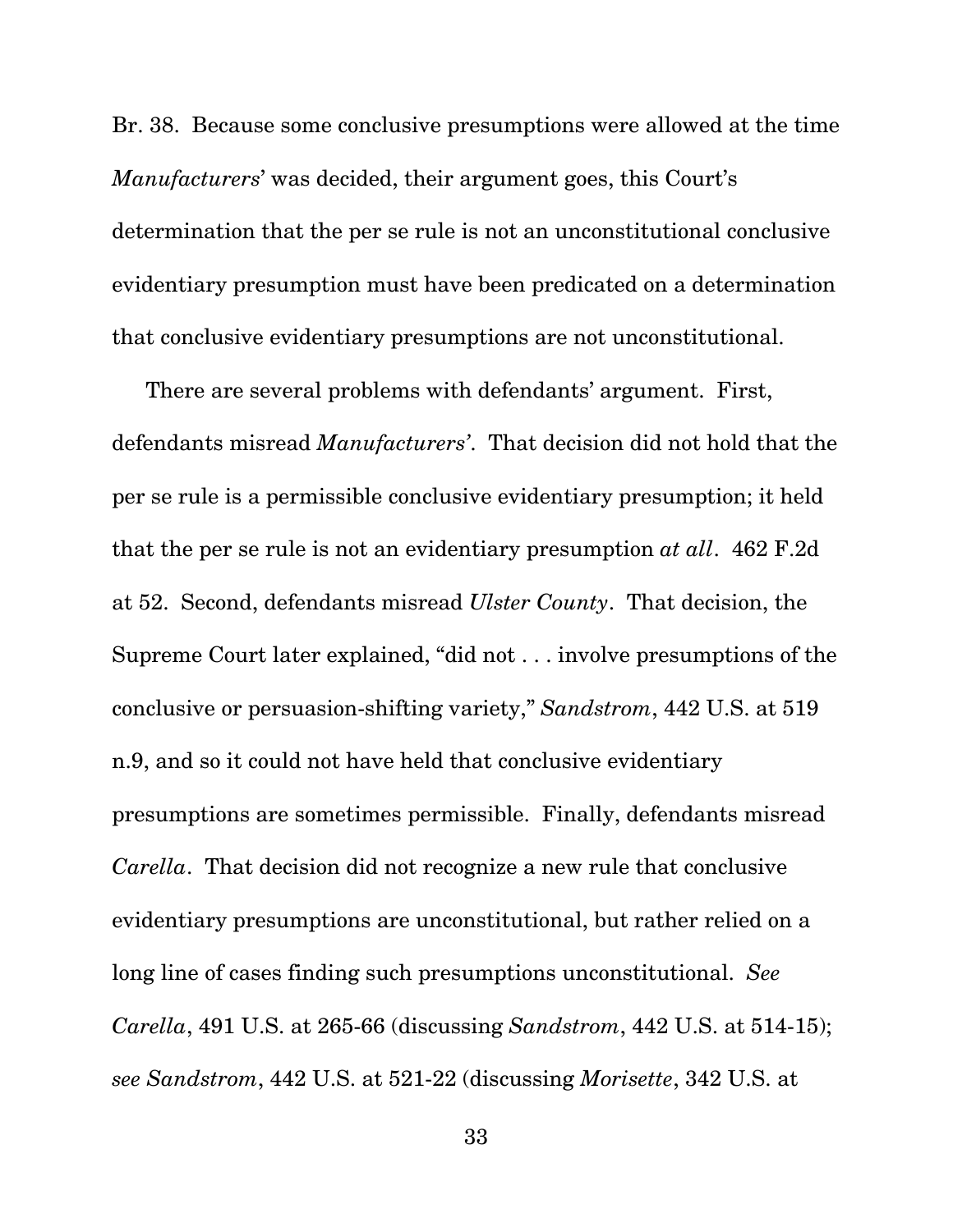249, 274-75). In other words, *Carella* relied on precisely the same principle, articulated in *Morisette*, that this Court relied upon in *Manufacturers'*.

Nor do post-*Manufacturers'* cases addressing the right to trial by jury undermine the decision. *United States v. Gaudin*, for example, held that a jury must find each element of a crime beyond a reasonable doubt even if that element involves a mixed question of law and fact. 515 U.S. 506, 512-13 (1995). *Gaudin* is inapposite because *Manufacturers'* did not rest its decision on the premise that, in a per se case, the element of unreasonableness is a mixed question of law and fact. Instead, *Manufacturers'* expressly held that "unreasonableness" to the extent that one defines unreasonableness by reference to whether a restraint passes muster under the rule of reason—"is an element of the crime only when no *per se* violation has occurred." 462 F.2d at 52.

*Apprendi v. New Jersey* is equally inapposite. That decision did not "raise any question concerning the State's power to manipulate the prosecutor's burden of proof by . . . relying on a presumption rather than evidence to establish an element of an offense." 530 U.S. 466, 475 (2000). Instead, *Apprendi* held that defendants have a right to have a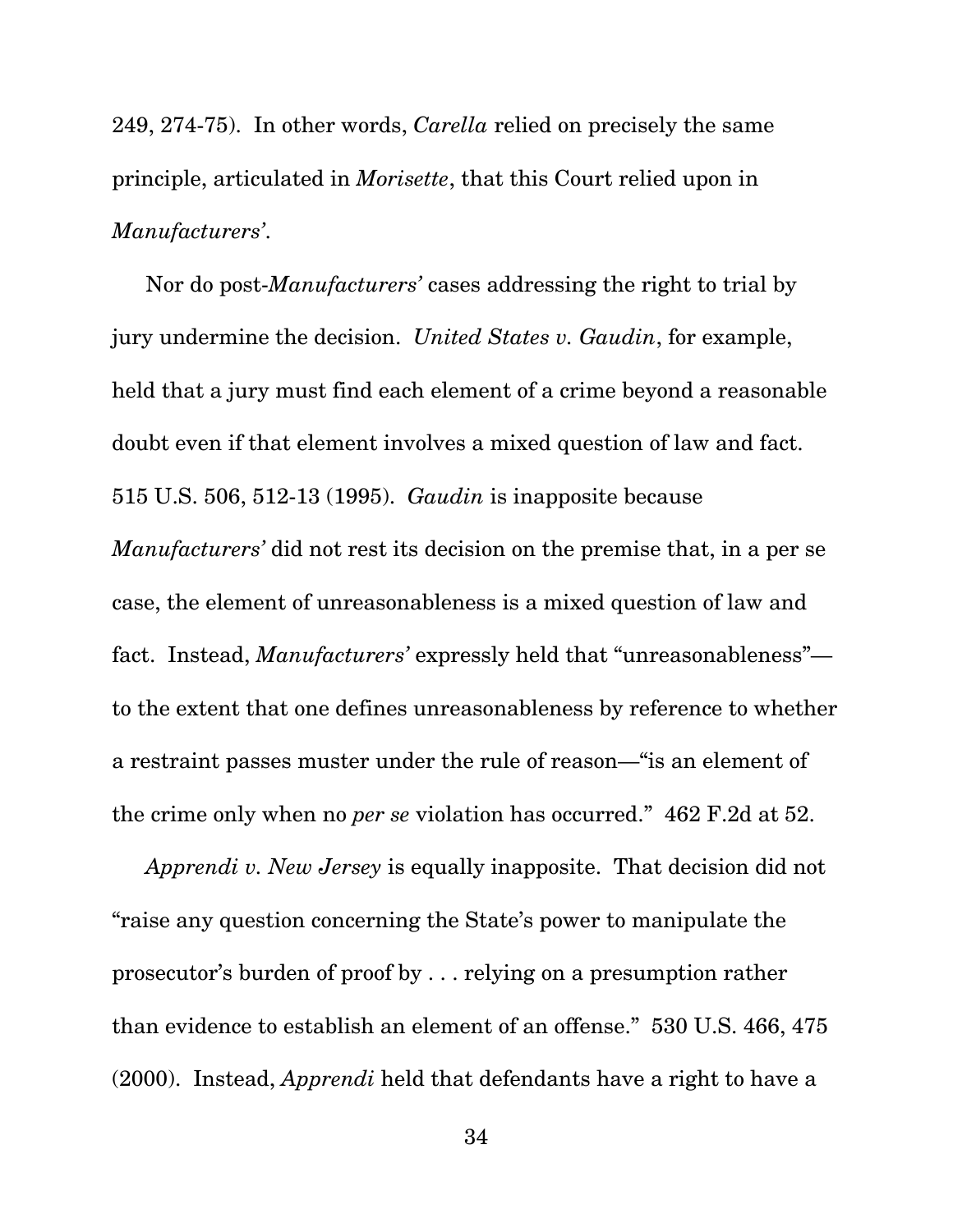jury decide beyond a reasonable doubt any fact that increases the penalty for a crime beyond the prescribed statutory maximum. *Id.* at 490; *see also Blakely v. Washington*, 542 U.S. 296, 301 (2004) (reaffirming that any fact that increases the penalty for a crime beyond the statutory maximum must be found by a jury) (cited Br. 40). That holding does not expand Sixth Amendment rights in any way relevant to the analysis here.

3. Finally, defendants incorrectly argue that the Court should not follow *Manufacturers'* because it "does not make sense," which is purportedly demonstrated by the fact that it has "never again been cited by this Court, except once on a trivial procedural point." Br. 35. More likely, *Manufacturers'* has been cited infrequently in this circuit because subsequent defendants have not questioned it. Moreover, defendants' observation overlooks the fact that *Manufacturers'* has been cited with approval by the Third and Eleventh Circuits. *Giordano*, 261 F.3d at 1144 (quoting *Manufacturers'*); *Fischbach*, 750 F.2d at 1196 (citing *Manufacturers'*). Finally, this Court has recently reaffirmed that a jury considering a bid-rigging, or other price-fixing, agreement need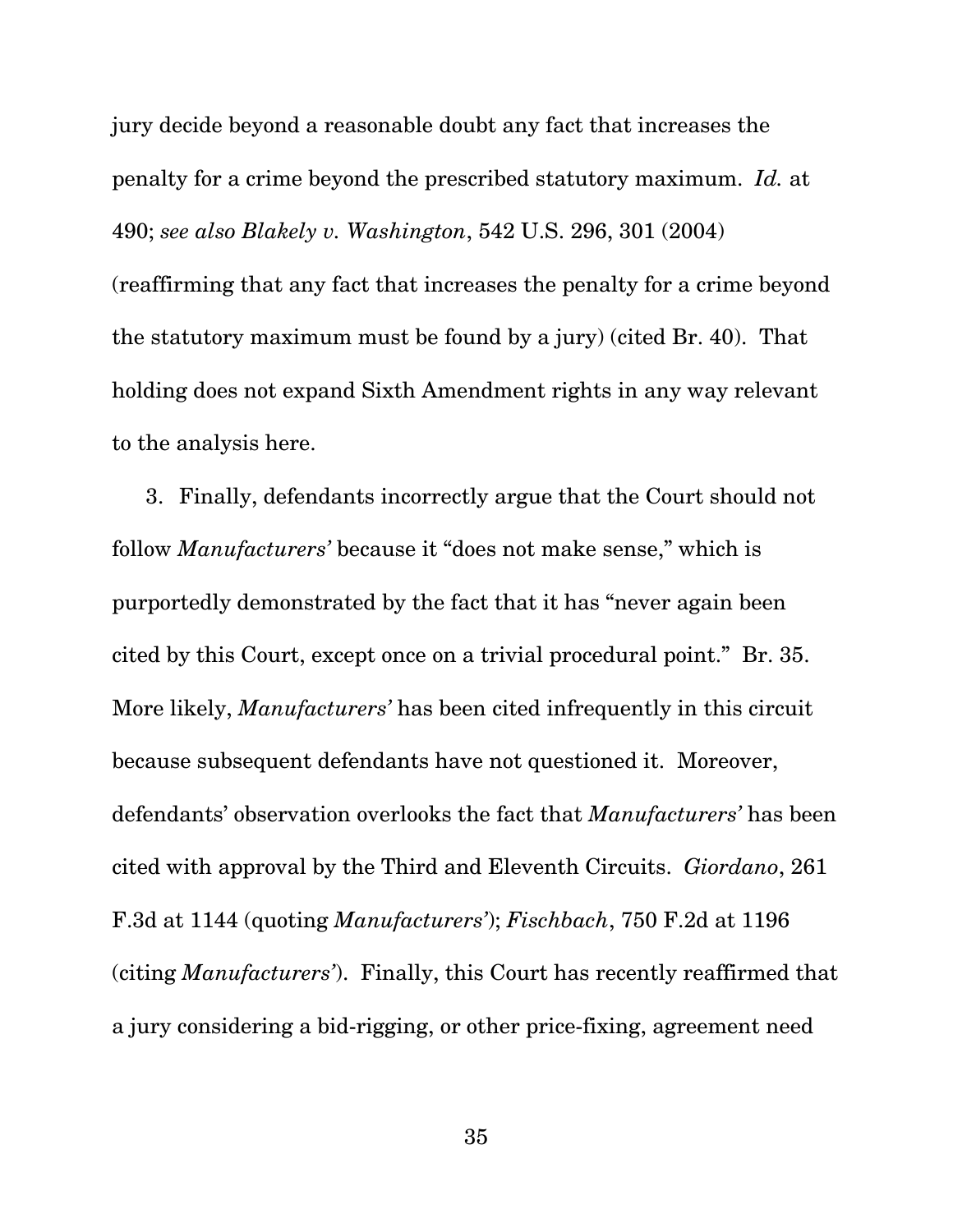not consider the "unreasonableness of the specific scheme at issue."

*Joyce*, 895 F.3d at 673; *see also Alston*, 974 F.2d at 1210.

# **II. The District Court Did Not Err in Giving the Model Bid-Rigging Instruction or in Rejecting Defendants' Proposed Single-Entity Instruction**

Defendants incorrectly argue that the district court erred by refusing to instruct the jury, as they requested, that individuals engaged in a joint venture constitute a "single entity" and thus cannot conspire for the purposes of Section 1. Br. 51-53. Defendants' requested instruction was incorrect as a matter of law and unsupported by the evidence. The district court did not err by declining to give it.

Defendants also claim, for the first time on appeal, that a single phrase in the district court's bid-rigging instruction rendered it overly broad. Br. 42-54. Read in context, the challenged statement was part of an instruction that correctly defined bid rigging as any agreement to eliminate competition among bidders at an auction. Moreover, read as a whole, the jury instructions permitted defendants to be convicted only if the government proved, beyond a reasonable doubt, that they entered into a conspiracy to refrain from or stop bidding at public foreclosure auctions.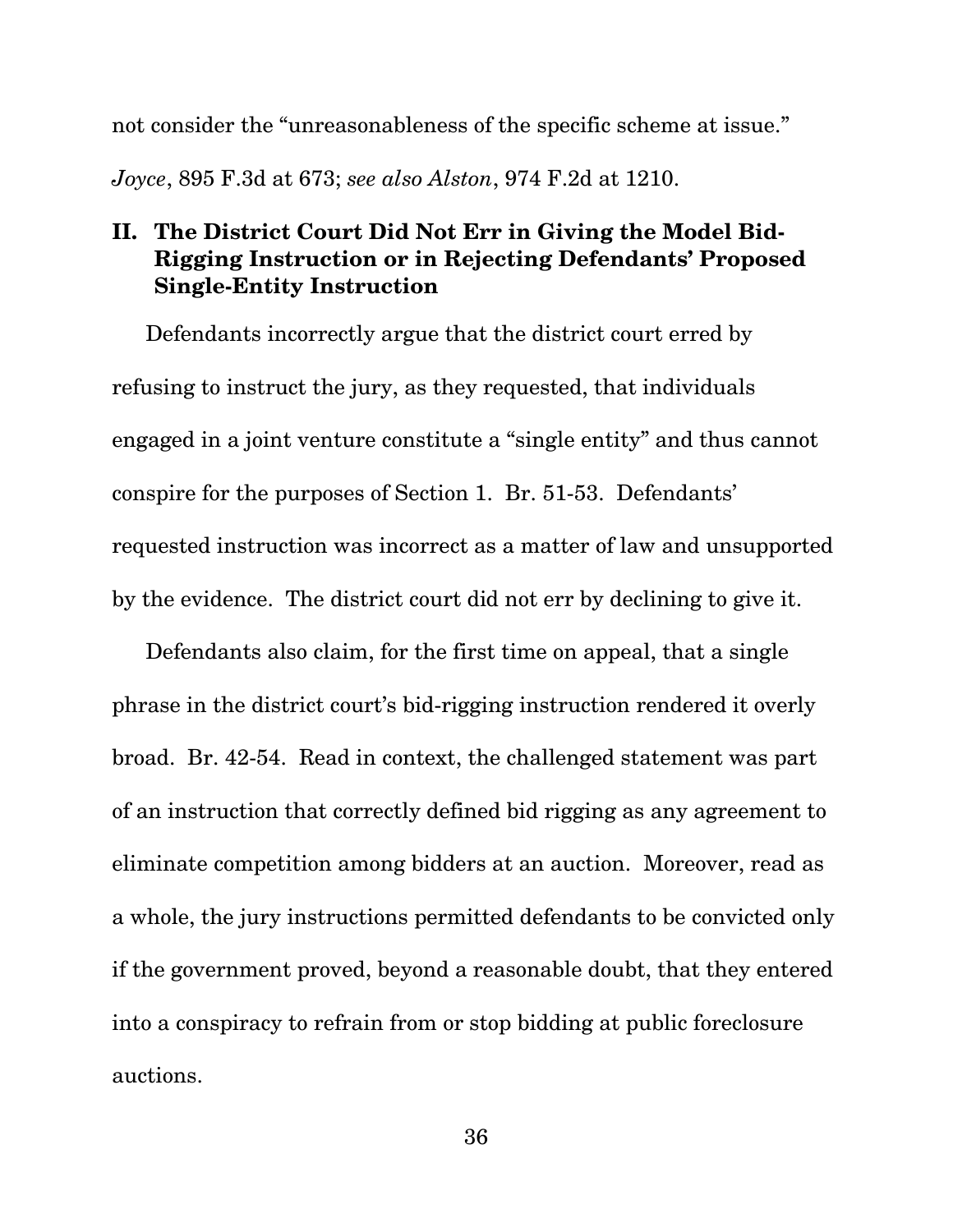### **A. Rulings Under Review**

In the first round of proposed jury instructions, defendants requested a bid-rigging instruction based on the American Bar Association's (ABA) Model Criminal Antitrust Jury Instruction on Bid Rigging that defined bid rigging to include, among other things, "any other agreement with respect to bidding that affects, limits, or avoids competition." SER.257-58. Defendants also requested that the bidrigging instruction explain that individuals engaged in a joint venture constitute a "single entity" and thus cannot conspire for purposes of Section 1. Br. 53 (the "theory-of-defense instruction").

 instruction.**5** *See* Br. 53. They also eliminated from their proposed bid-After a continuance, defendants submitted new proposed instructions, including a slightly modified theory-of-defense

 $\overline{a}$ 

**<sup>5</sup>** That proposed instruction states in pertinent part:

Individuals are not actual or potential competitors for purposes of the Sherman Antitrust Act if they were acting together as a single entity or on behalf of a single entity. Likewise, individuals engaged in a legitimate joint venture or partnership and thus acting together as a single entity are not actual or potential competitors for purposes of the Sherman Act. A joint venture or partnership exists when persons who would otherwise be competitors combine their resources for a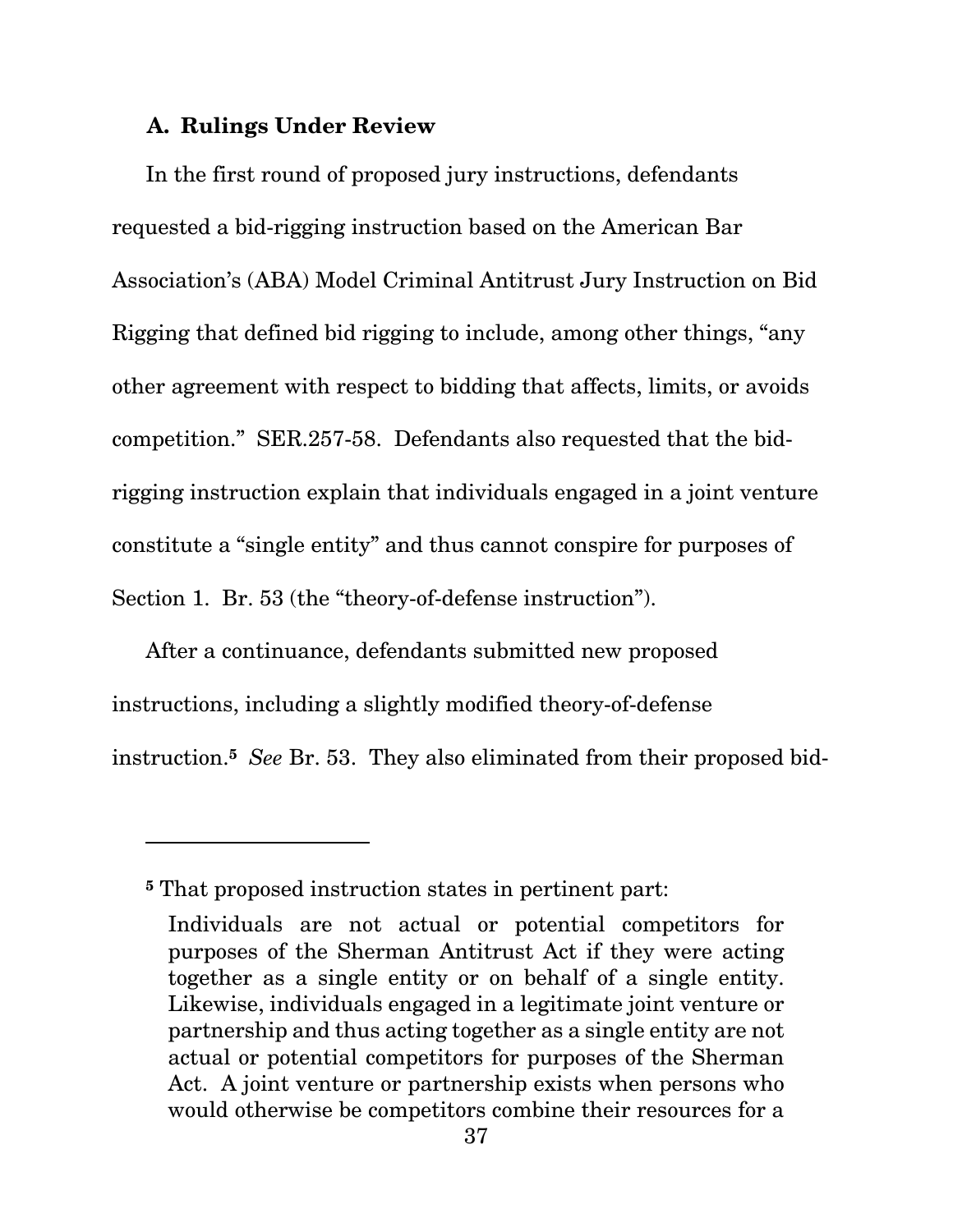rigging instruction the phrase that defined bid rigging as an agreement "about the prices to be bid, who should be the successful bidder, who should bid high, who should bid low, or who should refrain from bidding; or any other agreement with respect to bidding that affects, limits, or avoids competition," ER.525, but otherwise continued to rely on the ABA model instruction, ER.526.

The defendants also objected to the government's instruction defining bid rigging, asserting that it relied on a "conclusive presumption that is violative of the defendants' right to due process." SER.253. Defendants "further object[ed]" that the instruction was "confusing, internally inconsistent, mischaracterizes the law, and essentially directs a verdict of guilty." *Id.*; *see also* SER.247-50 (discussing instruction but not arguing that it was overly broad).

In a pretrial order, the district court rejected defendants' general objection to the government's bid-rigging instruction because it was made "without explaining or citing specific language to support the

common purpose and share the risks as well as the opportunities for gain.

ER.525.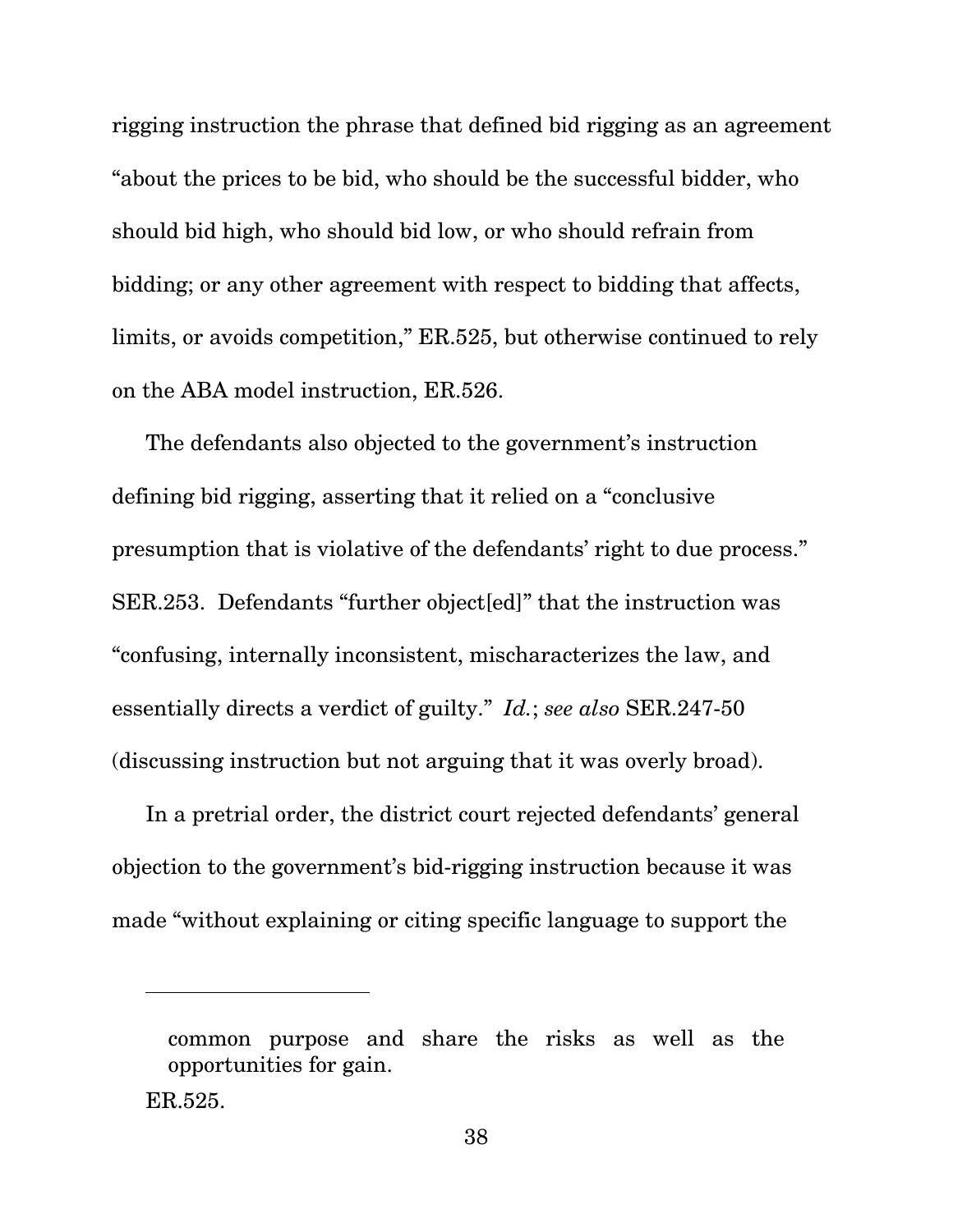objection."**6** ER.48. The court also declined to give the requested theory-of-defense instruction because it could cause unnecessary confusion and mislead the jury and because "the defendants have not shown, even at this juncture, that there would be evidence of a joint venture in this case." ER.49. The court instead instructed the jury that "[a]n internal agreement only between owners and employees of the same company does not constitute conspiracy," ER.9, 275; *see also*  ER.50, in order to "address defendants' concern that the government's proposed instruction fails to define who is a competitor and fails to distinguish defendants who work together," ER.50.

Defendants again requested their theory-of-defense instruction during trial, SER.235-43, and the court again rejected it "for the reasons set forth in Pretrial Order No. 5, and in light of the evidence presented at trial." ER.3. The court's final instructions to the jury defined bid rigging as "an agreement among competitors about the

l

**<sup>6</sup>** Part I addresses defendants' separate due process objection, which was also rejected by the district court.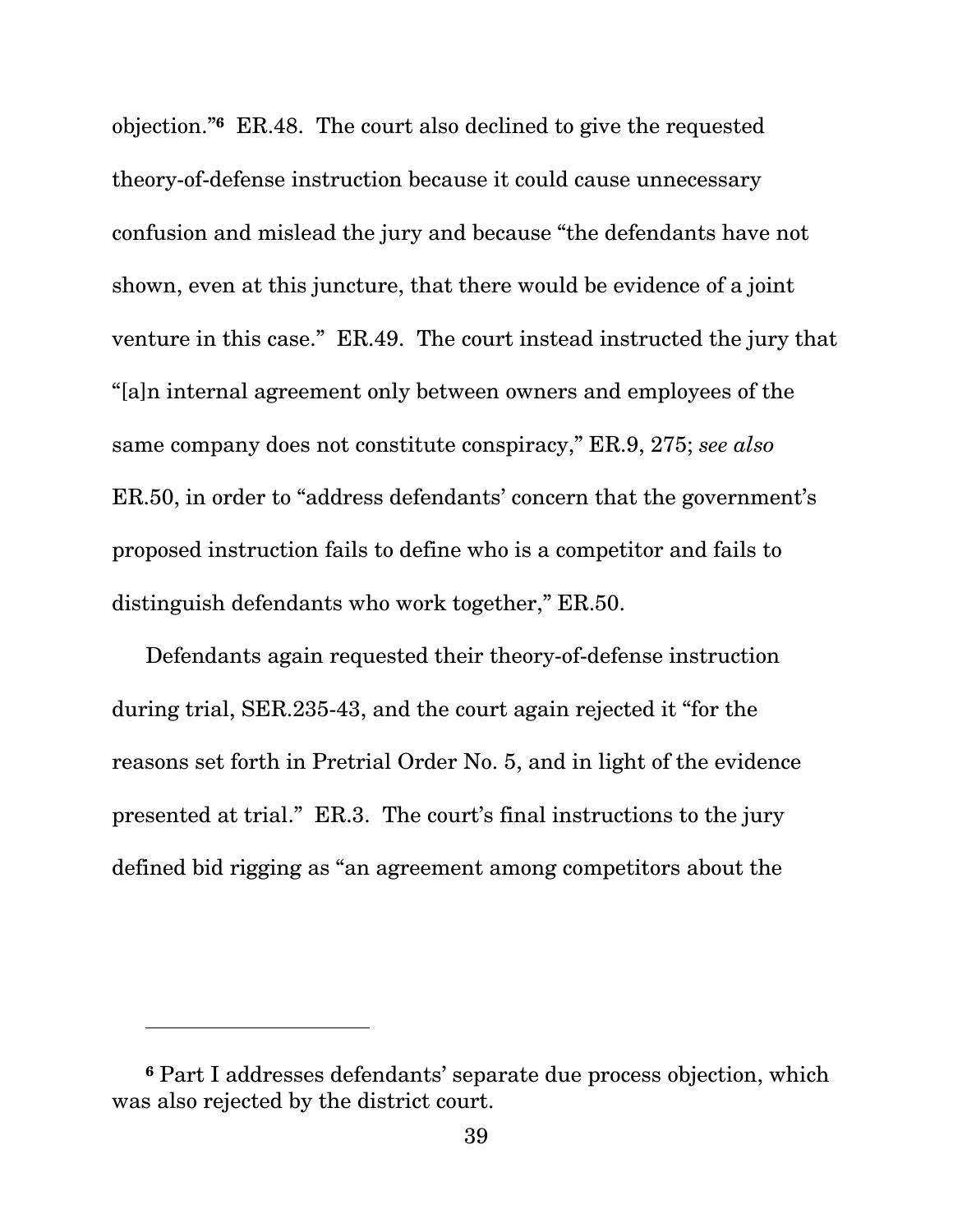prices to bid," the "aim and result of" which, "if successful, is the elimination of one form of competition.**7** ER.9, 274.

### **B. Standard of Review**

 $\overline{a}$ 

This Court reviews "de novo whether the instructions misstated or omitted an element of the charged offense." *United States v. Hofus*, 598 F.3d 1171, 1174 (9th Cir. 2010). A preserved jury instruction error is harmless if it is "clear beyond a reasonable doubt that a rational jury would have found the defendant guilty absent the error." *United States v. Anchrum*, 590 F.3d 795, 801 (9th Cir. 2009).

In order to preserve a jury-instruction challenge, a defendant must object to a jury instruction "with adequate specificity" by stating "distinctly the matter to which the party objects as well as the grounds of the objection." *United States v. Klinger*, 128 F.3d 705, 710 (9th Cir.

**<sup>7</sup>** The district court's bid-rigging instruction read, in pertinent part:

A conspiracy to rig bids may be an agreement among competitors about the prices to be bid, who should be the successful bidder, who should bid high, who should bid low, or who should refrain from bidding, or any other agreement with respect to bidding that affects, limits, or avoids competition among them. The aim and result of every bid-rigging agreement, if successful, is the elimination of one form of competition.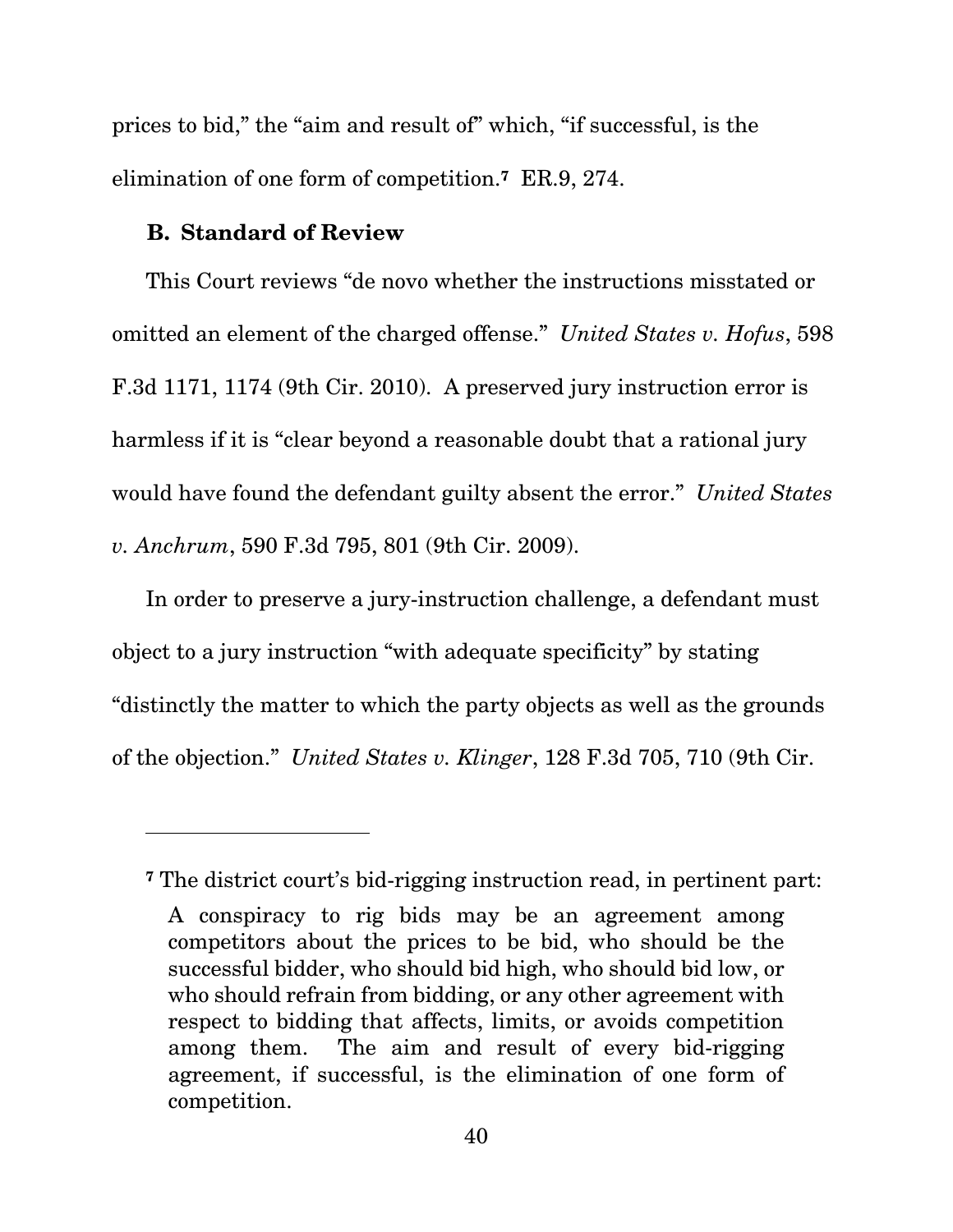1997); *see United States v. Peterson*, 538 F.3d 1064, 1071 (9th Cir.

2008). In the absence of a specific objection below, this Court reviews a challenge to jury instructions for plain error. Plain error review requires this Court to determine whether there is "(1) an error that is (2) plain and (3) affects substantial rights." *Peterson*, 538 F.3d at 1071. "Even if these conditions [are] met," this Court only exercises its discretion "to correct the error if it seriously affects the fairness, integrity, or public reputation of judicial proceedings." *Id.* at 1071-72.

When a district court rejects a proposed theory-of-defense instruction, this Court reviews that decision to determine whether the proposed instruction is "supported by law" and had "some foundation in the evidence." *United States v. Thomas*, 612 F.3d 1107, 1120 (9th Cir. 2010). This Court reviews the question whether an instruction is supported by law de novo, *id.* at 1121, and whether an instruction has a foundation in evidence for abuse of discretion, *id.* at 1120.

# **C. The District Court Did Not Err in Rejecting the Single-Entity Instruction**

Defendants' only preserved jury-instruction challenge—that the district court erred by refusing to give their proposed theory-of-defense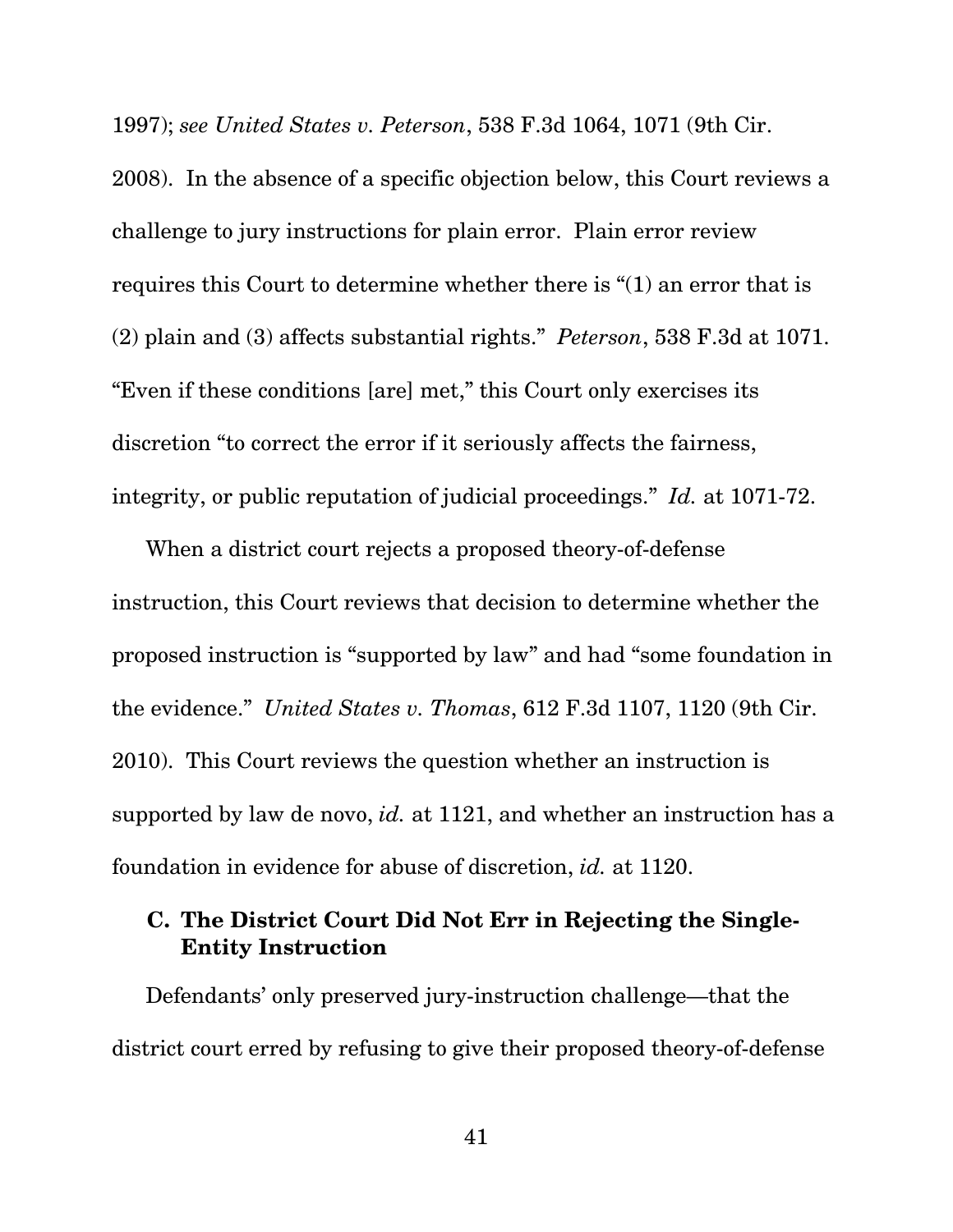instruction—is without merit. The instruction misstated the law and had no evidentiary basis.

## **i. The Defendants' Proposed Theory-of-Defense Instruction Misstated the Law**

1. Defendants were not entitled to their theory-of-defense instruction because it did not correctly articulate the law as it relates to either the single-entity doctrine or any recognized joint-venture defense, and criminal defendants have no entitlement to a jury instruction that is not "legally accurate." *United States v. Hicks*, 217 F.3d 1038, 1045-46 (9th Cir. 2000); *see also United States v. Perry*, 550 F.2d 524, 532 (9th Cir. 1977). The defendants' proposed theory-of-defense instruction would have incorrectly told the jury that any individuals "engaged in a legitimate joint venture or partnership" were "acting together as a single entity" and therefore could not be convicted of violating the Sherman Act because they "are not actual or potential competitors." ER.525.

While it is true that Section 1 reaches only agreements "between separate entities," *Copperweld Corp. v. Independence Tube Corp.*, 467 U.S. 752, 768 (1984) (internal quotation omitted), both the Supreme Court and this Court have explicitly held that joint-venture partners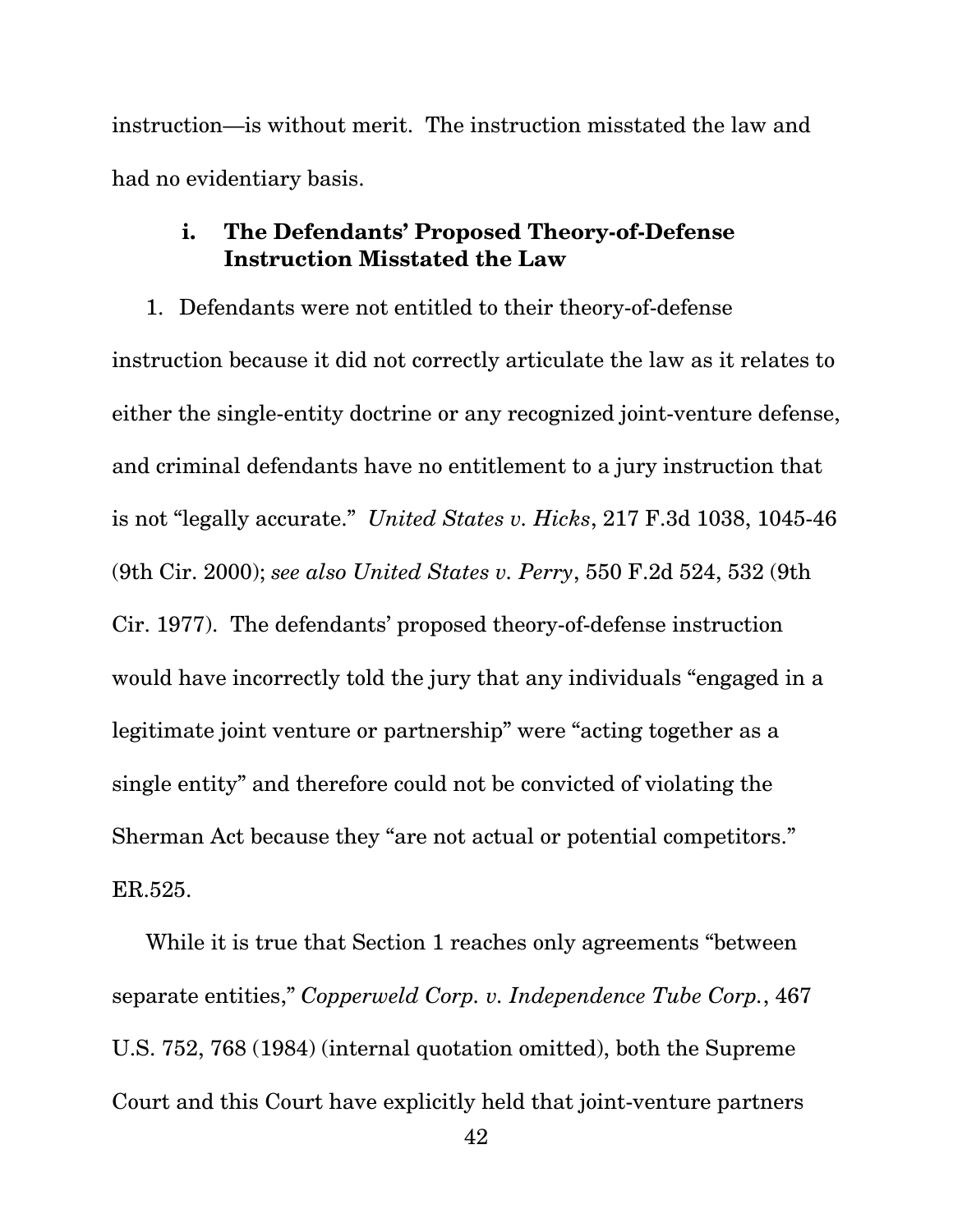are not, *ipso facto*, a single entity entitled to immunity from liability under Section 1 of the Sherman Act, *Am. Needle*, 560 U.S. at 202; *Freeman v. San Diego Ass'n of Realtors*, 322 F.3d 1133, 1147-48 (9th Cir. 2003). "Competitors cannot simply get around antitrust liability by acting through a . . . joint venture," *Am. Needle*, 560 U.S. at 202, because an agreement "necessary or useful to a joint venture is still a[n agreement] if it deprives the marketplace of independent centers of decisionmaking," *id.* at 199 (internal quotations omitted); *see Freeman*, 322 F.3d at 1147-50. Thus, to be considered a single entity, jointventure partners must prove—like any other defendants raising a single-entity defense—that all of the conspirators shared a "unitary decisionmaking quality" or "single aggregation of economic power" separate from the agreement to rig bids, *Am. Needle*, 560 U.S. at 196, and a correct jury instruction must so state.

Instead of defendants' faulty single-entity instruction, the district court gave a proper jury instruction on the single-entity doctrine to address defendants' concern that "the government's proposed instruction fails to define who is a competitor and fails to distinguish defendants who work together." ER.50. The court instructed the jury

43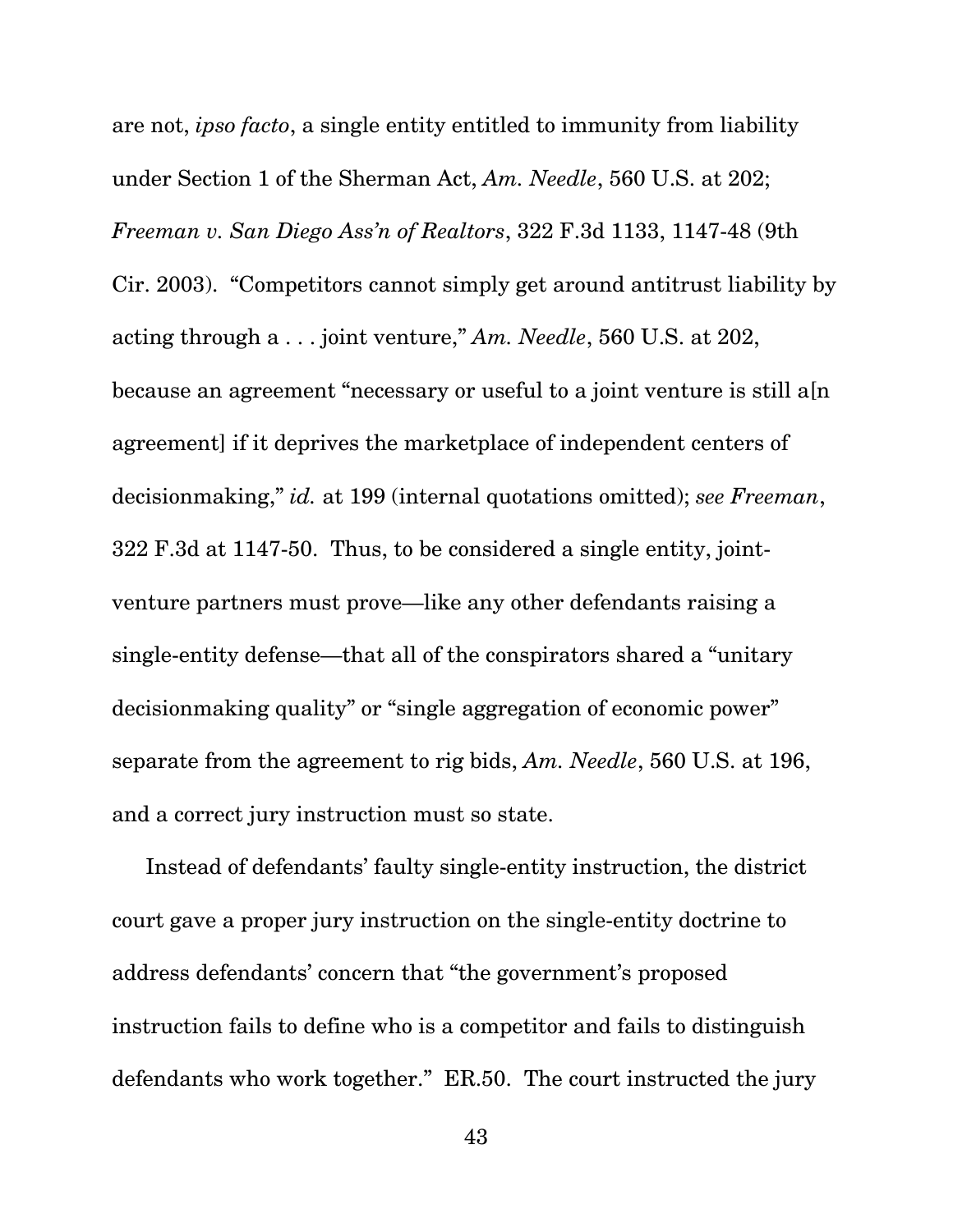that "[a]n internal agreement only between owners and employees of the same company does not constitute a conspiracy." ER.9, 275. Defendants do not challenge the correctness of this instruction, and because defendants' alternate single-entity instruction was incorrect, the district court did not err by declining to give it.

2. Defendants also appear to argue incorrectly on appeal that the district court erred by failing to instruct the jury that their agreement to rig bids could be labeled a joint venture. To be sure, some agreements among joint venturers are subject to the rule of reason, not the per se rule, and a defendant establishing necessary factual predicates may be entitled to an instruction explaining as much. *E.g.*, *Rothery Storage & Van Co. v. Atlas Van Lines, Inc.*, 792 F.2d 210, 224 (D.C. Cir. 1986); *United States v. Addyston Pipe & Steel Co.*, 85 F. 271, 280-81 (6th Cir. 1898) (Taft, J.), *aff'd as modified*, 175 U.S. 211 (1899); *Dagher*, 547 U.S. at 5-8; Gregory J. Werden, *Antitrust Analysis of Joint Ventures: An Overview*, 66 Antitrust L.J. 701 (1998).

The most common such defense is the "ancillary restraints" doctrine, under which an otherwise per se unlawful agreement that is ancillary to a legitimate joint venture can be challenged only under the rule of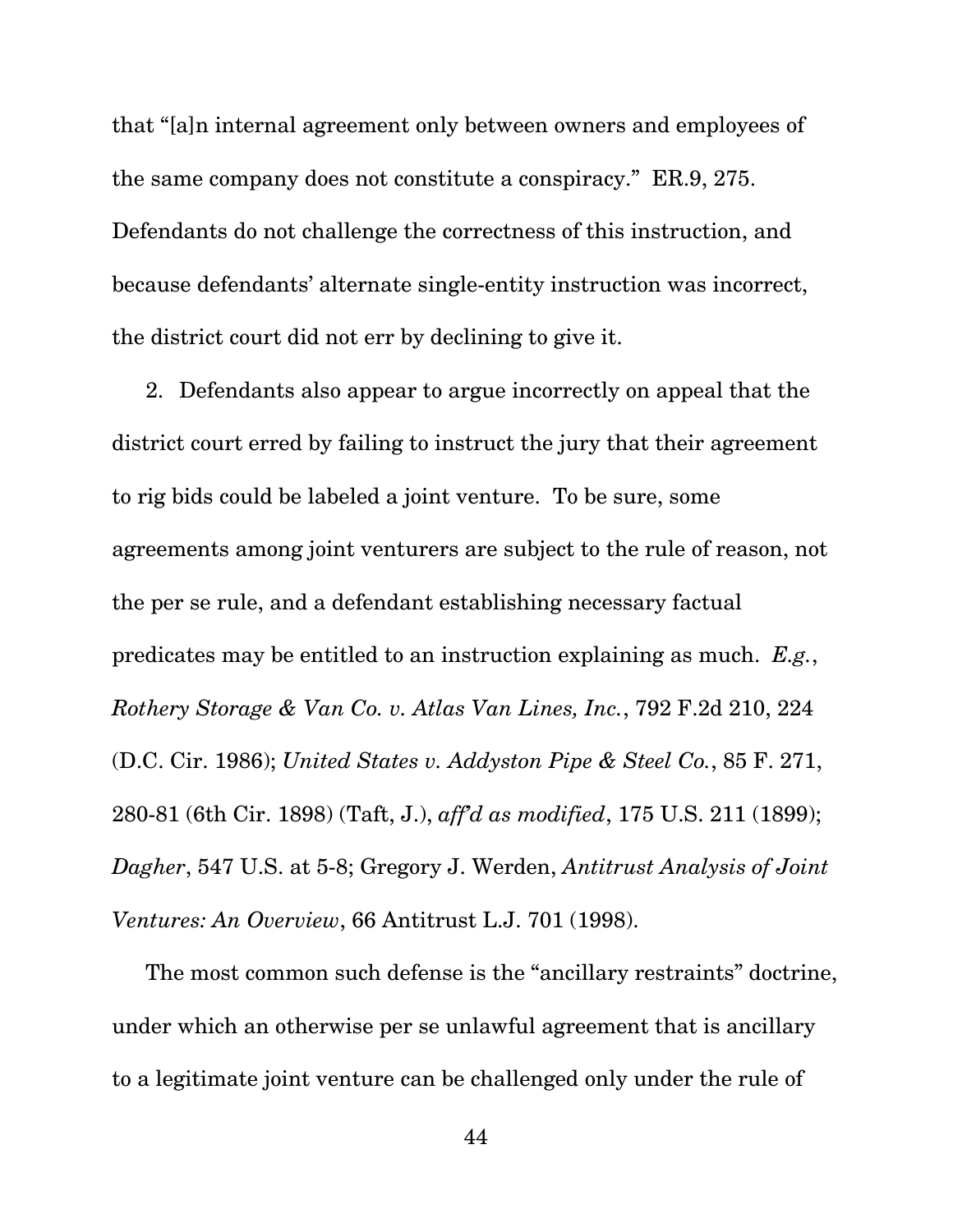reason as a part of the joint venture. *Major League Baseball Properties, Inc. v. Salvino, Inc.*, 542 F.3d 290, 337-39 (2d Cir. 2008) (Sotomayor, J., concurring); *see Polk Bros. Inc. v. Forest City Enters., Inc.*, 776 F.2d 185, 188 (7th Cir. 1985). To demonstrate that a restraint is ancillary, a defendant must come forward with proof of (1) "a separate, legitimate transaction" (2) to which the otherwise per se unlawful agreement is "subordinate and collateral," meaning that the restraint was agreed to in order "to make the main transaction more effective in accomplishing its purpose." *Rothery Storage*, 792 F.2d at 224. The other such defense applies when a defendant proves (1) a legitimate joint venture and (2) that the challenged agreement is "core activity of the joint venture itself." *Dagher*, 547 U.S. at 7-8.

Defendants, however, did not rely on the ancillary-restraints doctrine or any other applicable joint-venture doctrine to shield their bid-rigging agreement. Their proposed instruction and defense at trial was that if defendants are in any joint venture, then they "are not actual or potential competitors for purposes of the Sherman Act." ER.525. Defendants cannot escape the per se rule by labeling their agreement to rig bids as a "joint venture," Br. 50, because affixing the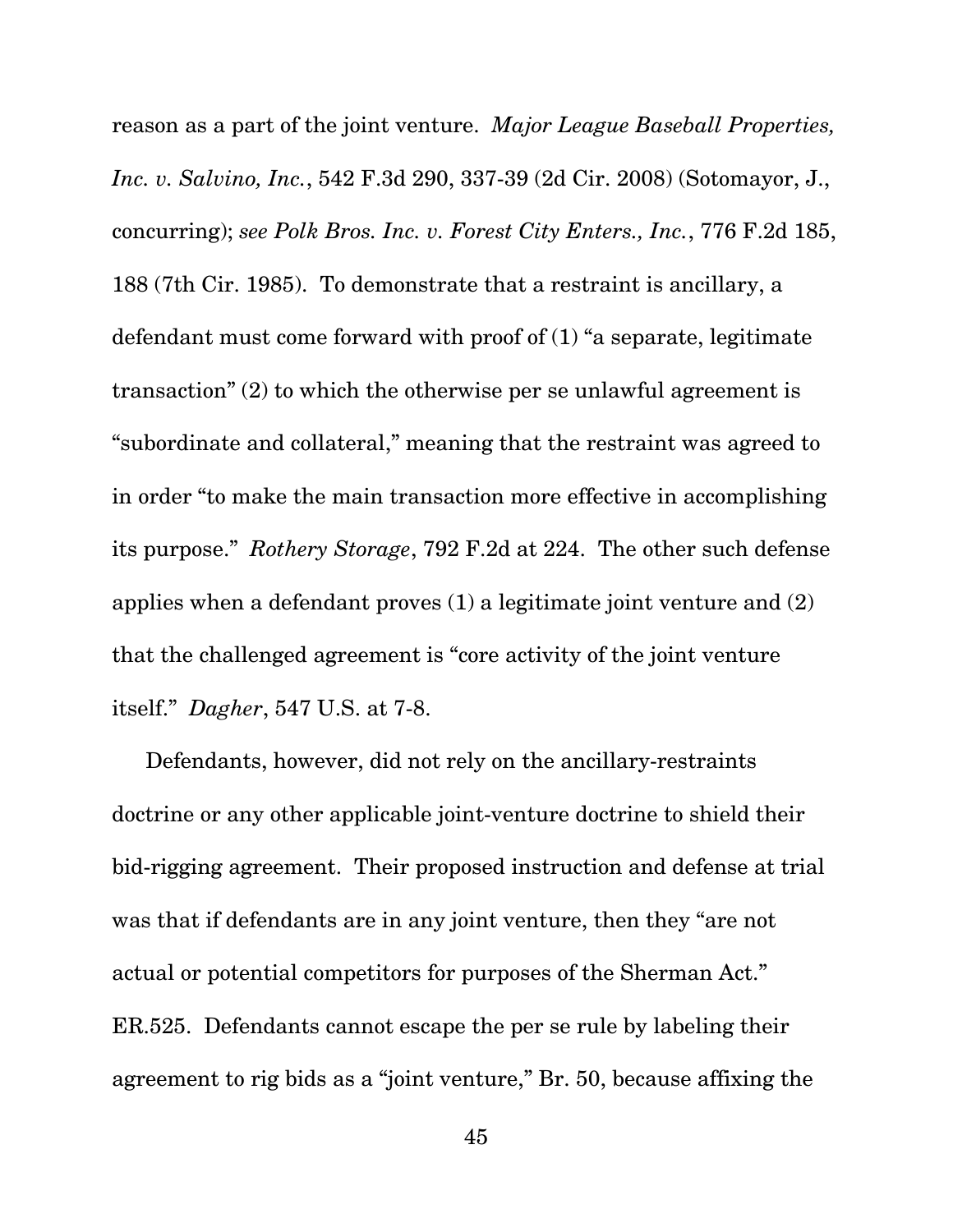label of "joint venture" to an agreement to eliminate competition does nothing to protect the challenged conduct, *Timken Roller Bearing Co. v. United States*, 341 U.S. 593, 597-98 (1951), *overruled on other grounds by Copperweld*, 467 U.S. 752; *Am. Needle*, 560 U.S. at 202. Thus, the district court did not err by refusing to instruct the jury that if defendants were engaged in a joint venture then their agreement to rig bids was not per se illegal because that instruction was not "legally accurate." *Hicks*, 217 F.3d at 1045-46.

Nor did the district court plainly err by failing to instruct the jury *sua sponte* on a joint-venture defense that defendants failed to present at trial. *United States v. Span*, 970 F.2d 573, 578 (9th Cir. 1992). To be sure, it is not uncommon for joint venturers to purchase inputs for their joint venture together, but such an agreement is not "joint bidding" or any other separate category of antitrust analysis. Depending on the nature of the joint venture, such agreements would be a specific application of the ancillary-restraints doctrine or *Dagher*'s core-conduct doctrine. *See supra* p.45. For example, members of a manufacturing joint venture may find it necessary jointly to purchase an input; such purchase would not be a per se violation of the antitrust laws because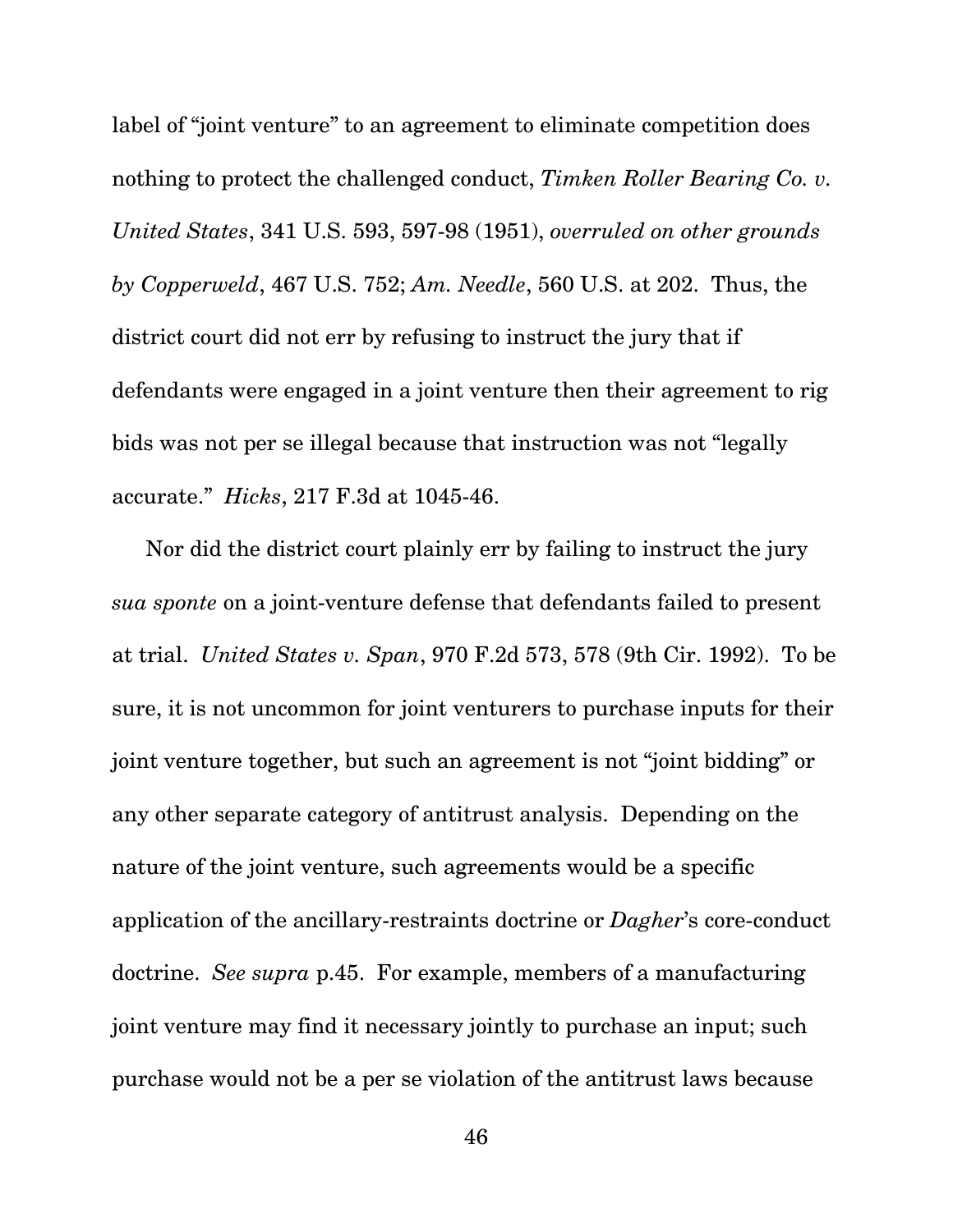the core-conduct or ancillary-restraints doctrine (depending on the facts of the case) would remove it from the per se rule's ambit. Defendants' proposed instruction, however, does not describe such a defense. Nor did defendants attempt to prove this theory of defense by, for example, demonstrating that each instance of bid rigging was attendant to an agreement among all of the conspirators engaged in the round jointly to renovate the purchased property. *See* Br. 47-53 (not discussing any such proof presented at trial).

On the other hand, "[j]oint ventures in bidding," as defendants construe the phrase, are far less "common." Br. 47. Indeed, defendants have not identified any reported appellate or Supreme Court decision applying the "joint bidding" defense contained in their proposed instruction in a Sherman Act case. Defendants rely on *Kearney v. Taylor*, 56 U.S. 494 (1853), but that case—decided decades before the Sherman Act was passed—only illustrates the inadequacy of their proposed instruction. In *Kearney*, a large piece of land "capable of being made a port of some business" was sold at public auction. *Id.* at 518. Acquiring and developing the land required "a considerable outlay of capital," which was "beyond the means" of any individual who might be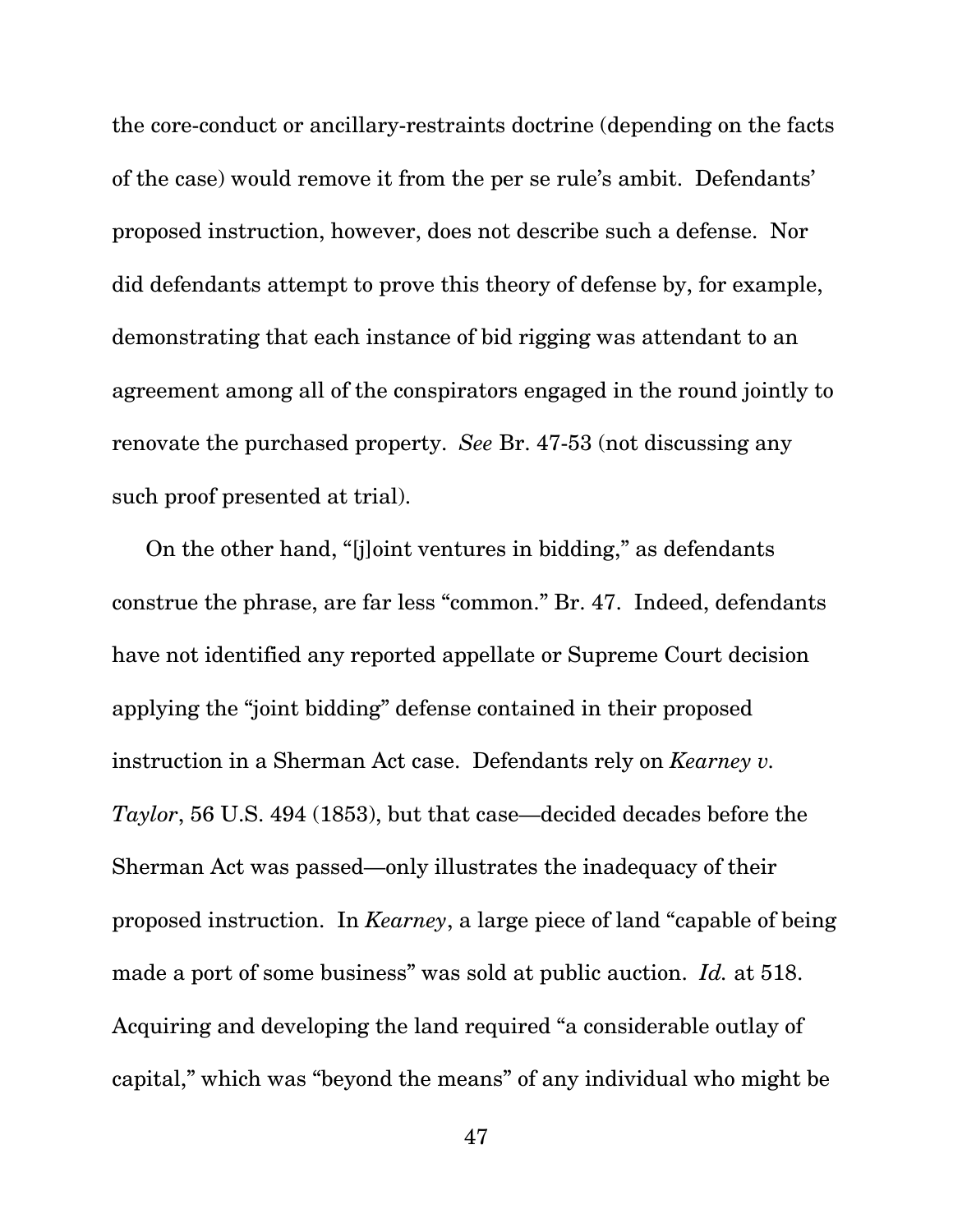inclined to take an interest in it. *Id.* at 519. Several individuals interested in the sale formed a group for the purpose of "the building up of this little port and town, for the purpose of bidding in the property, and engag[ed] in the enterprise." *Id.* The resulting agreement was not anticompetitive because, under the circumstances, "the competition at the sale would [not] be as strong and efficient as it would by reason of the joint bid," and the purpose of pooling resources was to permit the bidding group to submit a bid beyond that which its individual members could afford. *Id.* at 520-21.

Assuming, *arguendo*, that the Court would apply *Kearney* to the Sherman Act, it cannot help defendants because their instruction omits—and they made no attempt to prove—that the thing to be purchased was "beyond the means" of the bidders absent a joint-bidding arrangement. *Id.* at 519; *see also Love v. Basque Cartel*, 873 F. Supp. 563, 577 (D. Wyo. 1995), *aff'd sub nom*. *Dry Creek Cattle Co. v. Basque Cartel*, 95 F.3d 1161 (10th Cir. 1996) (unpublished table op.) (defining "joint bidding" as an agreement in which bidders "pool their resources to place bids on property *which they would otherwise be unable to afford*" (emphasis added)). To the contrary, the evidence at trial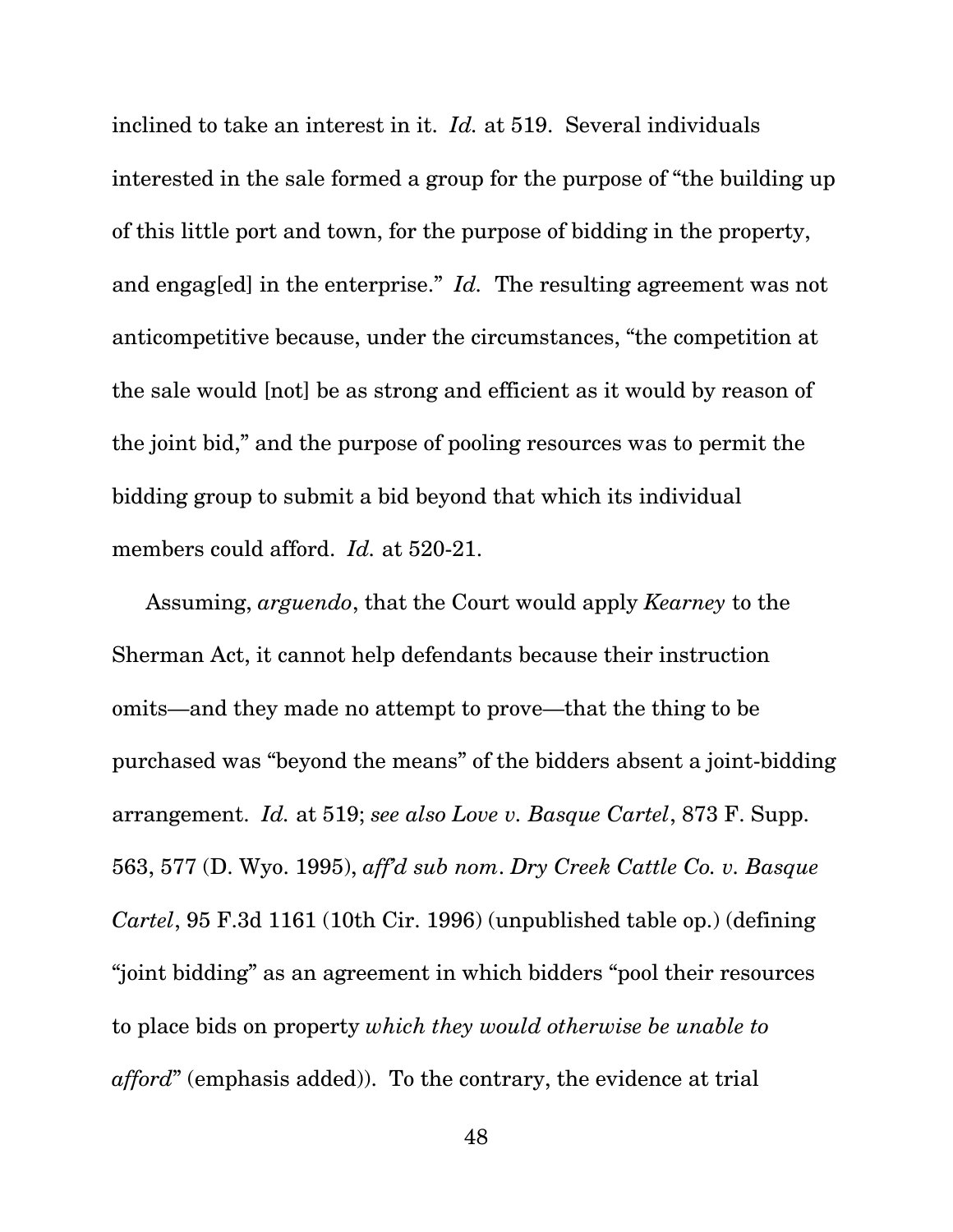established that defendants could afford to compete individually in each of the foreclosure auctions at which they rigged bids. *See infra* Part II.D.ii.3. The district court, then, did not plainly err in declining to *sua sponte* instruct the jury on a joint-bidding theory that defendants never raised at trial. *Span*, 970 F.2d at 578; *see also United States v. Della Porta*, 653 F.3d 1043, 1052 (9th Cir. 2011) (holding that a district court does not plainly err by failing to instruct on a theory of defense where the theory requires proof beyond what defendants offer at trial).

3. Finally, defendants incorrectly argue that their proposed instruction was necessary because they had "plausible arguments" that their agreement to rig bids was procompetitive. Br. 52-53. The cases defendants rely on for this argument, *Paladin Assocs. Inc. v. Montana Power Co.*, 328 F.3d 1145, 1155 (9th Cir. 2003), and *Northwest Wholesale Stationers, Inc. v. Pacific Stationery & Printing Co.*, 472 U.S. 284, 294 (1985), are inapposite because they address group boycotts, not bid rigging. Group boycotts include agreements "by firms to disadvantage a competitor by persuading customers to deny that competitor relationships the competitor needs in the competitive struggle" and are a distinct category of antitrust analysis. *Paladin*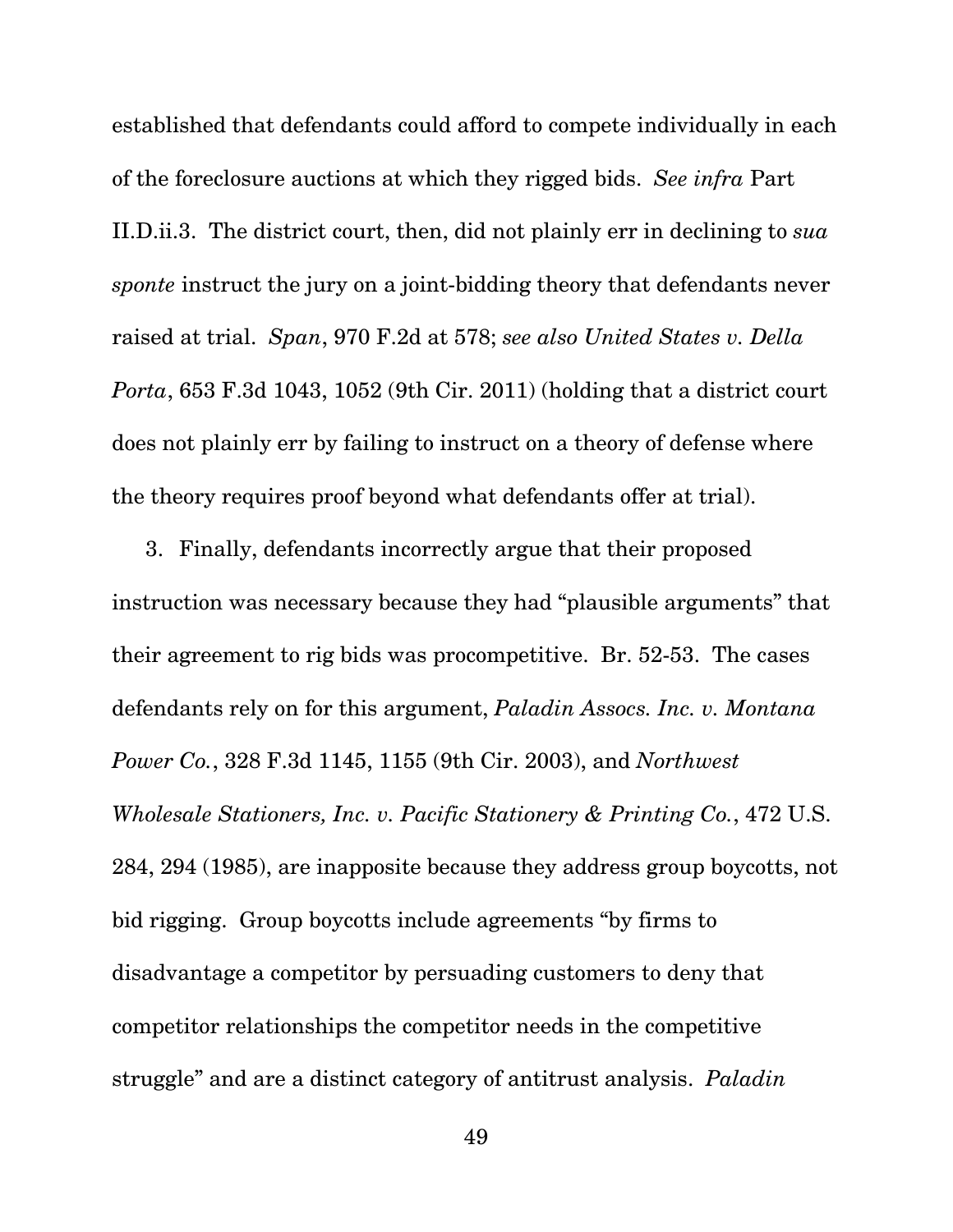*Assocs.*, 328 F.3d at 1154-55. Concerted refusals to deal among competitors constitute a per se unreasonable group boycott only if the refusal is "not justified by plausible arguments that the practices enhanced overall efficiency and made markets more competitive." *Id.* at 1155; *see also Nw. Wholesale Stationers*, 472 U.S. at 294-95. In other words, when an agreement is challenged as a group boycott, plausible arguments for why the agreement is procompetitive are a defense to the per se rule in and of themselves. *Paladin Assocs.*, 328 F.3d at 1155; *see Nw. Wholesale Stationers*, 472 U.S. at 294-95.

No such defense exists for bid rigging. Bid rigging is a form of price fixing, and price-fixing agreements are "are all banned because of their actual or potential threat to the central nervous system of the economy," regardless of any asserted procompetitive benefits. *Socony-Vacuum*, 310 U.S. at 222, 224 n.59 ("Congress has not left with us the determination of whether or not particular price-fixing schemes are wise or unwise, healthy or destructive.").

In any event, defendants' asserted procompetitive justification is not cognizable under the Sherman Act. Defendants claim that they are permitted to rig auctions in order to counteract the market power of the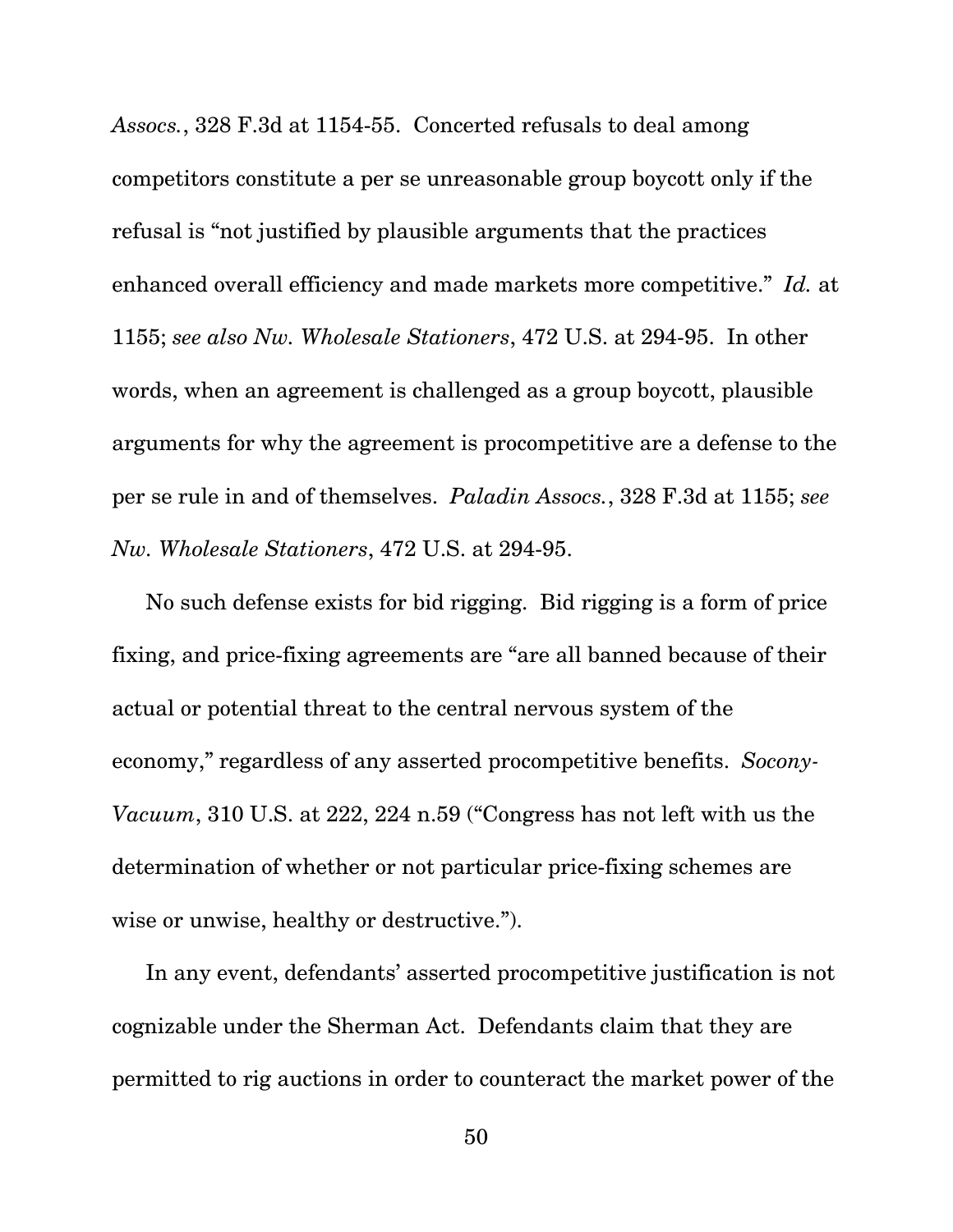bank selling the home, Br. 52, thereby "level[ing] the competitive playing field," Br. 4. Contrary to defendants' claim, "the Sherman Act does not authorize horizontal price conspiracies as a form of marketplace vigilantism." *United States v. Apple, Inc*., 791 F.3d 290, 332 (2d Cir. 2015). Defendants are not allowed to engage in "horizontal collusion to" rig bids in order "to cure a perceived abuse of market power" by banks because, "[w]hatever its merit in the abstract, that preference for collusion over dominance is wholly foreign to antitrust law." *Id.* at 332. Indeed, if defendants were permitted to argue that they can eliminate competition by rigging bids whenever they are faced with the *potential* of losing in the competitive arena, "the Sherman Act" would soon be emasculated; its philosophy would be supplanted by one which is wholly alien to a system of free competition; it would not be the charter of freedom which its framers intended." *Socony-Vacuum*, 310 U.S at 221.

# **ii. The Single-Entity Instruction Was Not Supported by the Evidence Because No Reasonable Juror Could Have Found that Defendants Were Engaged in a Lawful Joint Venture**

The district court correctly rejected defendants' proposed theory-ofdefense instruction because no evidence supported it.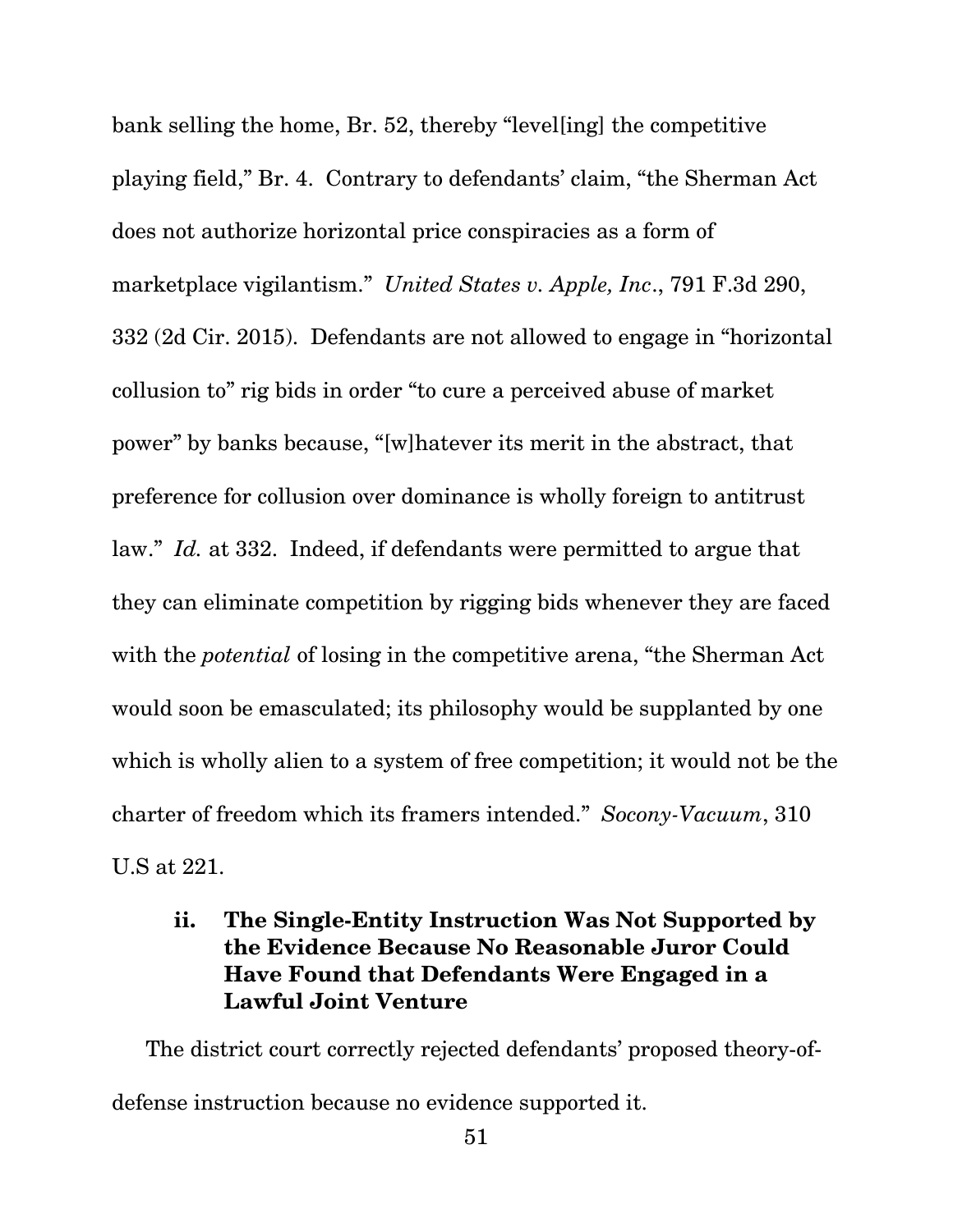1. A single-entity instruction is appropriate only when there is evidence from which a rational juror could conclude that all of the conspirators shared a "unitary decisionmaking quality" or "single aggregation of economic power." *Am. Needle*, 560 U.S. at 196. Defendants point to no such evidence, and the record is devoid of any.

To the contrary, the record is clear that each conspirator who joined the bid-rigging agreement did so as a separate decision maker. Participation in a round required each conspirator to prove that he or she could have competed at the rigged auction but for the agreement not to bid. As one conspirator explained it, "if you had an agreement not to bid prior to the public auction and wanted to be in the round, we would then still make sure you had enough money to actually be a competitor, to purchase that property at the public . . . auction in the first place." SER.180. Defendant Casorso himself testified that "[a]s a general rule, I made anybody that was interested in participating in a round with me *bid, qualify and bid*, at the public auction" because "I wanted to know that they were really willing to bid" on the property at the public auction absent the agreement to stop bidding. ER.349 (emphasis added). That the conspirators paid each other from their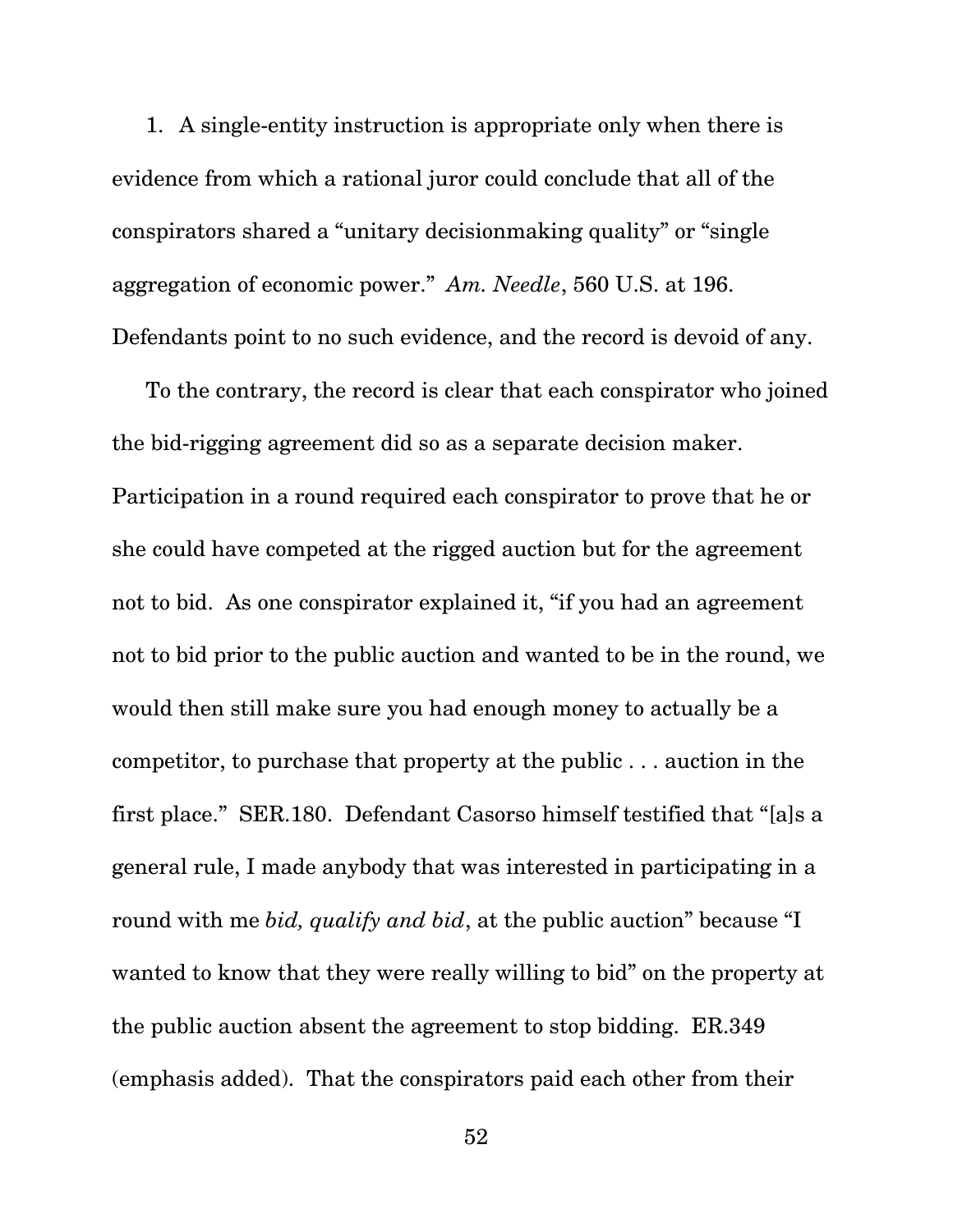own cash reserves and checking accounts, SER. 1, 2, 3, 4-5, 6-7, 101-02, 124, 139, 144, 197-99, 202-03, further illustrates that the conspirators were not a single entity because they did not have a "single aggregation of economic power." *Am. Needle*, 560 U.S. at 196.

2. Defendants' argument that the record supports a joint-venture instruction (as opposed to the single-entity instruction they requested) is also mistaken. According to defendants, the conspirators engaged in a joint venture to "share and minimize the risks the round participants faced in competing with the powerful banks." Br. 52. The record evidence is irreconcilable with such an arrangement, however, and no rational juror could have found it.

*First*, there is no dispute—Defendant Casorso himself testified—that an individual was permitted to participate in the post-auction round only if he demonstrated to the other conspirators that he could have otherwise competed at the auction. *See* ER.349. Yet if the agreement not to bid was, as defendants contend, a joint venture designed to pool the resources of individuals otherwise unable to compete with banks at the auction, *see* Br. 52, it would make no sense to force each member to demonstrate the ability to compete at the auction. Instead, an

53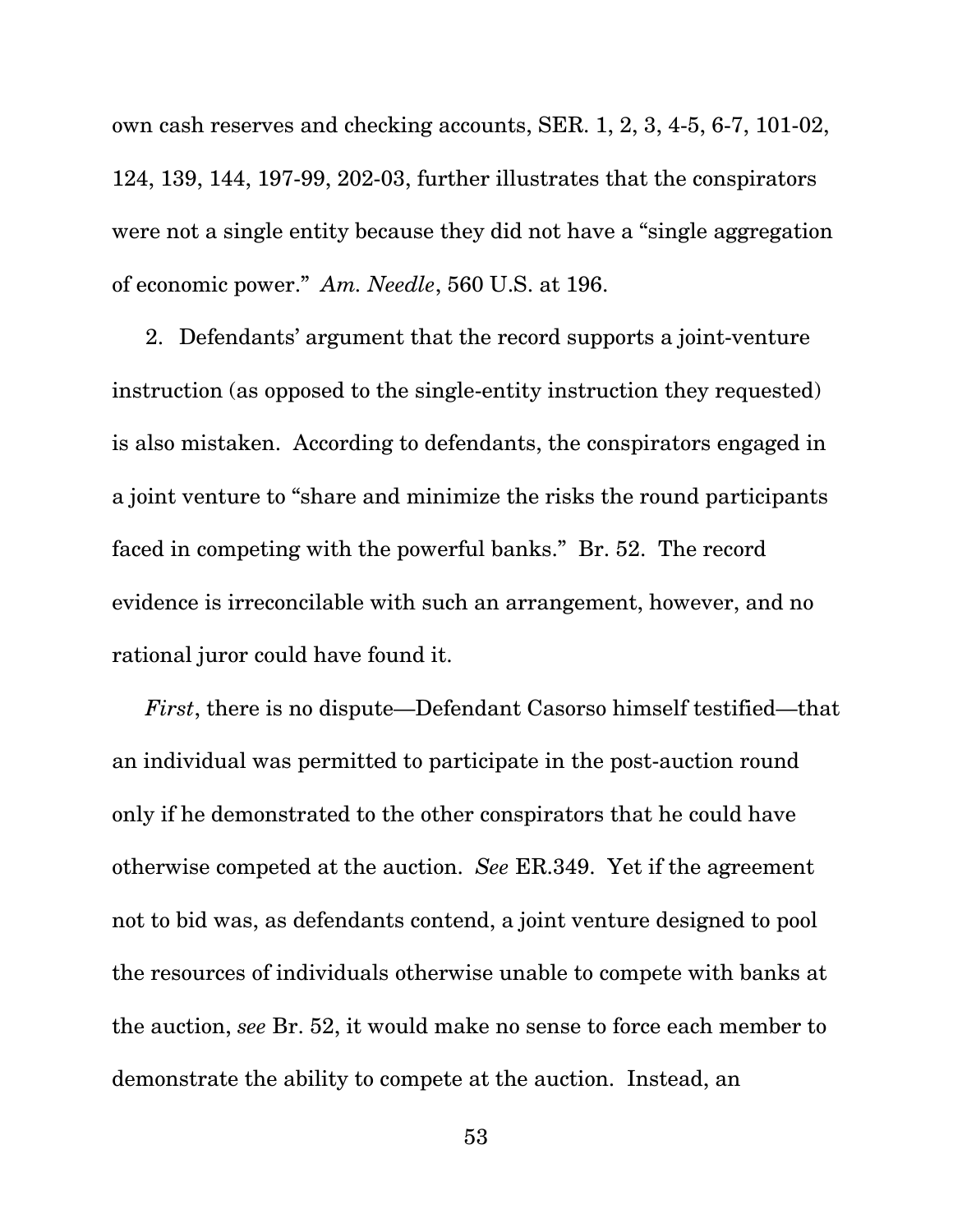agreement to pool resources to compete with banks could have been furthered by those who lacked the funds to compete individually joining it because each such person increases the money available for submission of a joint bid. By contrast, limiting round participation to those who "had enough money to actually be a competitor," SER.180, can serve only one purpose—ensuring that no conspirator paid another conspirator for not bidding at the public auction unless that payment actually eliminated competition at the public auction.

*Second*, while defendants claim that they entered a joint venture to compete better against large banks, they do not cite a single instance of (1) bidding but losing to higher-bidding banks, or (2) the conspirators pooling their funds to outbid an actively bidding bank.**8** Defendants try to sidestep this fatal evidentiary gap by claiming that banks won many auctions because, in many instances, the property was so undesirable relative to the offer price that no one bid. Br. 8-9, 20. This confuses a

l

**<sup>8</sup>** Defendants' brief states that banks "could and would bid more than once." Br. 21. This statement has no cited factual support. Defendants fail to point to anything in the record that would establish that banks frequently bid more than once, let alone identify an instance where a bank won by bidding more than once.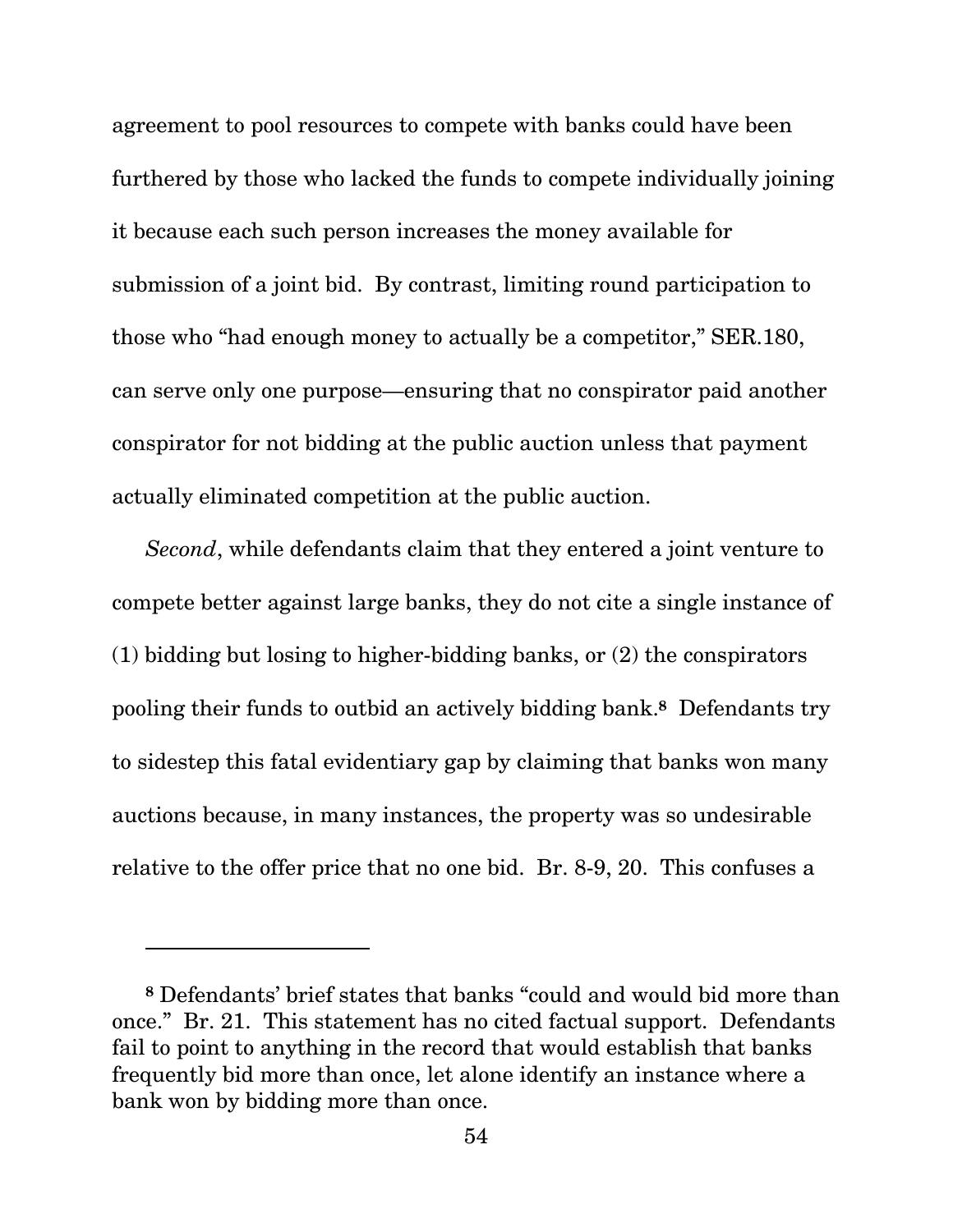SER.18, 97-98, but that is simply because the bank was the seller. failed attempt to sell with a powerful winning bid. It is true, as defendants assert, Br. 9, that banks set the opening bid at an auction and that if no one bid, the property reverted to the bank, ER.315; SER.28. More importantly, there is no evidence that Community Fund or other conspirators lost properties to banks because they had insufficient funds to outbid the bank's "winning" bid. To the contrary, Casorso admitted that Community Fund had millions of dollars with which to bid on properties. ER.449; *see also* ER.439-40, 448.

3. For the same reason, to the extent that a "joint bidding" defense exists, no evidence supports its application here. Community Fund was an "800-pound gorilla in the room." SER.184. Defendants brought millions of dollars in cashier's checks to the auctions, which was more than enough to purchase any individual property for which they rigged the bidding. ER.449; *see also* ER.439-40, 448; SER.221. Community Fund and its employees "were regulars so much that they didn't check our checks," even if the qualifying bid was over a million dollars. ER.436-37 (Casorso testifying about an instance where he qualified to bid with \$1.6 million). No rational juror could conclude that defendants

55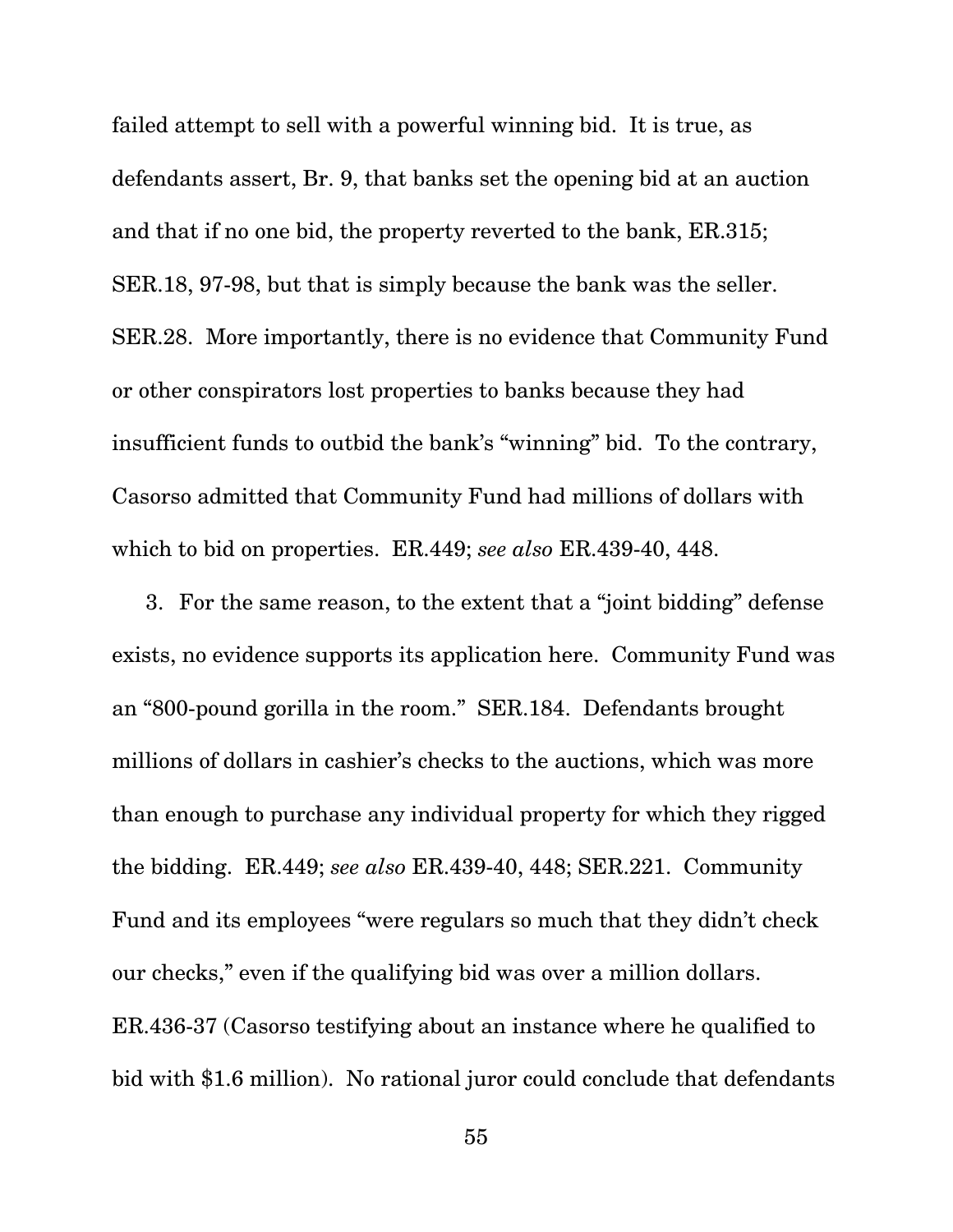were engaged in joint bidding because there was no evidence of any auction in which the opening bid or the final purchase price was "beyond [their] means." *Kearney*, 56 U.S. at 519.

## **D. The District Court Did Not Err, Let Alone Plainly Err, in Giving the ABA Model Bid-Rigging Instruction**

Defendants' challenge to the district court's bid-rigging instruction was not preserved and lacks merit. The court's instruction, when read as a whole, accurately informed the jury that to convict defendants the jury must find an agreement to eliminate competition through bid rigging. In any event, in light of the overwhelming evidence against the defendants, any error was harmless.

## **i. Defendants' Challenge to the ABA Model Bid-Rigging Instruction Is Reviewed for Plain Error Because It Was Not Preserved**

Defendants' claim that the bid-rigging instruction is overbroad is subject to plain-error review because defendants never properly raised it below. Fed. R. Crim. P. 30. Plain-error review applies unless a defendant "objected properly in the district court," which requires more than "object[ing] generally to [an] instruction." *United States v. Kessi*, 868 F.2d 1097, 1102 (9th Cir. 1989). Rather, a defendant must raise to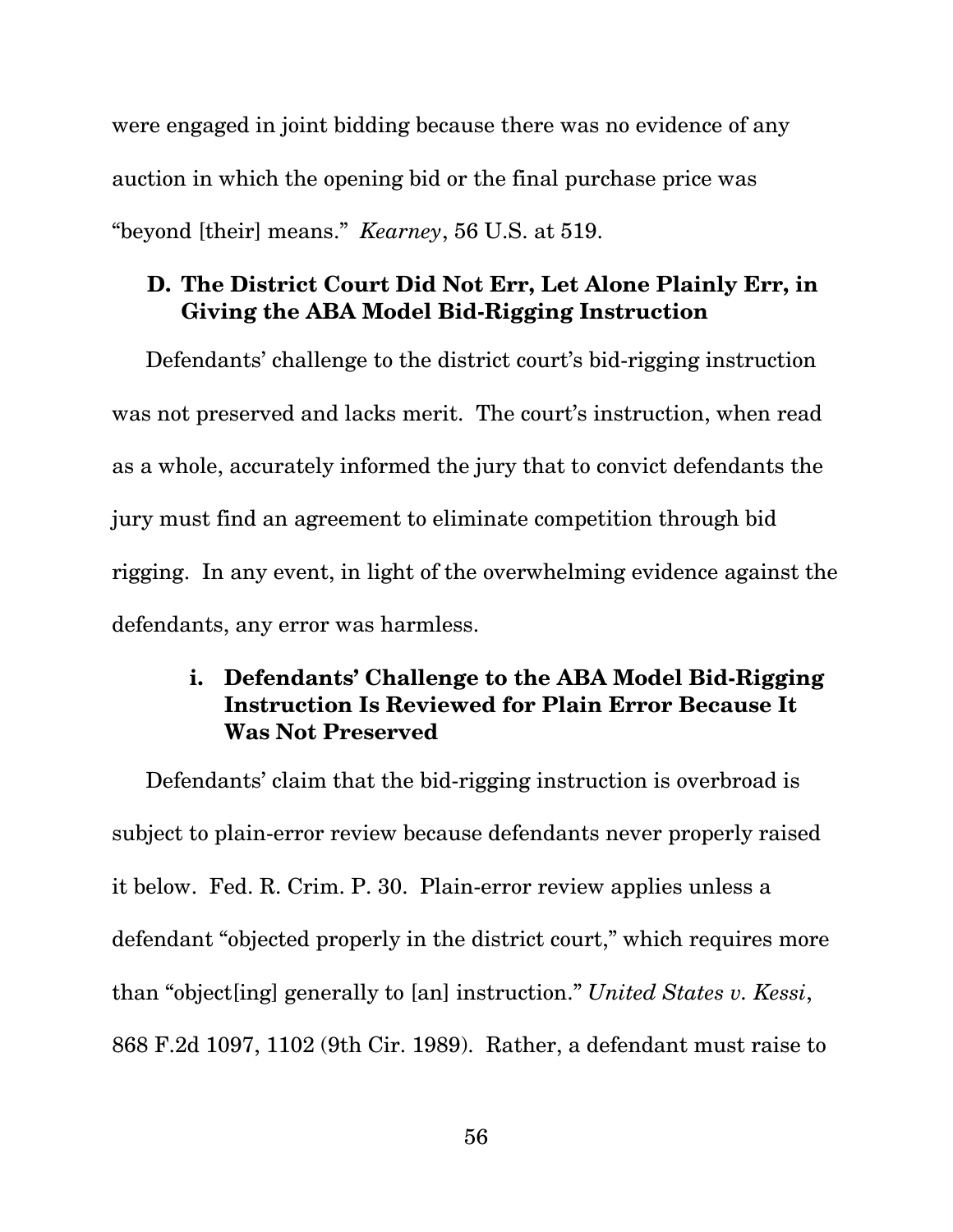the district court the "particular objection" that she presses on appeal. *United States v. Gadson*, 763 F.3d 1189, 1215 (9th Cir. 2014).

Defendants never asserted in district court that the bid-rigging instruction was "grossly overbroad." *See* Br. 43. Indeed, defendants do not identify in the record, as required by Ninth Circuit Rule 28-2.5, where they raised an overbreadth objection below. Defendants instead point to the district court's order overruling their objection to the bidrigging instruction as "confusing, internally inconsistent, mischaracterizes the law, and essentially directs a verdict of guilty." Br. 14 (quoting ER.48); *see also* SER.253. Defendants omit, however, the district court's reason for rejecting this objection: that it was made "without explaining or citing specific language to support the objection." ER.48; *see* Fed. R. Crim. P. 30; *Kessi*, 868 F.2d at 1102. If defendants believed the bid-rigging instruction was overly broad in some manner, they should have explained their concerns to the district judge. They did not.

Nor did defendants preserve their overbreadth challenge by objecting, *see* SER.253, to the instruction's statement that "the aim and result of every bid-rigging agreement, if successful, is the elimination of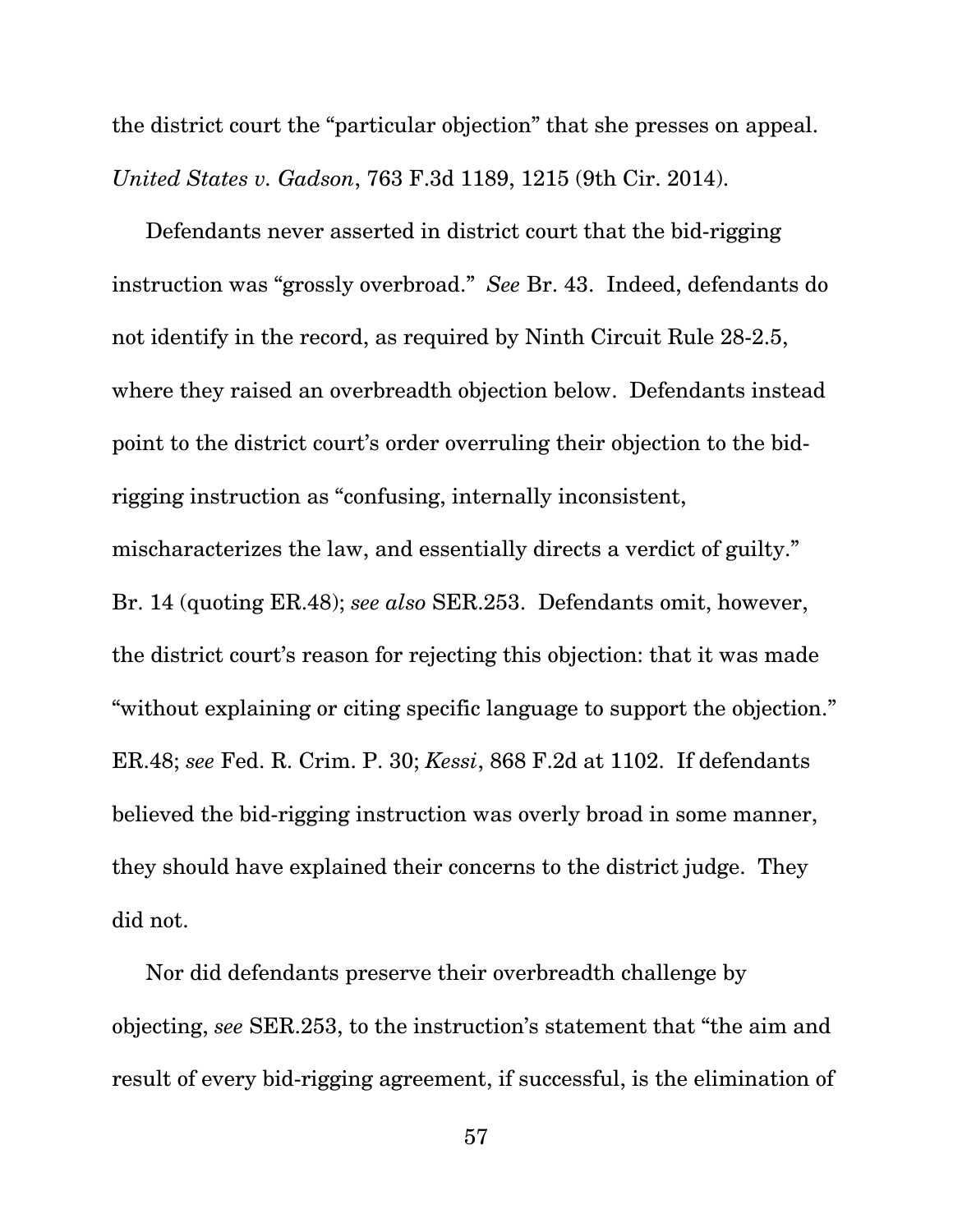one form of competition," ER.9, 274. This objection rested solely on defendants' claim that the "instruction relies on a conclusive presumption that is violative of the defendants' right to due process." SER.253; *see supra* Part I. Defendants' preserved argument that the bid-rigging instruction created an impermissible conclusive presumption is distinct from their unpreserved argument that the instruction is overbroad; a challenge to the former does not put the district court on notice of—and thereby preserve—a challenge to the latter. *See Gadson*, 763 F.3d at 1215 (explaining that "one type of objection to an instruction does not necessarily preserve another objection if there was no reason to believe the district court was fully aware of that objection" (citing *Kessi*, 868 F.2d at 1102)).

### **ii. The Jury Instructions Correctly Stated the Law**

1. In any event, the district court did not err, let alone plainly err, by instructing the jury using the challenged language from the ABA's Model Criminal Antitrust Jury Instruction on Bid Rigging because the instruction given in this case correctly states the law. "[B]id rigging is a form of horizontal price fixing" in "which bidders agree to eliminate competition among them, as by taking turns being the low bidder."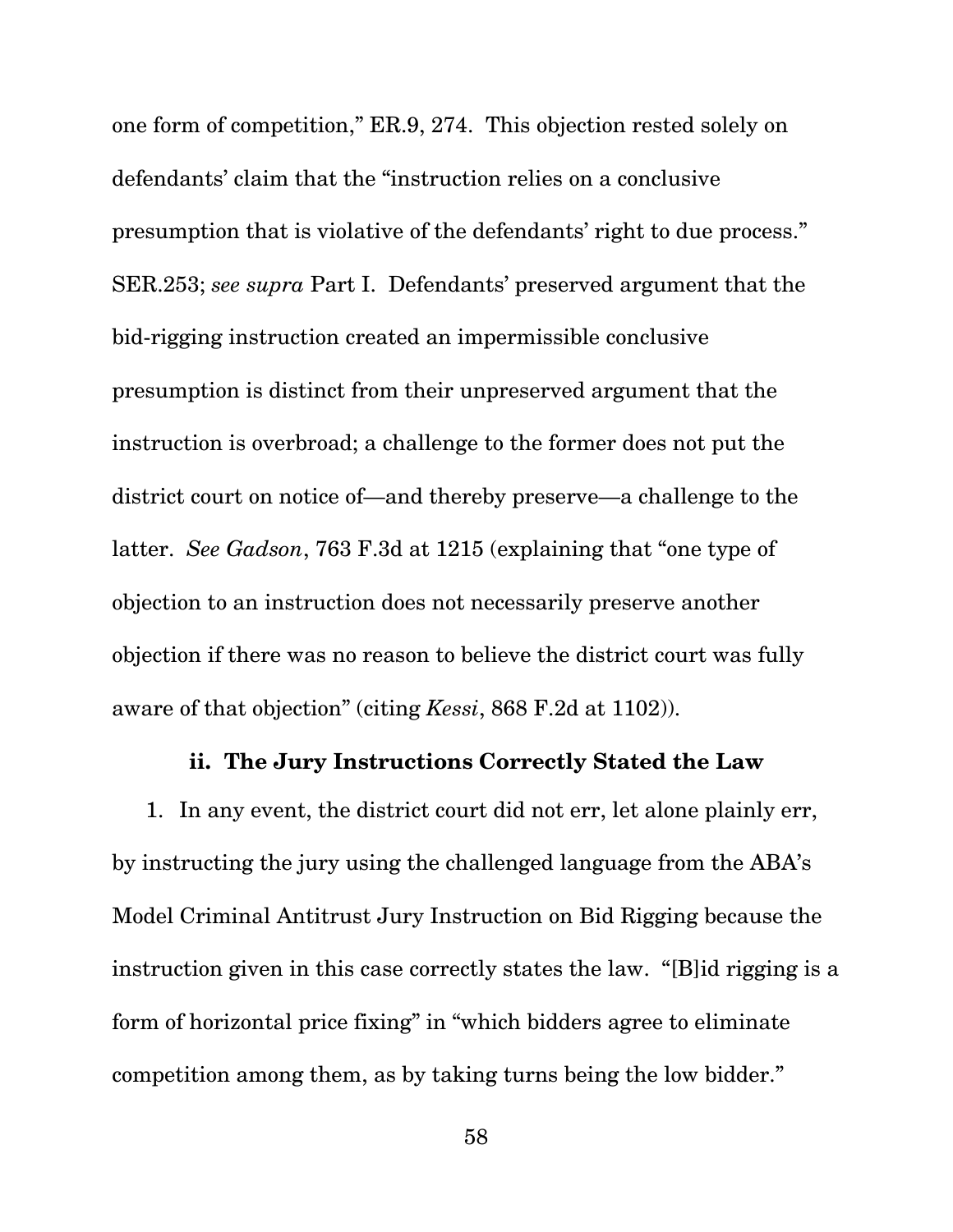*Joyce*, 895 F.3d at 677 (quoting *United States v. Fenzl*, 670 F.3d 778, 780 (7th Cir. 2012)). The district court properly instructed the jury that bid rigging includes agreements about, for example, "the prices to be bid, who should be the successful bidder, who should bid high, who should bid low, or who should refrain from bidding," and that "[t]he aim and result of every bid-rigging agreement, if successful, is the elimination of one form of competition." ER.9, 274. The latter statement is a near-verbatim quotation from the Supreme Court's decision in *Trenton Potteries*: "The aim and result of every price-fixing agreement, if effective, is the elimination of one form of competition." 273 U.S. at 397. The former recognizes that an agreement to rig bids can take many forms, consistent with longstanding Supreme Court precedent. *Socony-Vacuum*, 310 U.S. at 221-222 (explaining that "the machinery employed by a combination for price-fixing is immaterial").

Defendants' assertion that the district court erred simply because it relied on ABA model instructions, Br. 45, makes no sense. The ABA model instructions are based on the law. *See, e.g.*, ABA Section of Antitrust Law, Model Jury Instruction in Criminal Antitrust Cases 58- 60 (price-fixing instruction referencing cases and past jury instructions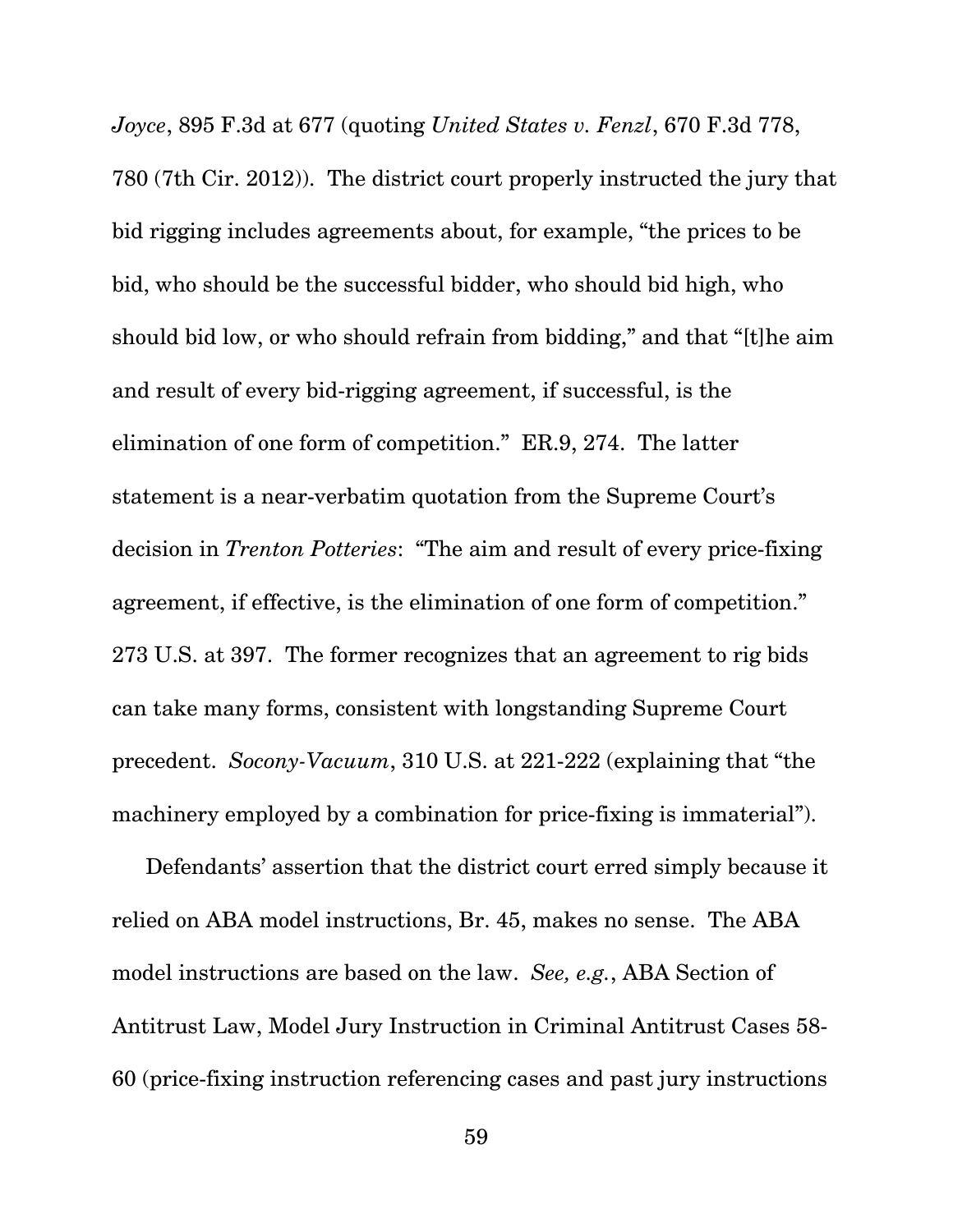given by courts), 62-63 (explaining that the bid-rigging instruction mirrors the price-fixing instruction, and citing an additional past jury instruction given by a court specific to bid rigging), x (preface explaining that instructions are patterned off of instructions given by courts) (2009). The ABA model instructions are routinely used in criminal antitrust cases because Circuit pattern jury instructions rarely address antitrust cases, *see, e.g.*, United States Court of Appeals for the Ninth Circuit, Manual of Model Criminal Jury Instructions (2010), available at http://www3.ce9.uscourts.gov/jury-instructions/model-criminal (containing no substantive instruction on antitrust offenses). Indeed, defendants themselves consistently relied on the ABA model instructions in their own proposed instructions and initially requested the very ABA model language to which they now object. SER.257-58 (asking to charge the jury that bid rigging includes "any other agreement with respect to bidding that affects, limits, or avoids competition among some or all of the bidders"); ER.525-26.

2. Defendants incorrectly assert, Br. 46, that the instruction misstates the law by saying that bid rigging includes any "agreement with respect to bidding that affects . . . competition." ER.9, 274. That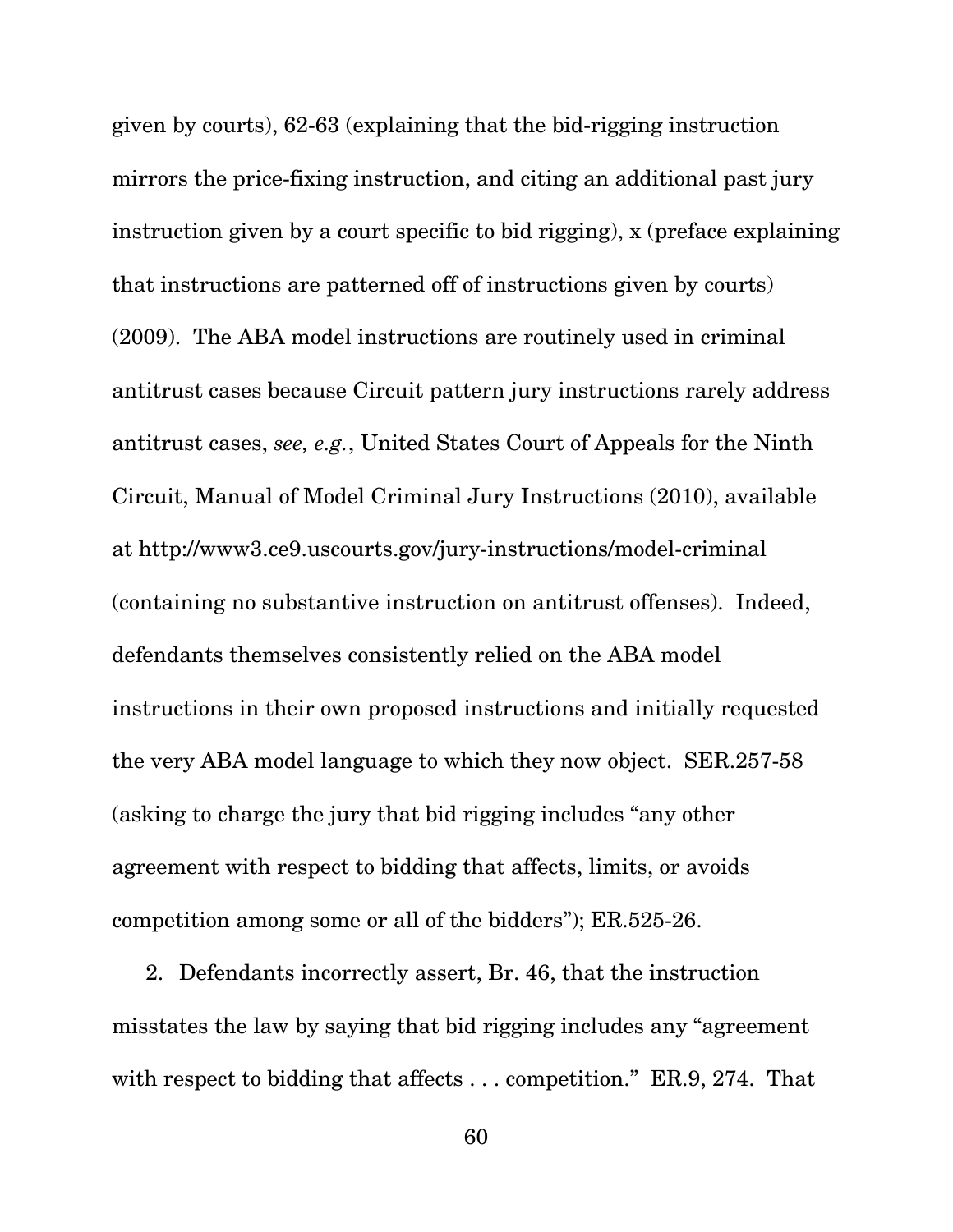argument, however, misconstrues the court's instruction by improperly "picking isolated phrases" instead of assessing the jury instructions "as a whole." *Hamling v. United States*, 418 U.S. 87, 107-08 (1974); *see also United States v. Kilbride*, 584 F.3d 1240, 1249 (9th Cir. 2009).

Here, immediately before the phrase on which defendants rely, the district court gave examples of agreements that eliminate competition: "[A]greement[s] among competitors about the prices to be bid, who should be the successful bidder, who should bid high, who should bid low, or who should refrain from bidding." ER.9, 274. Immediately following the quoted phrase, the court explained that "the aim and result of every bid-rigging agreement, if successful, is the elimination of one form of competition." *Compare* ER.9, 274, *with* Br. 46. Read as a whole, the instruction makes clear that only agreements to eliminate competition constitute bid rigging. *See Joyce*, 895 F.3d at 677 (bid rigging is "a form of price fixing in which bidders agree to eliminate competition among them" (quoting *Fenzl*, 670 F.3d at 780)).

Defendants also incorrectly argue that the instruction was improper because it permitted conviction based upon an agreement "to stop bidding." Br. 46. An agreement to stop bidding is bid rigging. Bid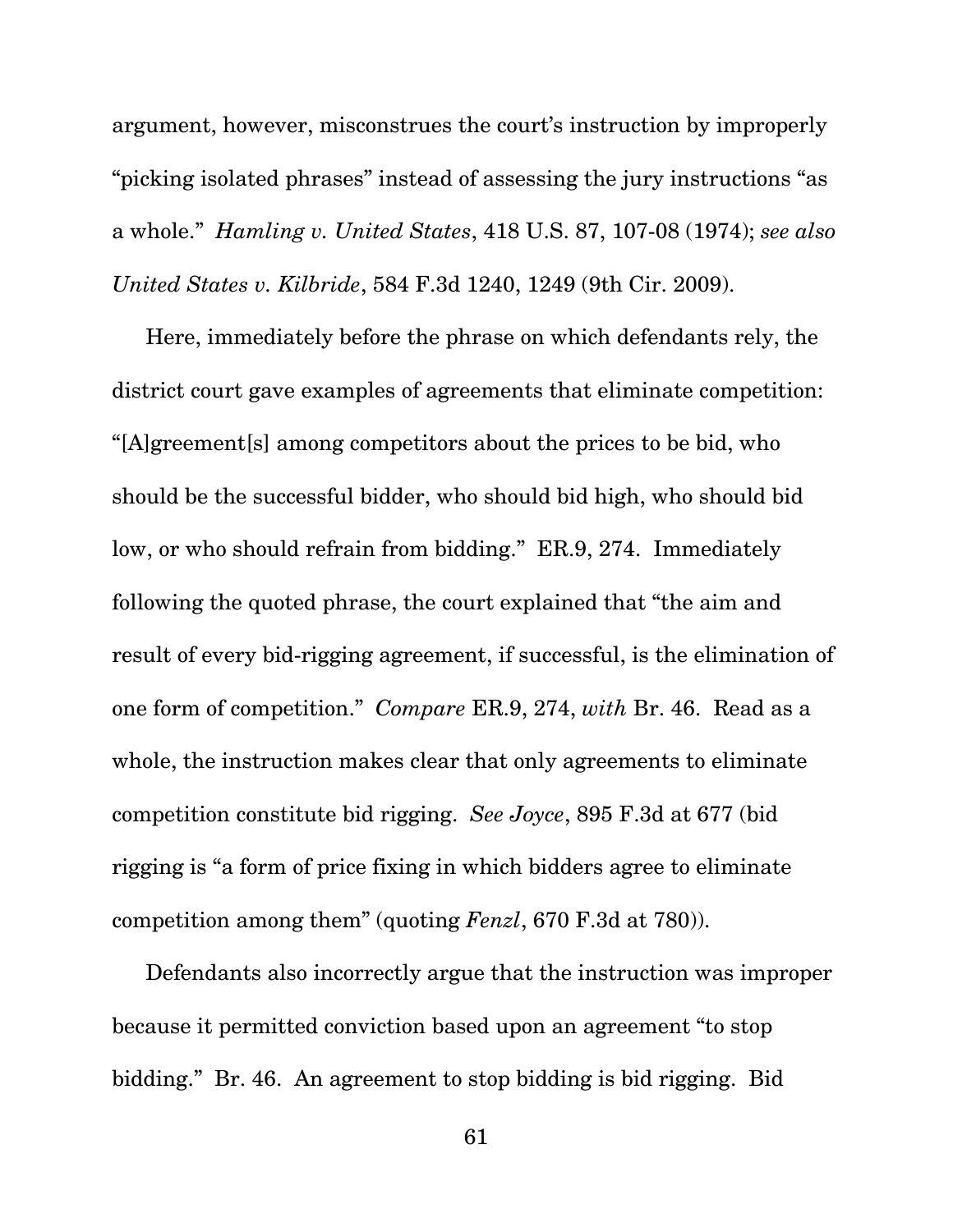rigging includes a conspiracy "pursuant to which contract offers are to be . . . withheld from a third party." *United States v. Reicher*, 983 F.2d 168, 170 (10th Cir. 1992).

Defendants next rely on a statement from *BMI v. CBS*, 441 U.S. 1, 23 (1979), that "[n]ot all arrangements among actual or potential competitors that have an impact on price are *per se* violations of the Sherman Act or even unreasonable restraints," Br. 46, but *BMI* does not undermine the district court's instruction here. *BMI* simply recognized that while some agreements entered into by joint-venture partners "may be price fixing in a literal sense, [they are] not price fixing in the antitrust sense." *Dagher,* 547 U.S. at 6 (citing *BMI*, 441 U.S. at 9). The government never contested that a defendant presenting sufficient evidence to maintain a recognized joint-venture defense is entitled to an appropriate instruction. *See infra* Part II.A, II.C. That does not mean, however, that in order to define bid rigging correctly a court must instruct the jury on every legally cognizable defense to bid rigging regardless of the evidence at trial. *See infra* Part II.C.i.

Finally, the challenged language did not "turn[] *per se* illegality . . . on its head," as defendants claim. Br. 46. In support of their argument,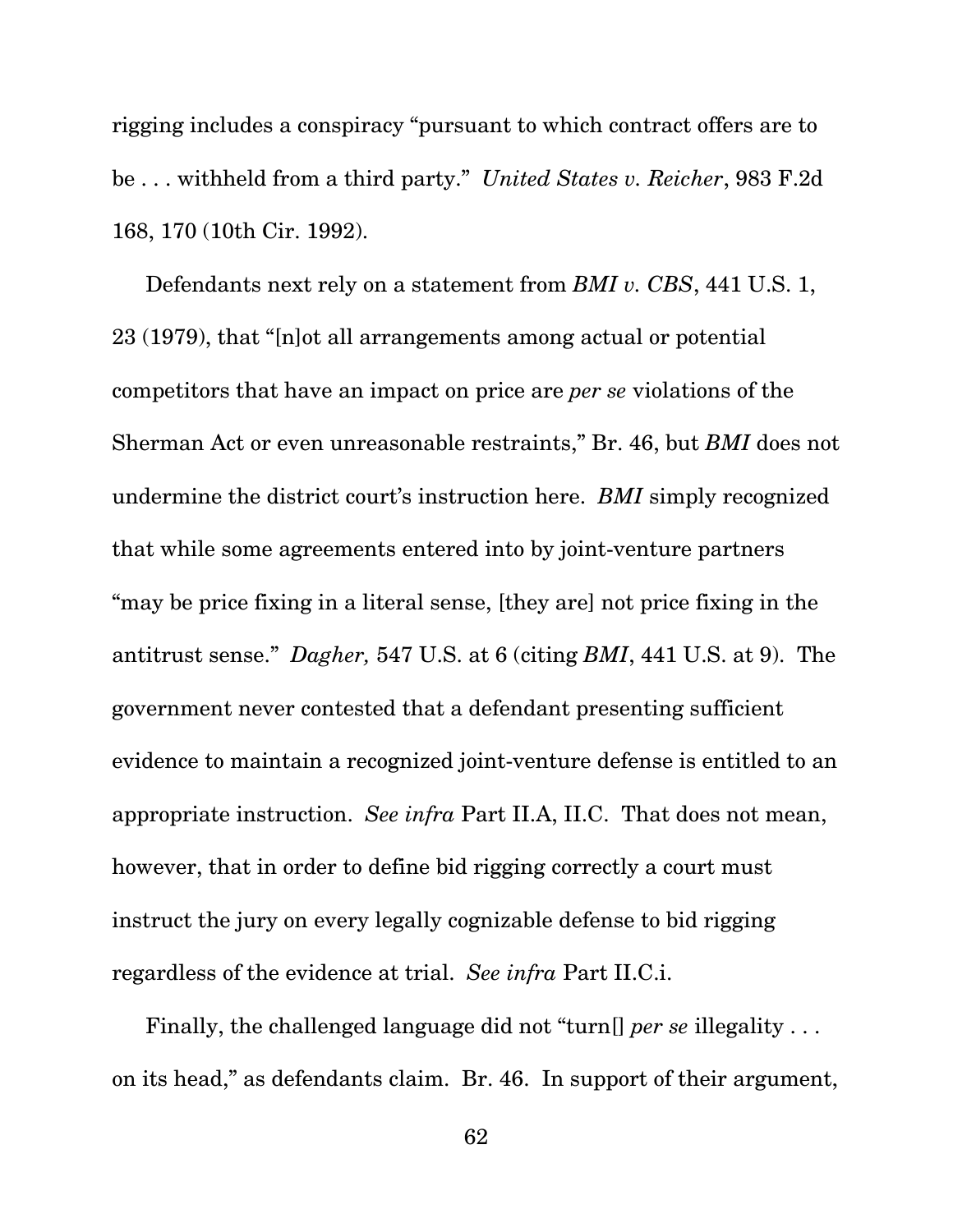defendants assert that "it is legal in a variety of contexts for smaller market players to coordinate in order to effectively compete against larger entities." Br. 46. "[P]rice fixing" agreements are all banned, however, regardless of whether the parties to the agreement are large or small. *SCTLA*, 493 U.S. at 435.

The cases defendants cite, Br. 46-47, say nothing about permitting horizontal price-fixing agreements among small market participants. *Northwest Wholesale Stationers* did not reverse the "application of per se rule to [a] joint purchasing agreement," Br. 47, because no such challenge was made in that case. The plaintiff, Pacific, did "not object to the existence of the cooperative [purchasing] arrangement, but rather raises an antitrust challenge to Northwest's decision to bar Pacific from continued membership" in the joint-purchasing agreement. *Nw. Wholesale Stationers*, 472 U.S. at 295.

*Ohio-Sealy Mattress Manufacturing Co. v. Sealy, Inc.* is equally unhelpful to defendants. 585 F.2d 821 (7th Cir. 1978). In that case, the court found that the defendants violated the per se rule by allocating markets and so the size or market power of the conspirators could not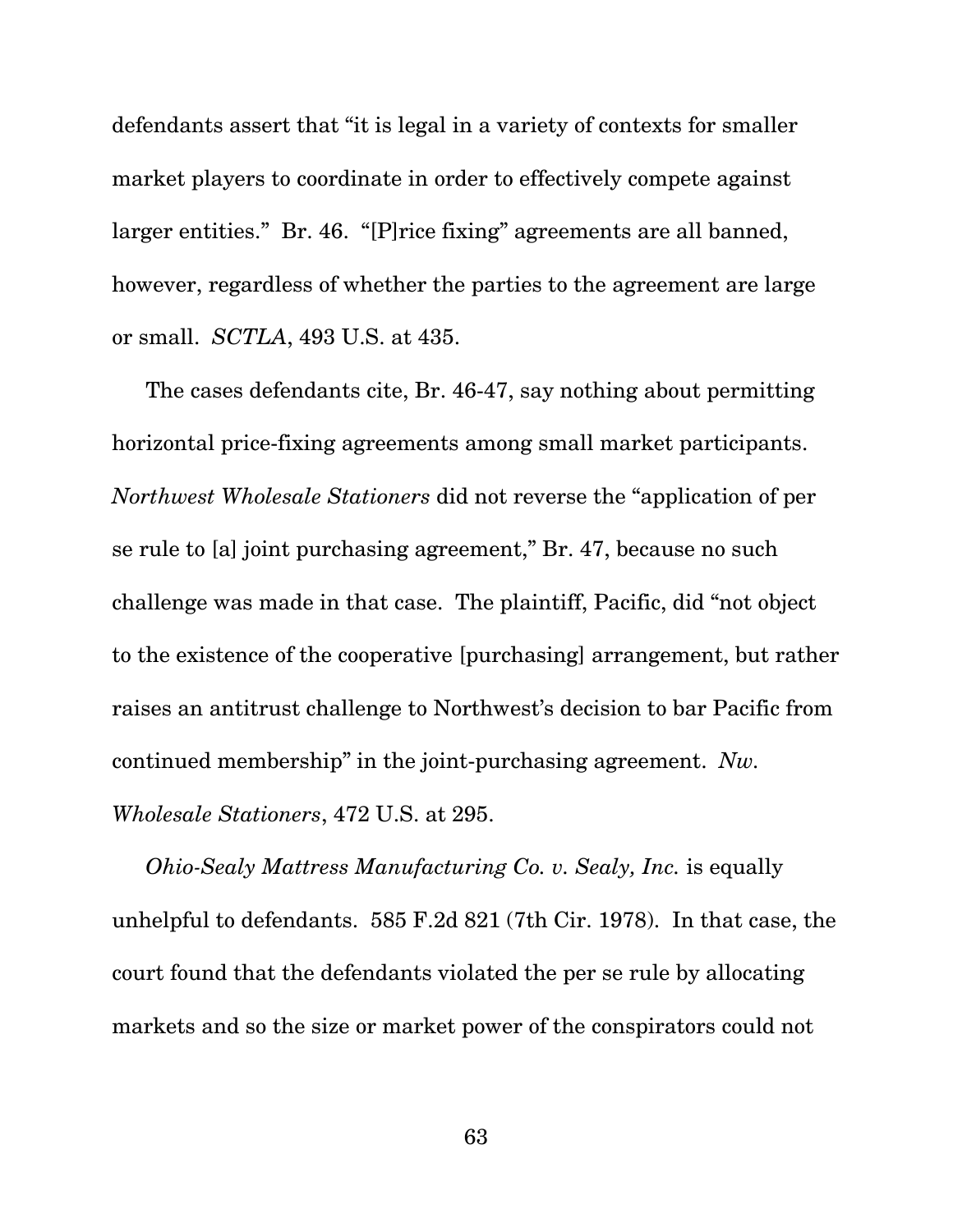have been a defense to application of the per se rule, as defendants contend. *Id*. at 826-33.

Moreover, *Ohio-Sealy* and defendants' other cases are inapposite because they address the legality of certain voluntary agreements among holders of intellectual property rights and licensees or franchisees, an issue that is unrelated to whether small competitors can agree to rig bids. *Wis. Music Network, Inc. v. Muzak Ltd. P'ship*, 5 F.3d 218, 220-21 (7th Cir. 1993) (validating national program offered by franchisor under which the franchisor negotiated a single contract for service and local franchisees were given the opportunity to perform work under that contract); *Ohio-Sealy*, 585 F.2d at 836-37 (program in which national company negotiated for national contracts and gave each "Sealy licensee" the "wholly voluntary" opportunity to participate in the agreement was not per se unlawful); *Columbia Broad. Sys., Inc. v. Am. Soc'y of Composers, Authors & Publishers*, 620 F.2d 930, 935-36 (2d Cir. 1980) (pooling of copyrighted material for sale is not a per se violation "if an alternative opportunity to acquire individual rights is fully available").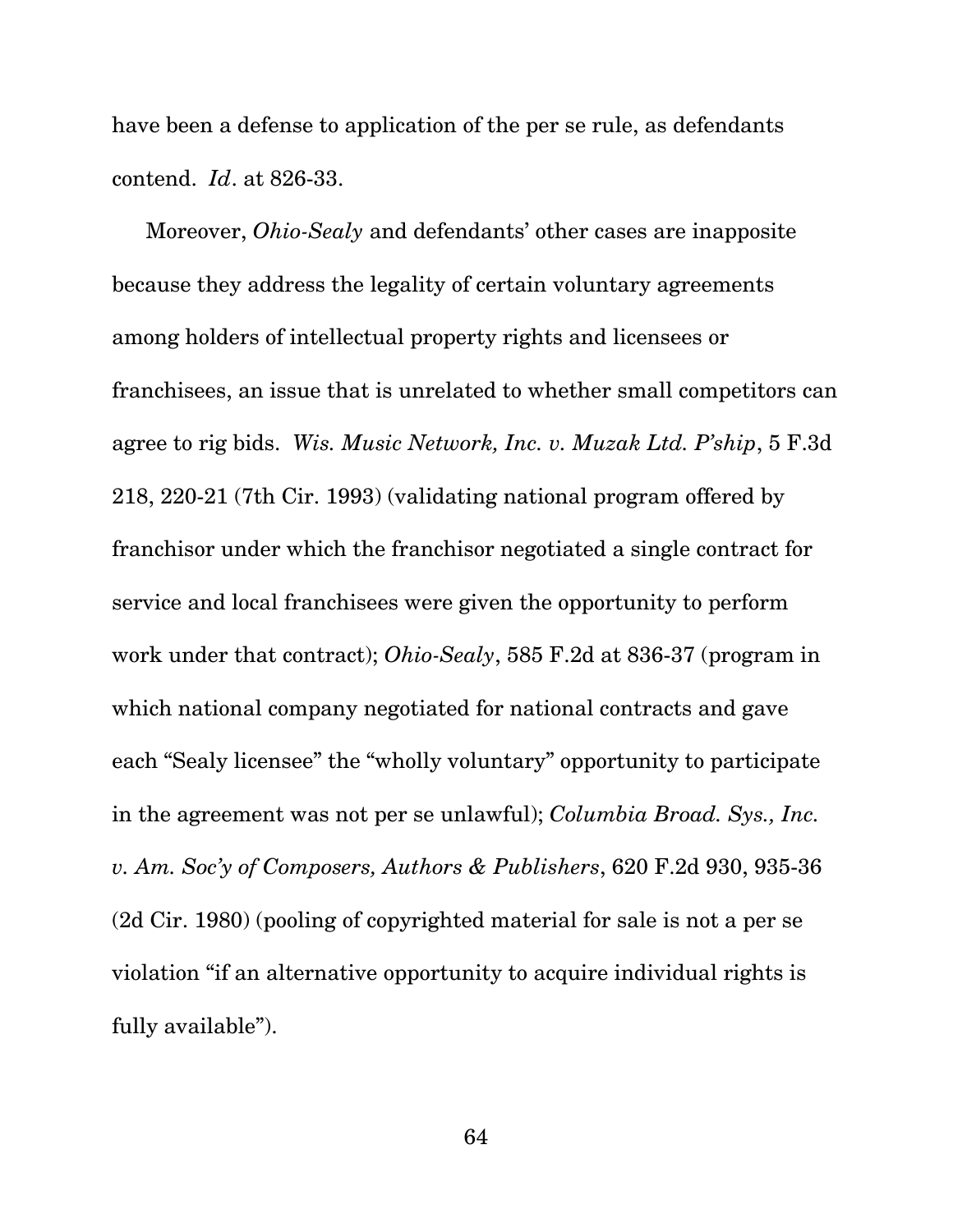3. In any event, even if the bid-rigging instruction were itself overly broad, the jury instructions were correct as a whole. *See United States v. Dixon*, 201 F.3d 1223, 1230 (9th Cir. 2000) ("A single instruction to a jury may not be judged in artificial isolation, but must be viewed in the context of the overall charge."). The jury was expressly instructed that, in order to convict, they had to find the conspiracy charged in the indictment, ER.8, 273, namely, a conspiracy to "suppress competition by refraining from and stopping bidding . . . at public auctions." ER.8, 272- 73; *see also* ER.589, 593. Accordingly, defendants could not have been convicted, as they claim, on proof of "any agreement that merely 'affect[ed]' competition." Br. 46. Rather, the jury was required to find, and did find, that defendants conspired to stop or refrain from bidding at public foreclosure auctions, *see infra* Part II.D.iii, which is squarely within the definition of bid rigging, *Reicher*, 983 F.2d at 170 (bid rigging includes any agreement among competitors pursuant to which "offers are to be . . . withheld from a third party").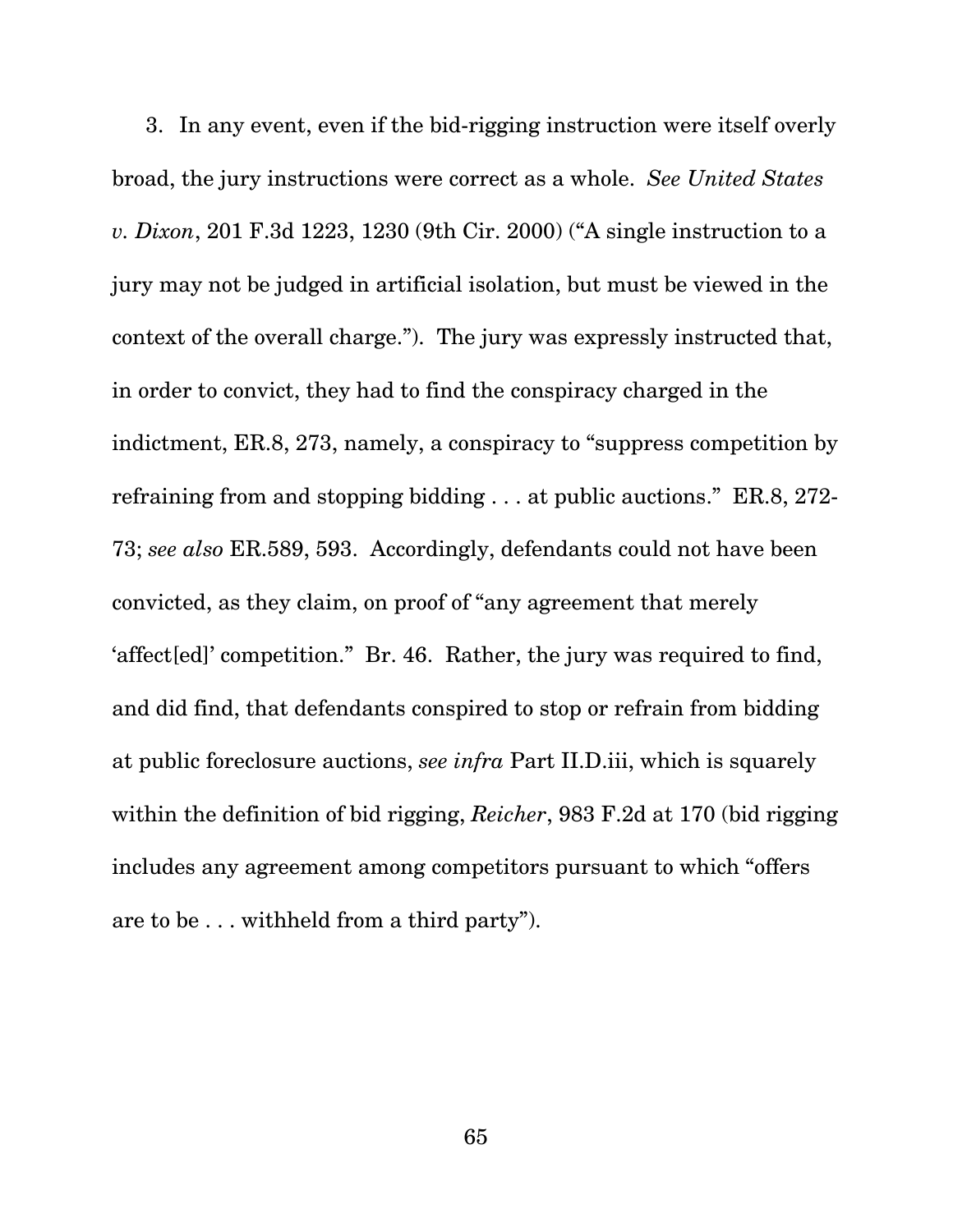## **iii. Any Error in the District Court's Definition of Bid Rigging Was Harmless, Did Not Affect Substantial Rights, and Did Not Undermine the Integrity of Proceedings**

Even if the district court erred or plainly erred by giving the bidrigging instruction, defendants' convictions should not be reversed. Any such error was harmless, defendants' substantial rights were not affected, and the integrity of the proceedings was not undermined because any rational jury would have convicted defendants even if the bid-rigging instruction had not contained the challenged language. Defendants concede that there was "no dispute at trial that the defendants had agreed with other participants to stop bidding on multiple occasions." Br. 45; *see also* Br. 15-16 ("The central factual allegation in the Indictment—that the defendants Marr, Casorso, and Sanchez at times agreed with other participants in the foreclosure auctions in Alameda and Contra Costa counties to stop bidding against one another in order to participate in subsequent rounds—was never in dispute at trial."). There is therefore no dispute that the agreement proven at trial was an agreement to stop or refrain from bidding and not some other agreement that tangentially affected bidding at public foreclosure auctions.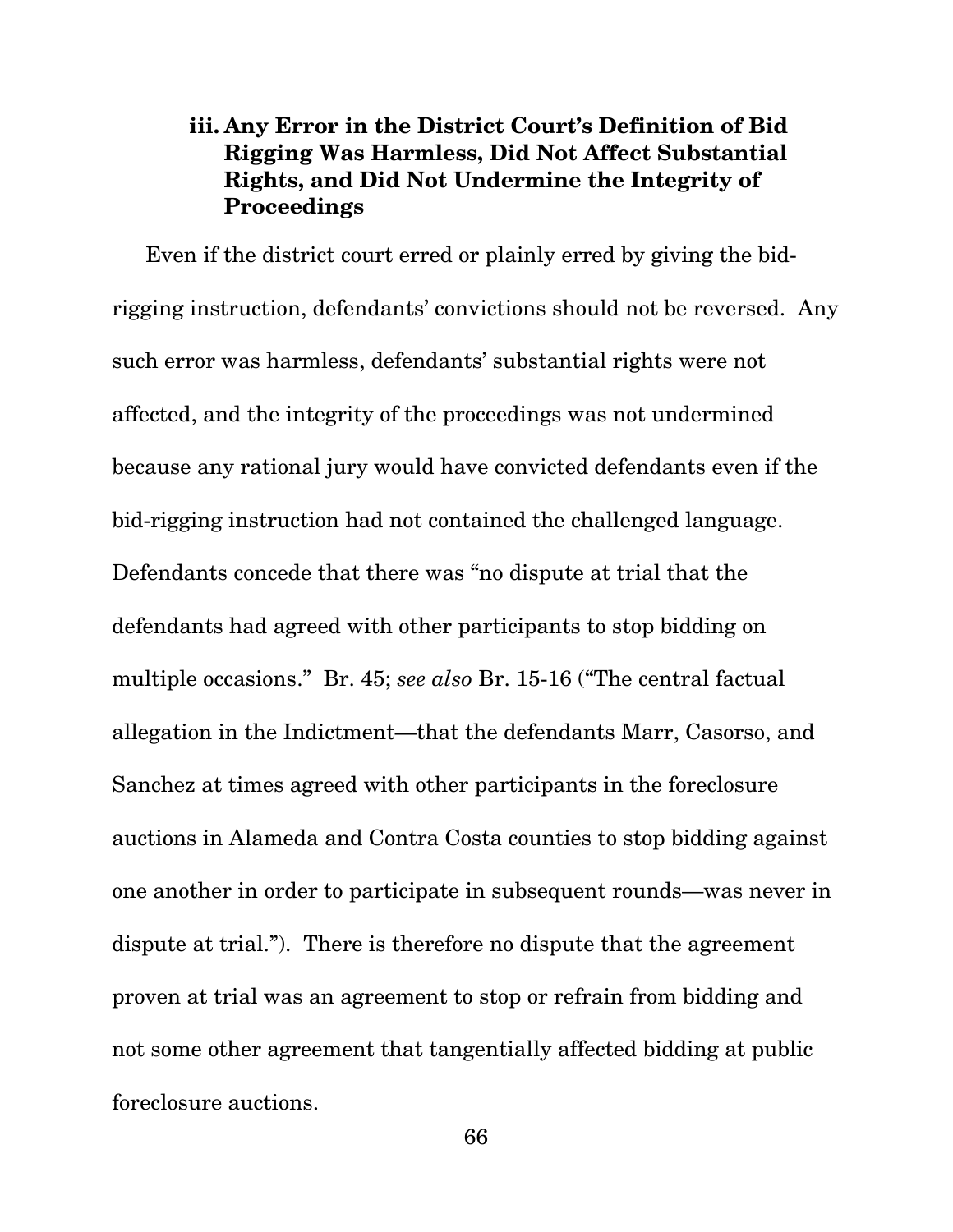This concession is unsurprising, as the trial record on this point is overwhelming. An undercover agent who infiltrated the conspiracy testified that he rigged bids with Sanchez and Casorso, SER.44-59, and that round money was owed by and paid to Marr, SER.37. The agent's testimony was supported by audio and video that he recorded. *See, e.g.*, SER.8-9 (transcript of recording of rigging an auction with Casorso). Four other conspirators who pleaded guilty testified to rigging bids with Casorso and/or Sanchez, and that Casorso, Sanchez, and other Community Fund employees rigged bids on Marr's behalf. SER.79-81, 115, 187-89, 192-93, 209-12. One such conspirator, Douglas Ditmer, testified to rigging auctions with Casorso up to "ten times per day." SER.80. Wesley Barta, an employee of Marr's, explained the roles of Casorso, Sanchez, Marr, and other Community Fund employees in the bid rigging. SER.162-63. Marr would be on the phone telling the employee "what to bid, how much to bid, how far to go" during the public auction and rounds, and the employee would engage in the actual bid rigging. *Id.*; *see also* ER.318-19 (Casorso explaining that his bids and agreements to engage in rounds were done on Marr's "instructions"). Barta also testified to watching Marr himself rig the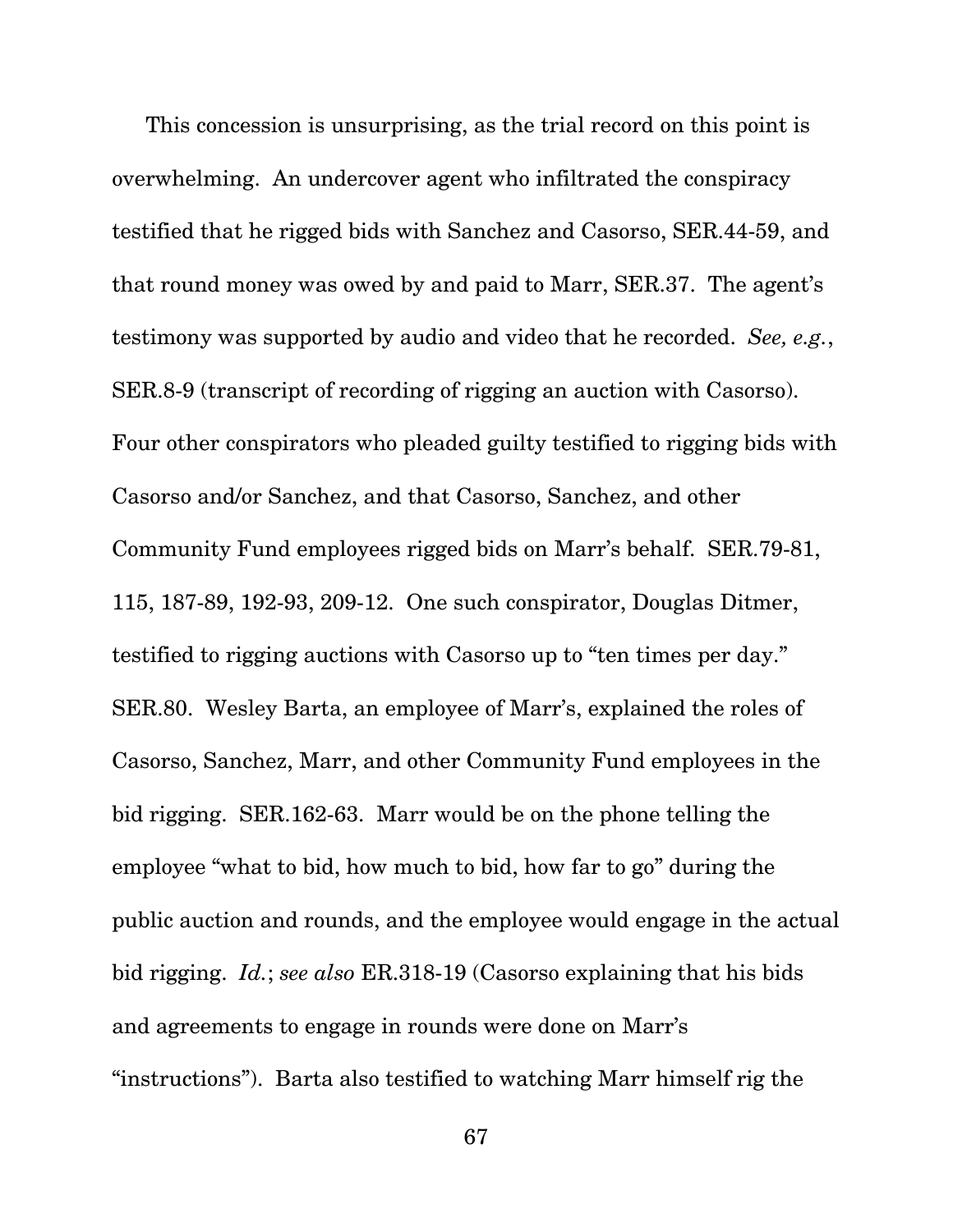bidding at an auction and learning how to rig bids from Marr. SER.158-61. Even Casorso, testifying in his own defense, admitted "[y]es, I did," when asked "[d]id you ever agree to stop bidding at some point but you knew there was going to be a round?" ER.299.

The evidence also revealed no legitimate joint-venture conduct occurring after the round among the round participants: The only joint conduct engaged in by all the round participants—with the exception of carrying out their agreement not to bid—was "a private auction" to determine who should be "given the deed" and how to "divide . . . the money saved by artificially holding down the price of the property." *United States v. Romer*, 148 F.3d 359, 363 (4th Cir. 1998). Witness after witness testified that those round participants were competitors, as antitrust law uses the term. When Marr's employee Barta was asked "The bidders who you agreed to stop bidding with, were they your competitors?," he answered "Yes they were." SER.167. When asked to explain his answer, he said "[w]ell, they had the ability to purchase the house at the public auction, and if we didn't come to an agreement, they would continue to bid until perhaps they purchased that property at the public auction if we didn't come to an agreement." *Id.* Other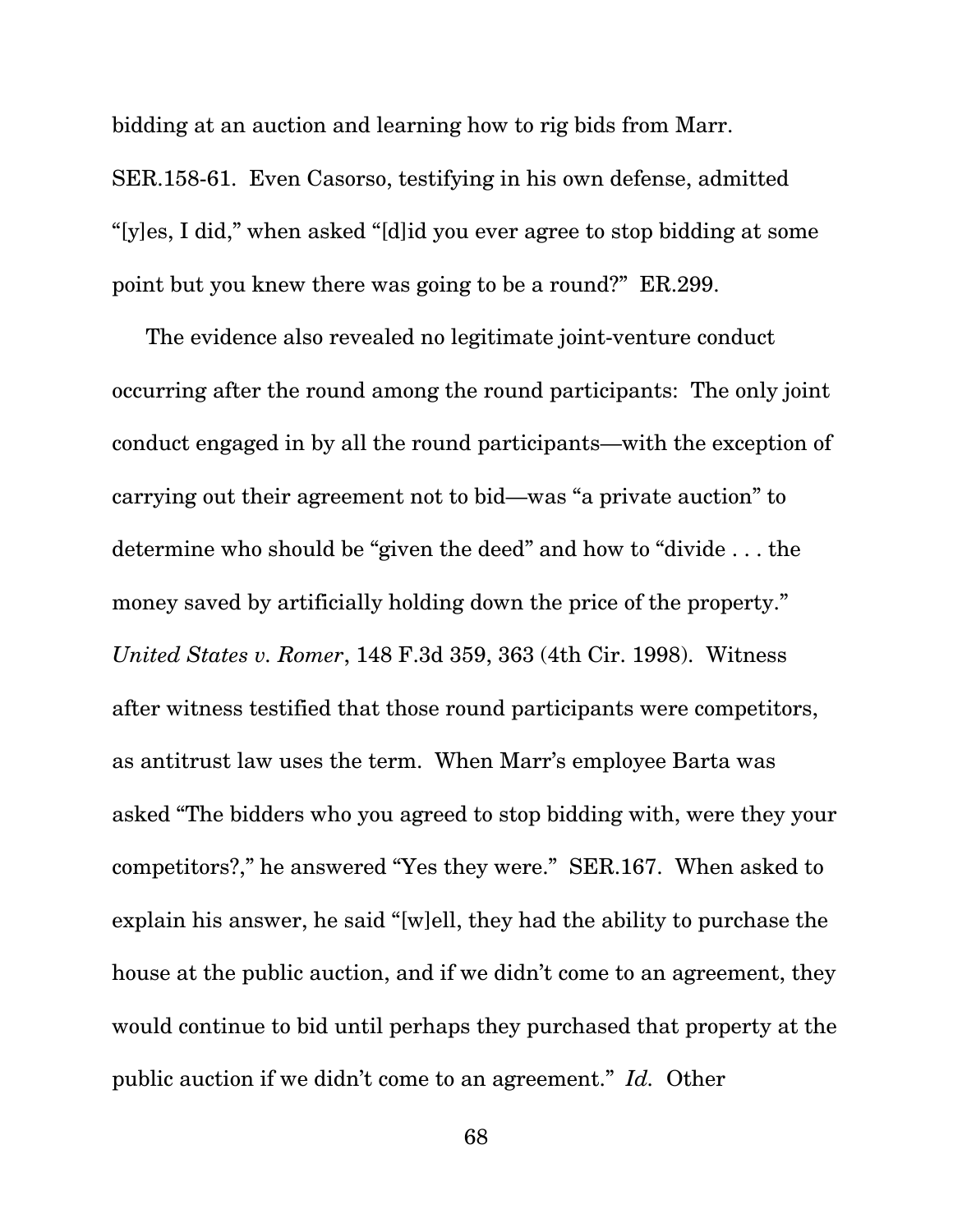conspirators confirmed that the conspirators worked to limit the rounds to "people that actually were planning on bidding on the property in the public auction" to ensure that only the right people were "getting paid" for agreeing not to bid. SER.66-67; *see also* SER.206-07.

Casorso's testimony that he agreed to fix prices by rigging bids for "reasons" or benefits other than securing suppressed prices, Br. 19, such as additional time to research properties, is beside the point. Price fixing is illegal regardless of any "good intentions of the combining units" or "whether prices were actually lowered or raised." *Trenton Potteries*, 273 U.S. at 395; *see supra* Part I.C. Casorso's admission that he agreed to fix prices by rigging bids, ER.299, is an admission to the charged crime.

This overwhelming evidence, coupled with defendants' failure to identify evidence demonstrating something other than an agreement to refrain from bidding and divide the money saved by so refraining, belies their claim that the bid-rigging instruction permitted them to be convicted for entering into a legitimate joint venture that "affect[ed] competition" as a byproduct. Br. 54. A legitimate joint venture that encompasses bidding always "contemplates subsequent joint productive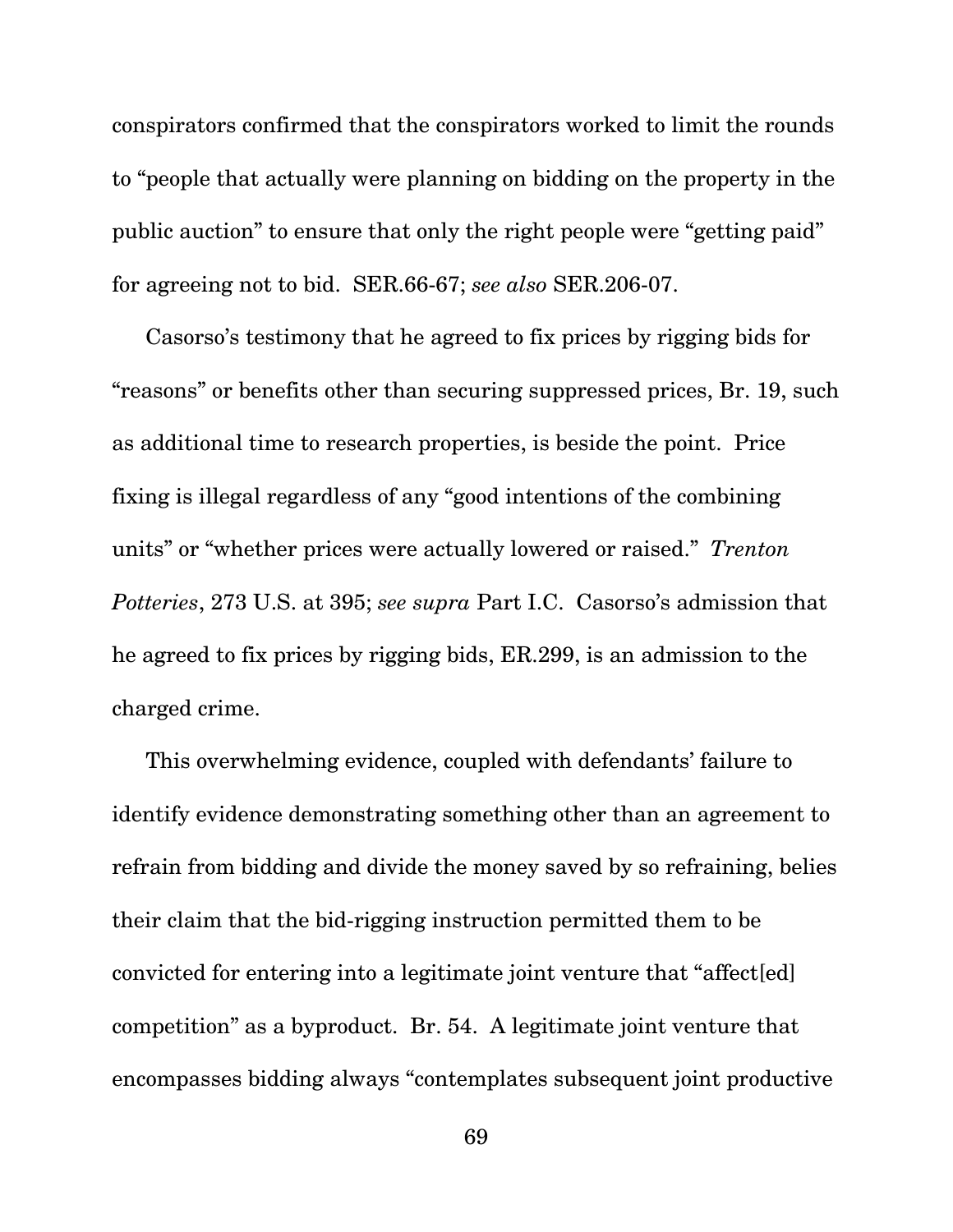activity"; for example, when a legitimate joint venture purchases land, "one would expect the joint acquisition *and development* of the acquired land." 12 Philip Areeda & Herbert Hovenkamp, *Antitrust Law* ¶ 2005d, 78 (3d ed. 2012) (emphasis added). Defendants, however, nowhere assert that every time the conspirators agreed to stop bidding it was because all of the round participants had also agreed to jointly renovate or maintain the acquired property.**9** Here, the evidence at trial revealed that the only joint conduct among all the round participants was "a private auction" to determine who should be "given the deed" and how to "divide . . . the money saved by artificially holding down the price of the property." *Romer*, 148 F.3d at 363. Such an agreement is an agreement to rig bids in violation of Section 1's per se rule, *id.*,

l

**<sup>9</sup>** As explained above, *see supra* Statement of the Case, Part II.B, defendants sometimes took on bidders as clients, bidding on their behalf at the auction and then jointly renovating the property with them. While such an agreement technically includes an agreement not to bid, it is not bid rigging. To the extent that this was the only agreement not to bid at a particular auction, that auction was excluded from the charged conspiracy and defendants' guideline sentence calculation. To the extent that the client-bidder pair conspired with a separate bidder not to bid, that agreement is bid rigging and was included within the conspiracy.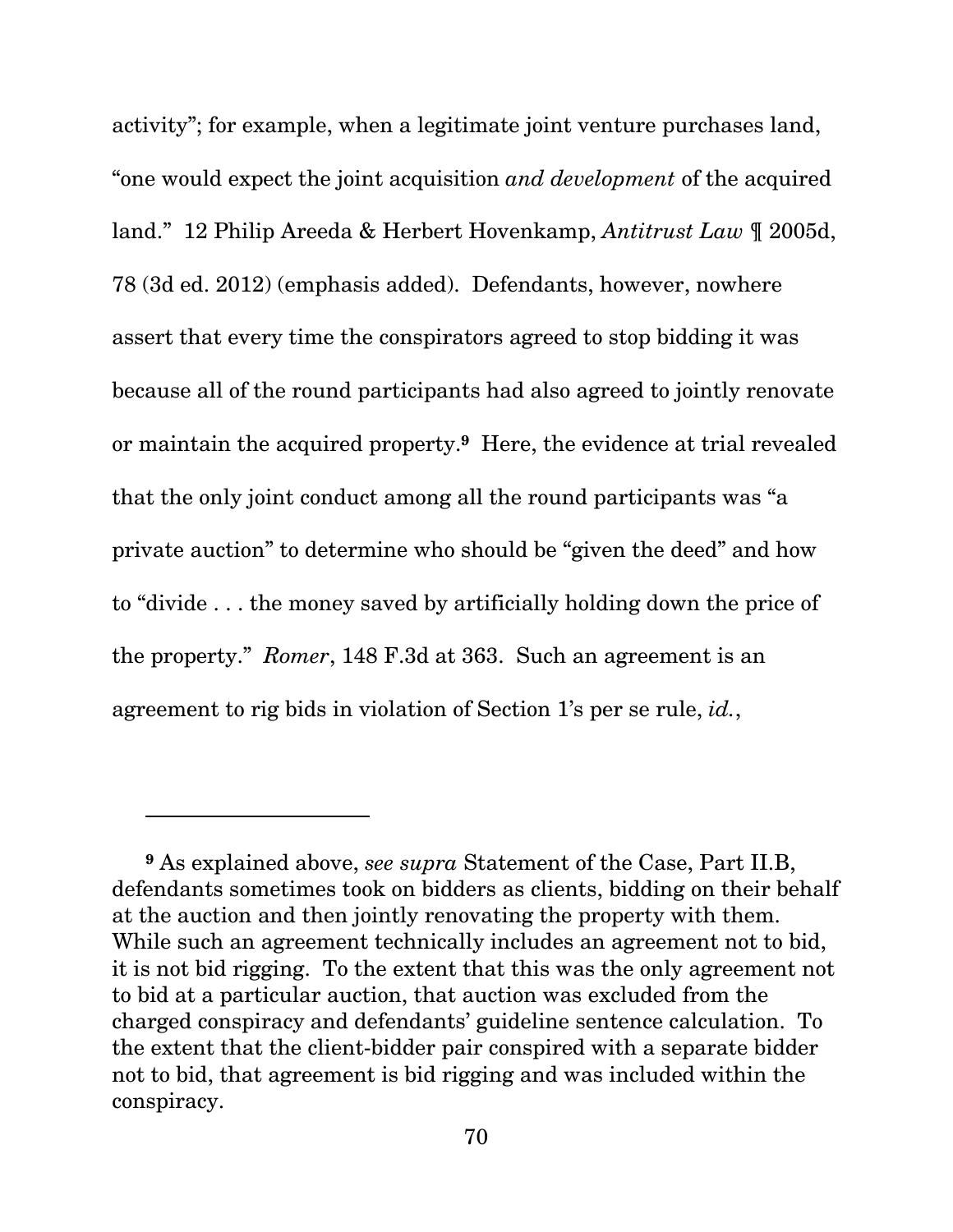regardless of the agreement's effect on price or any asserted "business justification" for it, *Joyce*, 895 F.3d at 676-77; *see also supra* Part I.C. Thus, even if the district court's instruction permitted conviction for participation in a legitimate joint venture, that error would be harmless here because the overwhelming evidence at trial proved only an agreement to rig bids.

#### **CONCLUSION**

This Court should affirm the judgments below.

Respectfully submitted.

s/ Jonathan Lasken *Attorney*

MAKAN DELRAHIM *Assistant Attorney General* 

ANDREW C. FINCH *Principal Deputy Assistant Attorney General* 

RICHARD POWERS *Acting Deputy Assistant Attorney General*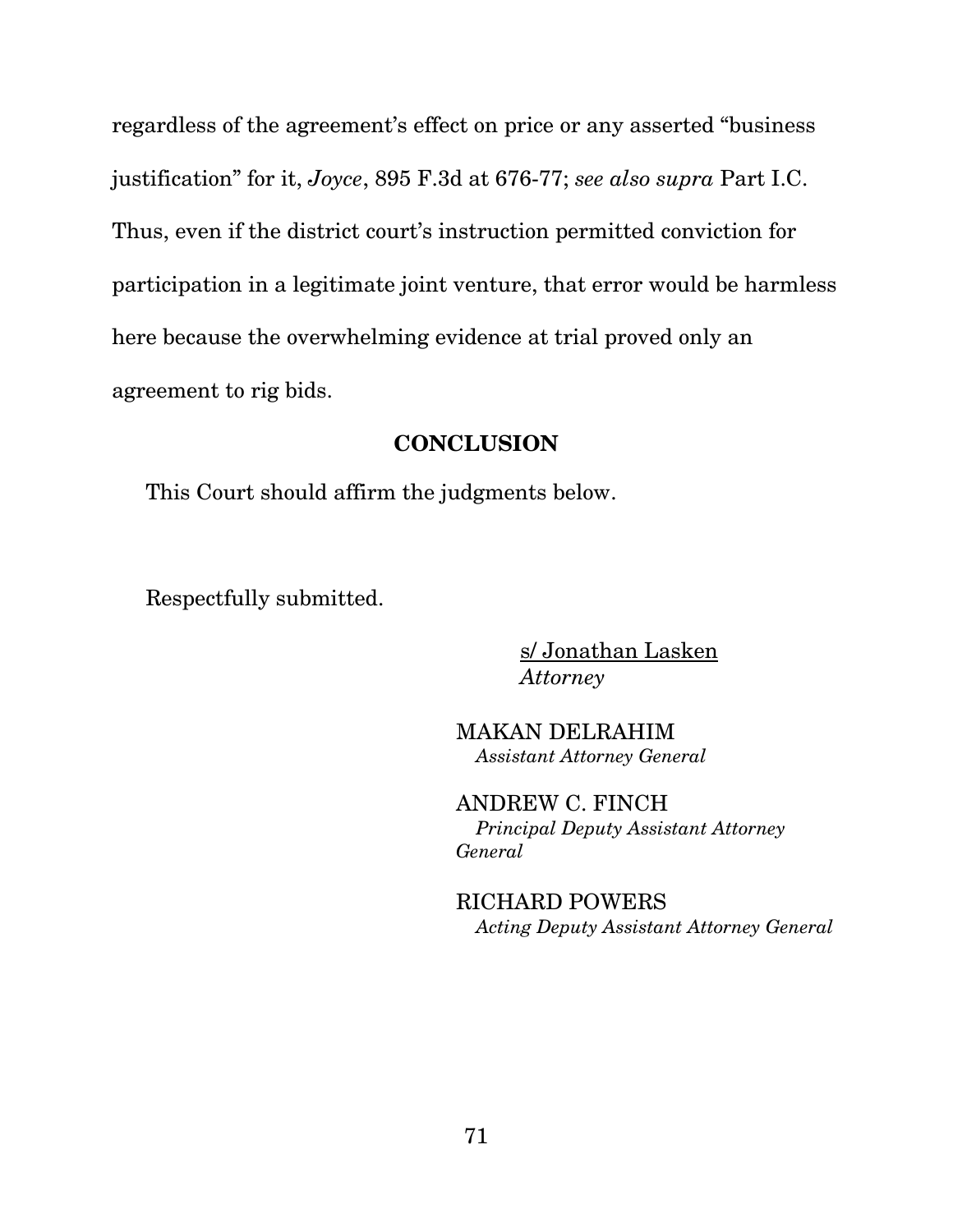# E. KATE PATCHEN MANISH KUMAR ALBERT B. SAMBAT MICAH L. RUBBO ALEXIS J. LOEB MICHAEL R. RABKIN

*Attorneys* 

U.S. Department of Justice Antitrust Division 450 Golden Gate Ave. Room 10-0101, Box 36046 San Francisco, CA 94102 415-934-5300

August 27, 2018

## ROBERT B. NICHOLSON FINNUALA K. TESSIER ADAM D. CHANDLER JONATHAN H. LASKEN *Attorneys*

U.S. Department of Justice Antitrust Division 950 Pennsylvania Avenue, NW Room 3224 Washington, DC 20530-0001 202-305-7420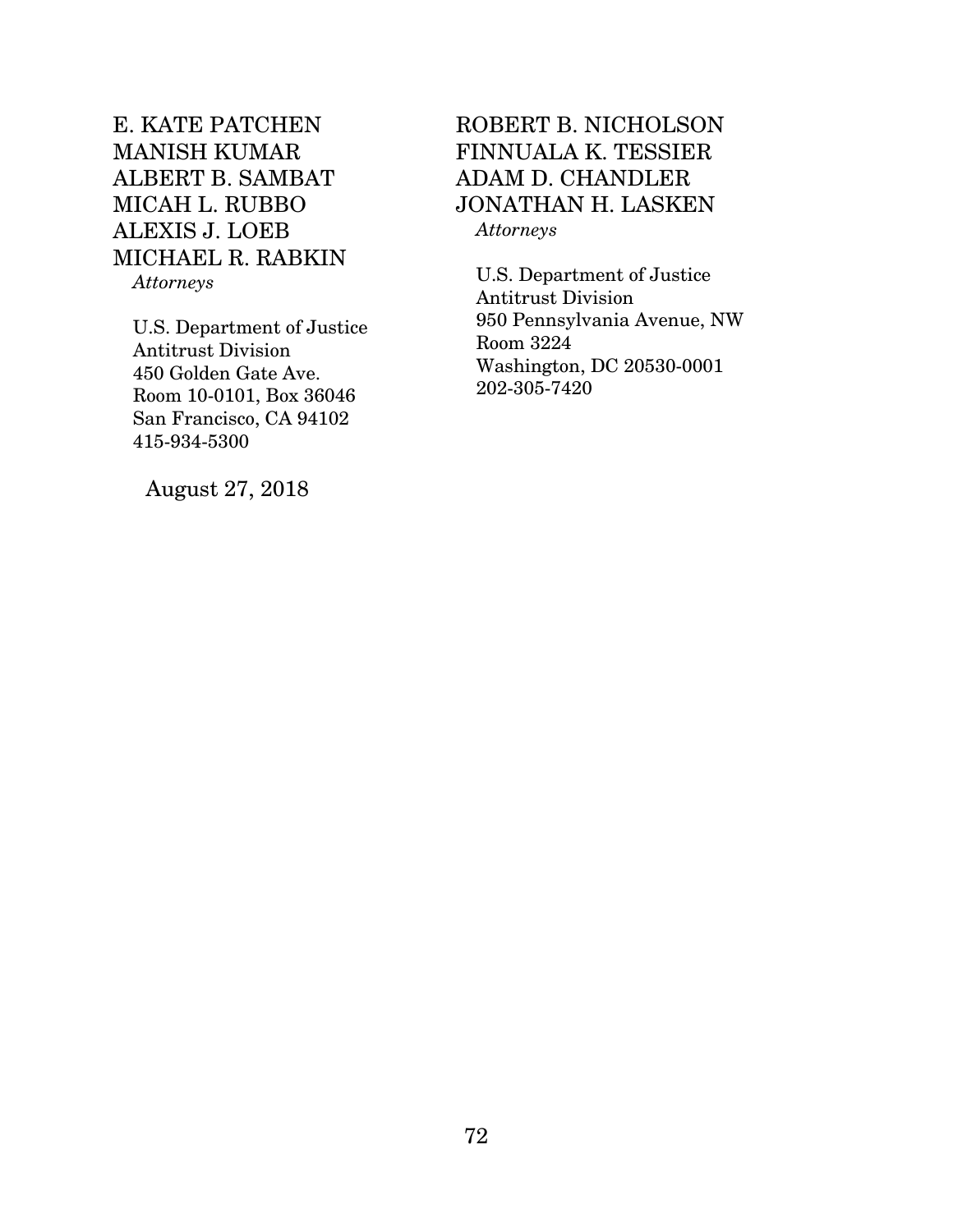### **STATEMENT OF RELATED CASES**

The government agrees with appellants' statement of related cases except that *United States v. Joyce*, No. 17-10269, and *United States v. Florida,* No. 17-10330, along with the appeals of Mr. Florida's codefendants, *United States v. Rasheed*, No. 17-10188; *United States v. Berry*, No. 17-10197; and *United States v. Diaz*, No. 17-10198, are no longer pending in this Court. In each case, the appellant's conviction was affirmed. In *Rasheed* and *Diaz*, this Court order a limited remand for resentencing in light of intervening circuit precedent related to a condition of supervised release not challenged in this appeal.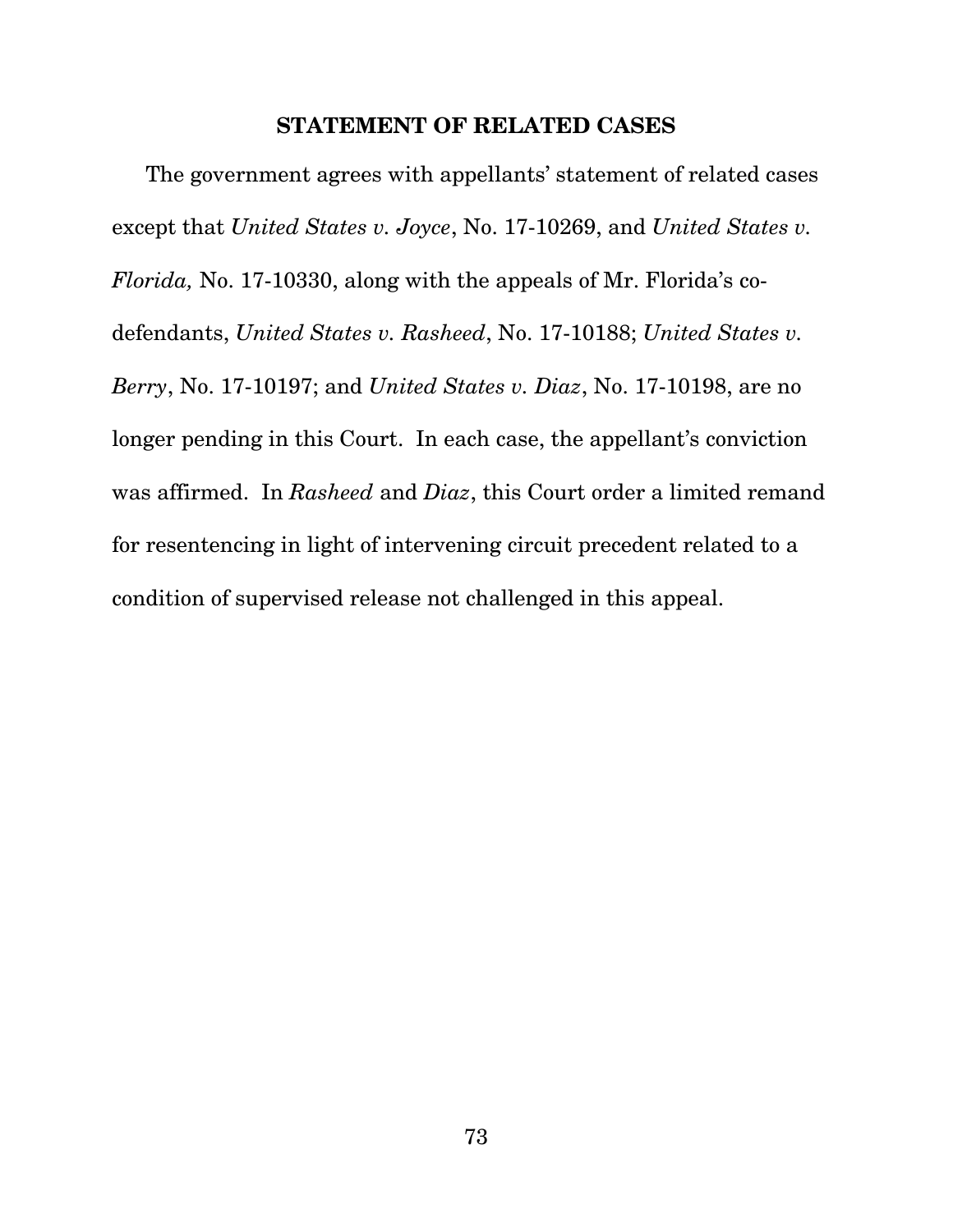## **Form 8. Certificate of Compliance Pursuant to 9th Circuit Rules 28.1-l(f), 29-2(c)(2) and (3), 32-1, 32-2 or 32-4 for Case Number 17-10519, <sup>17</sup> -10528 18-10113**

| Note: This form must be signed by the attorney or unrepresented litigant and attached to the end of the brief. |
|----------------------------------------------------------------------------------------------------------------|
| I certify that (check appropriate option):                                                                     |

 $\boxtimes$  This brief complies with the length limits permitted by Ninth Circuit Rule 28.1-1. The brief is  $\begin{array}{c} 13954 \\ \end{array}$  words or pages, excluding the portions exempted by Fed. R. App. P. 32(f), if applicable. The briefs type size and type face comply with Fed. R. App. P. 32(a)(5) and (6).

 $\Box$  This brief complies with the length limits permitted by Ninth Circuit Rule 32-1. The brief is words or pages, excluding the portions exempted by Fed. R. App. P. 32(f), if applicable. The brief's type size and type face comply with Fed. R. App. P. 32(a)(5) and (6).

 $\Box$  This brief complies with the length limits permitted by Ninth Circuit Rule 32-2(b). The brief is words or pages, excluding the portions exempted by Fed. R. App. P. 32(f), if applicable, and is filed by  $(1)$  separately represented parties;  $(2)$  a party or parties filing a single brief in response to multiple briefs; or  $(3)$   $\Box$  a party or parties filing a single brief in response to a longer joint brief filed under Rule 32-2(b). The briefs type size and type face comply with Fed. R. App. P.  $32(a)(5)$  and  $(6)$ .

 $\Box$  This brief complies with the longer length limit authorized by court order dated The briefs type size and type face comply with Fed. R. App. P. 32(a)(5) and (6). The brief is words or pages, excluding the portions exempted by Fed. R. App. P.  $32(f)$ , if applicable.

 $\Box$  This brief is accompanied by a motion for leave to file a longer brief pursuant to Ninth Circuit Rule 32-2 (a) and is words or pages, excluding the portions exempted by Fed. R. App. P. 32 (f), if applicable. The brief's type size and type face comply with Fed. R. App. P.  $32(a)(5)$  and (6).

 $\Box$  This brief is accompanied by a motion for leave to file a longer brief pursuant to Ninth Circuit Rule 29-2 (c)(2) or (3) and is words or words or pages, excluding the portions exempted by Fed. R. App. P. 32(f), if applicable. The briefs type size and type face comply with Fed. R. App. P. 32(a)(5) and (6).

 $\Box$  This brief complies with the length limits set forth at Ninth Circuit Rule 32-4. The brief is words or words or pages, excluding the portions exempted by Fed. R. App. P. 32(f), if applicable. The brief's type size and type face comply with Fed. R. App. P.  $32(a)(5)$  and (6).

Signature of Attorney or  $|s|$  Jonathan Lasken Unrepresented Litigant

Date | Aug 27, 2018

(''s/" plus typed name is acceptable for electronically-filed documents)